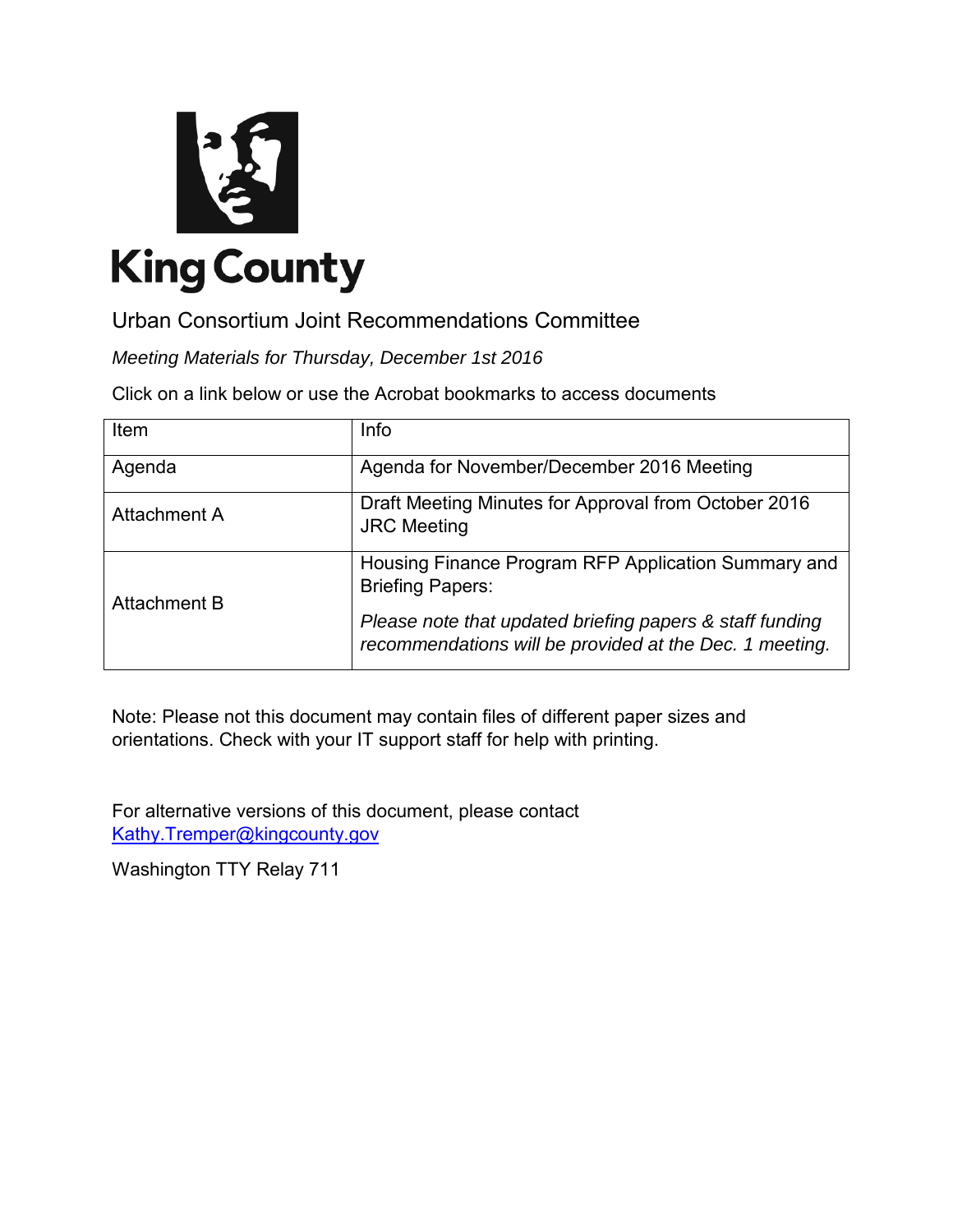<span id="page-1-0"></span>

Ken Hearing Mayor North Bend Sound Cities Association, Chair

De'Sean Quinn Tukwila, **Councilmember** Sound Cities Association, Vice Chair

Dan Grausz Mercer Island **Councilmember** Sound Cities Association

Pam Fernald SeaTac, **Councilmember** Sound Cities Association

Terry Mark King County, DCHS Deputy **Director** 

Gary Prince King County, DOT, TOD Program **Manager** 

John Starbard King County, DPER **Director** 

Leslie Miller Kirkland Human Services Coordinator

Carol Ann Witschi Councilmember, City of Renton

Erica Azcueta Auburn Human Services **Manager** 

Jeff Watson Federal Way **Community** Services Manager

Steve Walker Seattle, Director of Office of Housing

# **Agenda JOINT RECOMMENDATIONS COMMITTEE (JRC) MEETING**

**Thursday, December 1, 2016 9:30 AM - 11:30 AM South Renton Treatment Plant Admin Building 1200 Monster Road S.W., Renton, WA 98057** 

**Directions and map**

http://www.kingcounty.gov/environment/wtd/About/System/South.aspx

- **I. Welcome and Introductions**
- **II. October 27, 2016 Meeting Minutes** 5 Min Attachment A – Action Item All
- **III.** Affordable Housing Capital Recommendations of 2016 **60 Min Funding Round for 2017 Funds**

Attachment B– Action Item Jackie Moynahan, HCD, Housing Finance Program Coordinator

**IV. Round Table Discussion / Other Items** 

- ICA Discussion Update

# **ADJOURN**

**Next Meeting: Date January 26, 2017 9:30 AM - 11:30 AM**  Location: South Renton Treatment Plant, Renton WA http://www.kingcounty.gov/depts/community-human-services/housing/consortium.aspx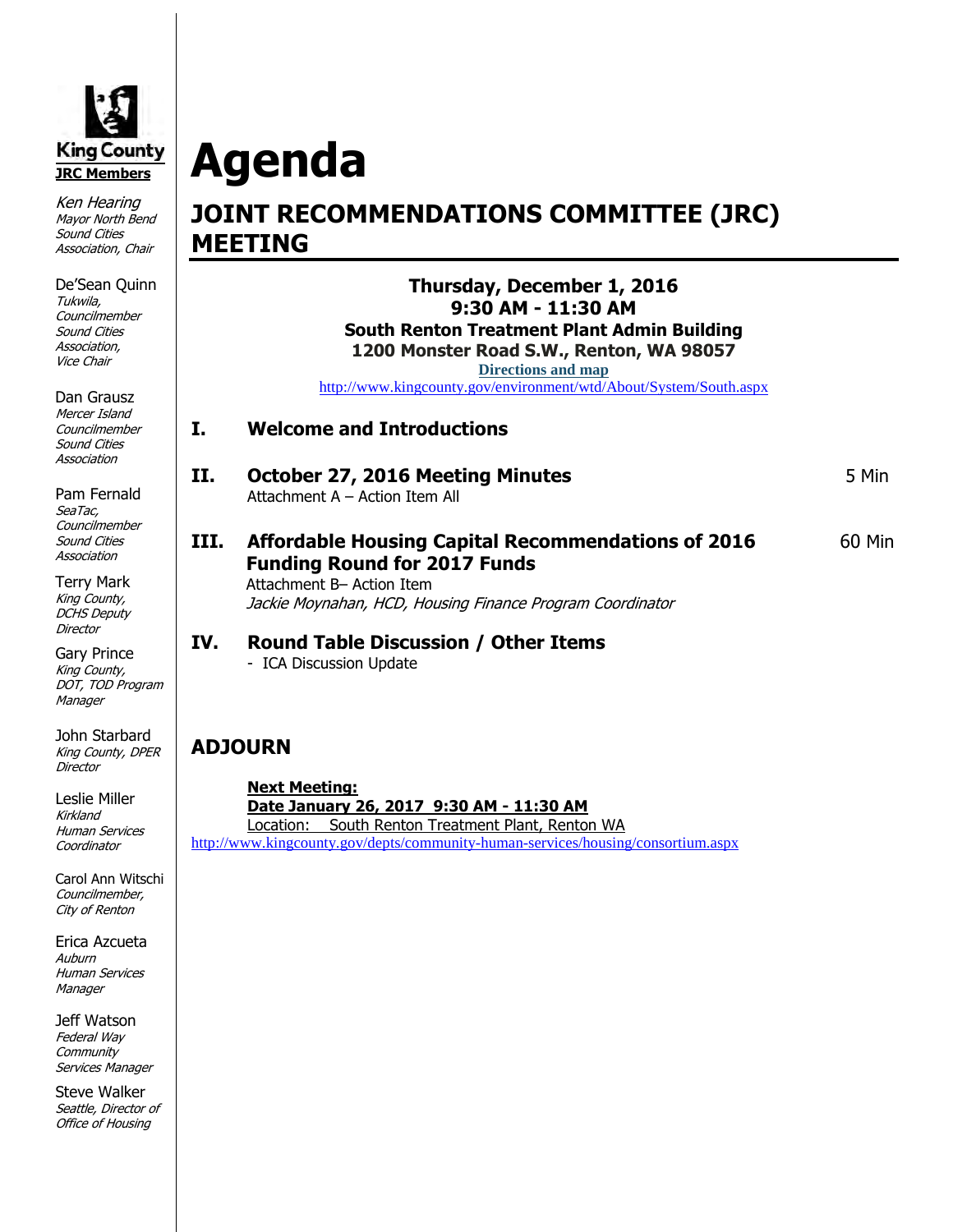# **JOINT RECOMMENDATIONS COMMITTTEE MEETING Thursday, October 27, 2016 9:30 a.m. – 11:30 a.m. South Renton Treatment Plant Admin Building**

#### <span id="page-2-0"></span>**Members Present:**

Ken Hearing, Mayor, City of North Bend, JRC Chair (Sound Cities Association) De'Sean Quinn, Councilmember, City of Tukwila, JRC Vice-Chair (Sound Cities Association) Dan Grausz, Councilmember, City of Mercer Island (Sound Cities Association) Pam Fernald, Councilmember, City of SeaTac (Sound Cities Association) Leslie Miller, Human Services Coordinator, City of Kirkland Parks and Community Services Jeff Watson, Community Services Manager, City of Federal Way John Starbard, Director, King County Department of Permitting and Environmental Review Terry Mark, Deputy Director, King County Department of Community and Human Services (DCHS) Gary Prince, Transit Oriented Development Manager, King County Department of Transportation Laurie Olsen, for Steve Walker, Director of Housing, City of Seattle

#### **Members Not Present:**

Carol Ann Witscht, Councilmember, City of Renton Erica Azcueta, Human Services Manager, City of Auburn

#### **King County Staff:**

Kathy Tremper, Coordinator, Housing and Community Development (HCD), DCHS David Mecklenburg, Project Manager, HCD, DCHS Mark Ellerbrook, Regional Housing and Community Development Manager, HCD, DCHS Al D'Alessandro, Project Manager, HCD, DCHS Kate Speltz, Homeless Housing Coordinator, HCD, DCHS Jackie Moynahan, Housing Finance Program Coordinator, HCD, DCHS Elaine Goddard, Administrative Staff Assistant, DCHS

#### **Guests:**

Evie Boykan, City of Tukwila Colleen Brandt-Schluter, City of SeaTac Merina Hanson, City of Kent Dianne Utecht, City of Renton Ellie Wilson-Jones, Sound Cities Association Dana Hinman, Director of Administration, City of Auburn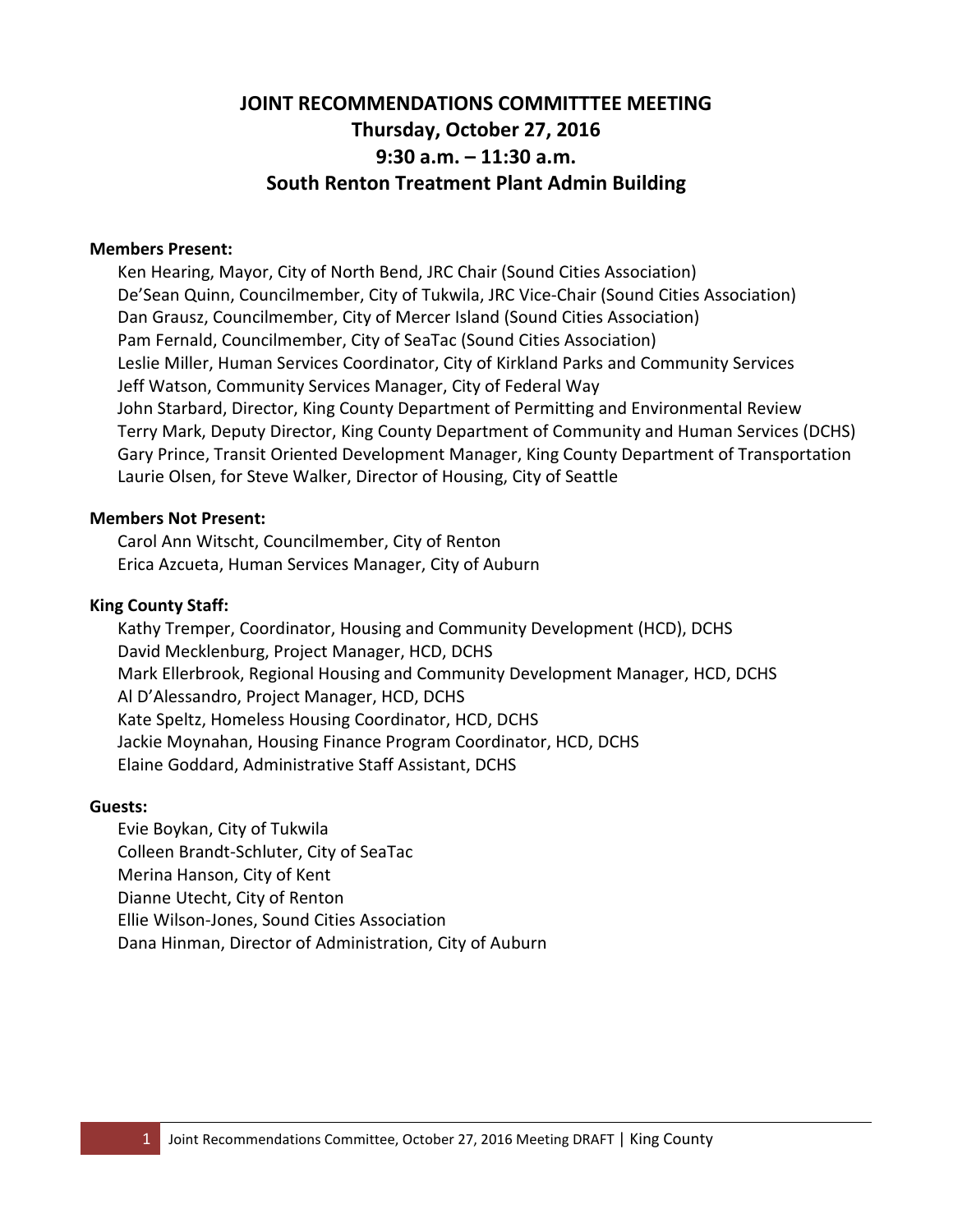### **I. Welcome and Introductions**

Mayor Ken Hearing, Committee Chair opened the meeting at 9:32 a.m. He welcomed guests and asked for introductions.

## **II. Review September 29, 2016 Meeting Minutes Attachment A – Action Item, All**

**MOTION:** Jeff Watson made a motion to accept the September 29, 2016 meeting minutes. Leslie Miller seconded the motion. The motion was approved unanimously.

## **III. JRC State Legislative Priorities for 2017 Attachment B – Action Item, All**

Legislative priorities were reviewed during the September meeting and Al D'Alessandro made some revisions based on JRC members' feedback. The areas addressed are:

Item 3, Housing Trust Fund: Information and statistics from 2016 regarding rents were added.

Item 4, Source of Income Discrimination: Clarification was added. Councilmember De'Sean Quinn asked how many jurisdictions are supporting the Source of Income Discrimination priority. He would like to ensure that everyone who is on board sends the same message to the legislature. Mark Ellerbrook commented that the County has an interest in this because vouchers are used to get many people into housing. If landlords discriminate it limits their usefulness. Jeff Watson expressed concern that landlords could still find loopholes to make it difficult for tenants with vouchers to qualify for housing. Laurie Olsen commented that Seattle recently passed an anti-income discrimination bill and that they could share lessons learned.

Item 5, Support for Tools for Affordable Housing Preservation: Last year's version of this bill did include clawback language for repayment of taxes + 20% added.

Item 6, Support New Housing Finance Options with Real Estate Excise Tax for Housing: This was on last year's agenda, but was taken off because there was no champion. Someone has stepped forward to introduce the bill so it has been added back to the agenda.

Item 8, Stabilize Essential Public Health Services: Clarification was added on the fiscal cliff. Public Health financing needs to be addressed before it becomes a serious issue. Leslie Miller noted that there was a discrepancy in the amount being asked for. Al said he would ensure that the amount is consistent with the Sound Cities Association and King County Legislative Agendas.

**MOTION:** Councilmember De'Sean Quinn made a motion to approve the Legislative Agenda, Councilmember Dan Grausz seconded the motion. There was no further discussion. A vote was taken and the motion was approved unanimously.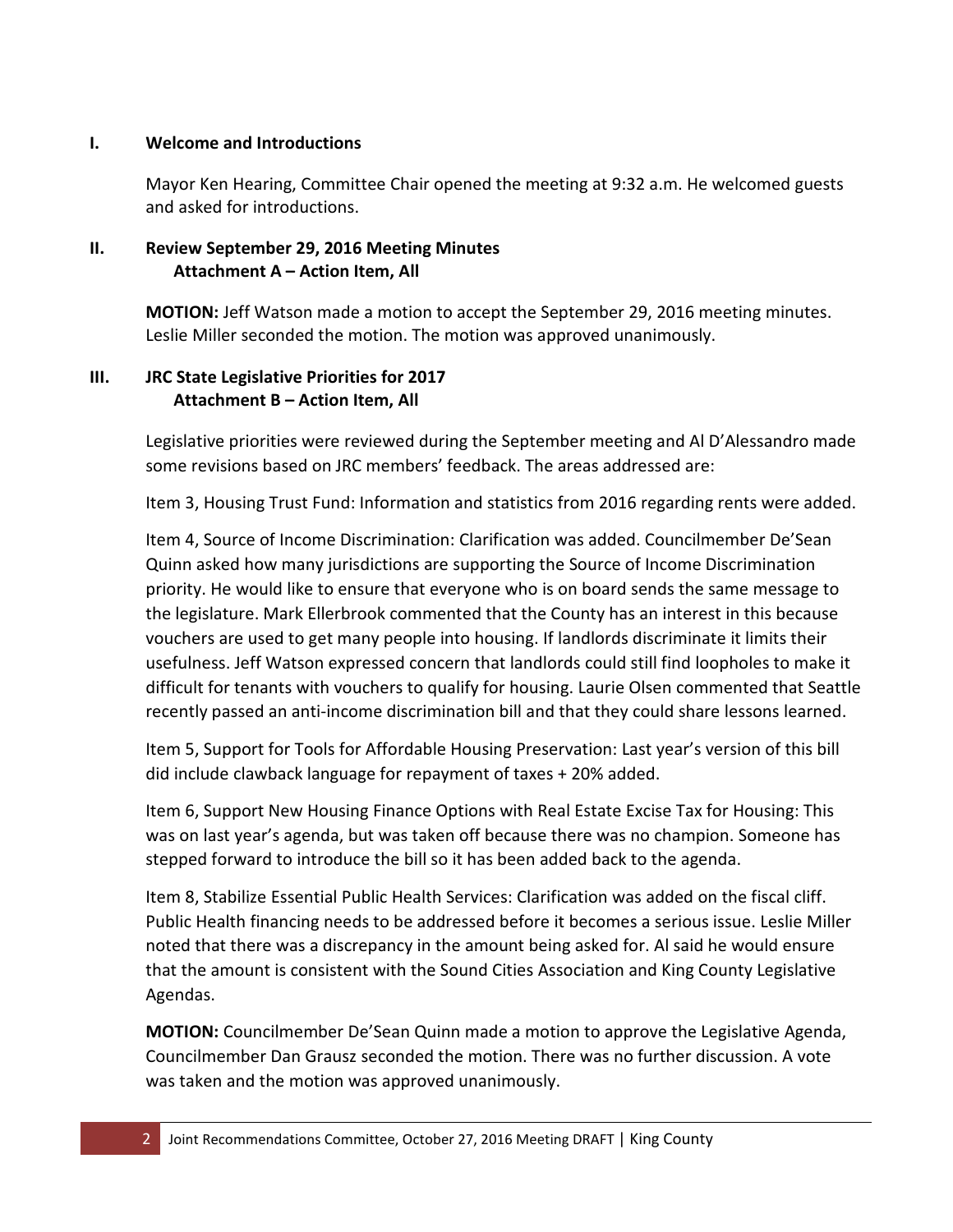## **IV. Homeless Housing 2017-2018 Funding Round Attachment C – Action Item, All**

Kate Speltz gave an overview of the funding recommendations for the Homeless Housing Services RFP. She led the review process, and understands the components of the RFP and how the decisions were made. Awards are for two years and support emergency shelter, transitional housing and rapid re-housing programs. A variety of funds are included in these recommendations and the JRC has authority over the ESG, CDBG and RAHP portions based on the inter-local agreements. This amount comes to approximately \$1 million. Kate referred the group to the attachment which shows the recommendations by region and amounts.

This year the County has \$4.6 million available and received 78 applications requesting over \$10 million. The review committee looks at all of the applications, and rates them on predetermined criteria including past performance. After ratings are made choices are determined based on fund source, location and population served. Some lower rated programs may be funded in order to fill a particular need not offered by other choices.

Councilmembers De'Sean Quinn and Dan Grausz expressed interest in knowing more about the rating criteria and selection process. Because so many requests cannot be fully funded they would like to better understand how some get selected and not others. Councilmember Dan Grauz was concerned that the JRC did not have more of a role in the decision making process and are only being asked for approval. Mark Ellerbrook acknowledged the JRC's limited scope which is based on the inter-local agreement. The JRC's role is complicated by the co-mingling of funds, however this is the best way the County has found to make the most impact with limited dollars. The JRC only authorizes 25 percent of the funds so they do not have as much jurisdiction as they might like. However, the JRC was briefed on all of the projects at the September meeting and have given input regarding policy and direction that the rating teams used to determine the recommendations. These are multi-layered decisions that were made by knowledgeable and diverse teams with representatives throughout the County.

Kate Speltz gave an overview of the recommendations.

A question was raised whether programs who are not funded get feedback on why they were not selected and how to improve their applications. This information is available and performance rankings are publicly available. The County also does outreach to agencies to address concerns or omissions in their applications during the rating process. The County is shifting toward increasing capacity of smaller organizations by providing technical assistance in the RFP process and contracting. The recent Best Starts for Kids Homelessness Prevention RFP did a lot of outreach to small grass–roots community organizations and the County will continue to provide opportunities to organizations that reach under-served communities.

Mayor Ken Hearing indicated that multiple voting is needed to address each fund source.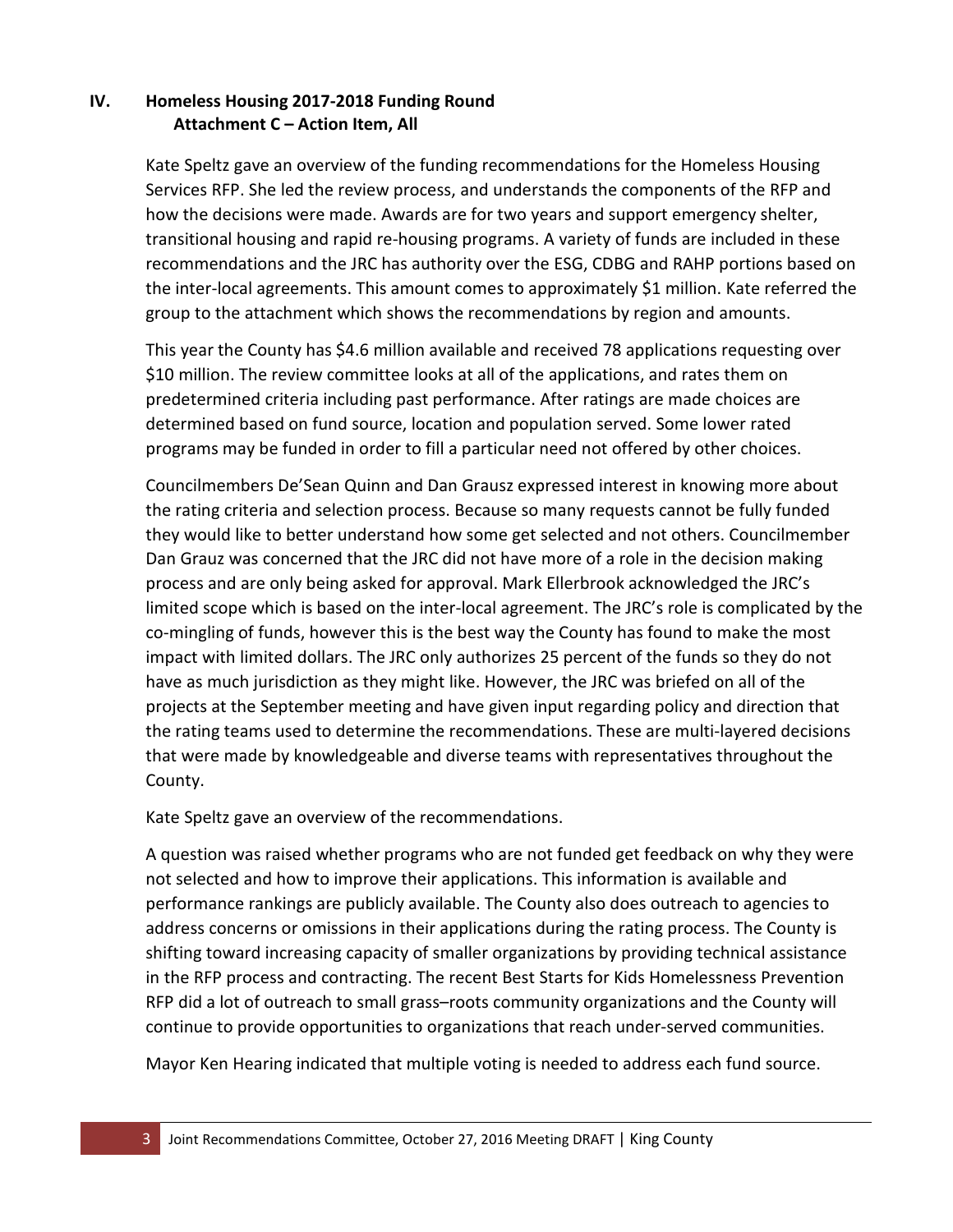**MOTION**: Councilmember De'Sean Quinn made a motion to approve the CDBG portion of funding. Councilmember Pam Fernald seconded the motion. There was no further discussion. A vote was taken and the motion was approved.

**MOTION**: Councilmember De'Sean Quinn made a motion to approve the ESG portion of funding. Jeff Watson seconded the motion. There was no further discussion. A vote was taken and the motion was approved.

**MOTION**: Jeff Watson made a motion to approve the RAHP portion of funding. Councilmember Pam Fernald seconded the motion. There was no further discussion. A vote was taken and the motion was approved.

### **FINAL AWARDS**:

| Total 2017 CDBG funds - Emergency Shelter:                      | \$180,000 |
|-----------------------------------------------------------------|-----------|
| Total 2017 ESG funds - Emergency Shelter:                       | \$187,844 |
| Total 2017 RAHP O&M - Emergency Shelter / Transitional Housing: | \$700.000 |

#### CDBG and ESG

| Sub Region         | Priority Use             | Percentage | 2017 CDBG | 2017 ESG  |
|--------------------|--------------------------|------------|-----------|-----------|
|                    |                          | of funds   |           |           |
| South King County  | <b>Emergency Shelter</b> | 68.3 %     | \$122.940 | \$128,297 |
| North/ East County | <b>Emergency Shelter</b> | 31.7 %     | \$57,060  | \$59,547  |

#### RAHP O&M

| Sub Region         | <b>Priority Use</b>         | Percentage<br>of funds | 2017 CDBG |
|--------------------|-----------------------------|------------------------|-----------|
|                    |                             |                        |           |
| South King County  | Emergency Shelter /         | 32.7%                  | \$228,900 |
|                    | <b>Transitional Housing</b> |                        |           |
| North/ East County | Emergency Shelter/          | 29.4 %                 | \$205,800 |
|                    | <b>Transitional Housing</b> |                        |           |
| City of Seattle    | Emergency Shelter/          | 37.9%                  | \$265,300 |
|                    | <b>Transitional Housing</b> |                        |           |

#### Contingency Plan

If less CDBG funding is received, the reduction will be made from the Housing Stability Project. Any CDBG increase will go to the Housing Stability Project. Any ESG increase will go to Rapid Re-Housing.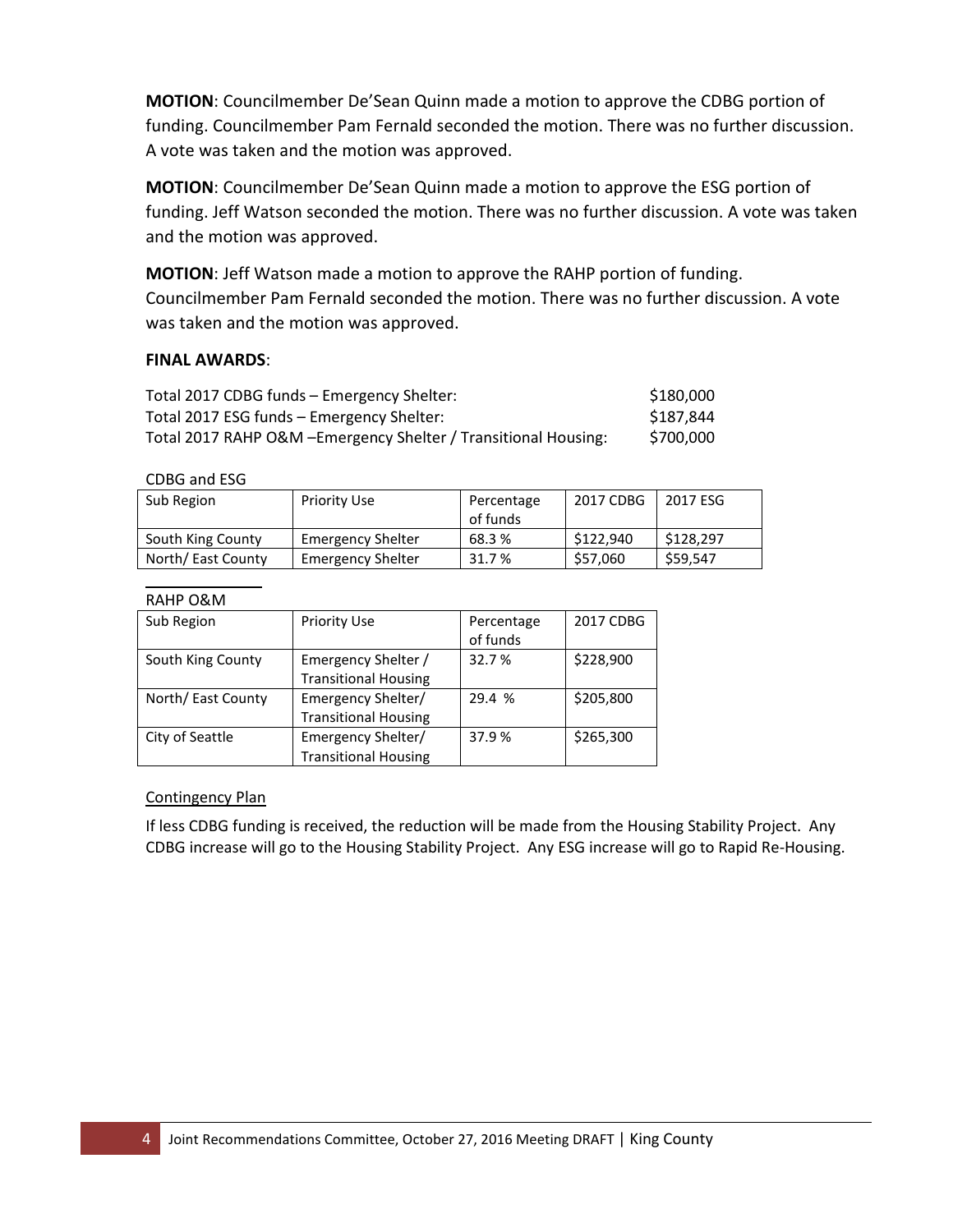| <b>Agency</b>            | Program                                  | <b>Population</b>  | <b>Requested</b> | <b>Recommended</b> |
|--------------------------|------------------------------------------|--------------------|------------------|--------------------|
|                          |                                          | <b>Served</b>      | <b>Amount</b>    | <b>Award</b>       |
| <b>DAWN</b>              | Domestic Violence                        | Families / Singles | \$40,000         | \$30,000           |
|                          | Shelter                                  |                    |                  |                    |
| <b>Hospitality House</b> | Shelter                                  | Single Women       | \$50,000         | \$25,000           |
| Multi Service Center     | <b>Family Shelter</b><br><b>Families</b> |                    | \$118,427        | $$50,237*$         |
| <b>YWCA</b>              | South King County                        | <b>Families</b>    | \$51,489         | $$17,703**$        |
|                          | <b>Family Shelter</b>                    |                    |                  |                    |
| Total                    |                                          |                    |                  | \$122,940          |

#### **2017 CDBG Emergency Shelter Recommendations – South King County**

\*Multi-service Family Shelter total award is \$75,000

\*\*South King County Family Shelter total award is \$41,000

#### **2017 ESG Emergency Shelter Recommendations – South King County**

| Agency             | Program               | Population             | Requested     | Recommended |
|--------------------|-----------------------|------------------------|---------------|-------------|
|                    |                       | <b>Served</b>          | <b>Amount</b> | Award       |
| Catholic Community | South King County     | Men's Shelter,         | \$105,000     | \$105,000   |
| <b>Services</b>    | Shelter System        | <b>Winter Shelters</b> |               |             |
| <b>YWCA</b>        | South King County     | <b>Families</b>        | \$51,489      | $$23,297*$  |
|                    | <b>Family Shelter</b> |                        |               |             |
| Total              |                       |                        |               | \$128,297   |

\*South King County Family Shelter total award is \$41,000

#### **2017 CDBG Emergency Shelter Recommendations –North / East King County**

| <b>Agency</b>             | <b>Program</b>              | <b>Population</b> | Requested     | Recommended |
|---------------------------|-----------------------------|-------------------|---------------|-------------|
|                           |                             | <b>Served</b>     | <b>Amount</b> | Award       |
| <b>Catholic Community</b> | Eastside Winter             | <b>Families</b>   | \$57,750      | \$40,607*   |
| <b>Services</b>           | <b>Shelter for Families</b> |                   |               |             |
| Congregations for the     | Men's Year Round            | Single Men        | \$80,000      | $$16,453**$ |
| <b>Homeless</b>           | Shelter                     |                   |               |             |
| Total                     |                             |                   |               | \$57,060    |

\*Catholic Community Services total award is \$50,000

\*\*Congregations for the Homeless total award is \$50,000.

#### **2017 ESG Emergency Shelter Recommendations – North / East King County**

| Agency                | Program               | <b>Population</b> | Requested | Recommended |
|-----------------------|-----------------------|-------------------|-----------|-------------|
|                       |                       | <b>Served</b>     | Amount    | Award       |
| Congregations for the | Men's Year Round      | Single Men        | \$80,000  | \$33,547*   |
| <b>Homeless</b>       | Shelter               |                   |           |             |
| Congregations for the | Eastside Men's Low    | Single Men        | \$165,000 | \$26,000    |
| <b>Homeless</b>       | <b>Barrier Winter</b> |                   |           |             |
| Total                 |                       |                   |           | \$59,547    |

\*Congregations for the Homeless total award is \$50,000.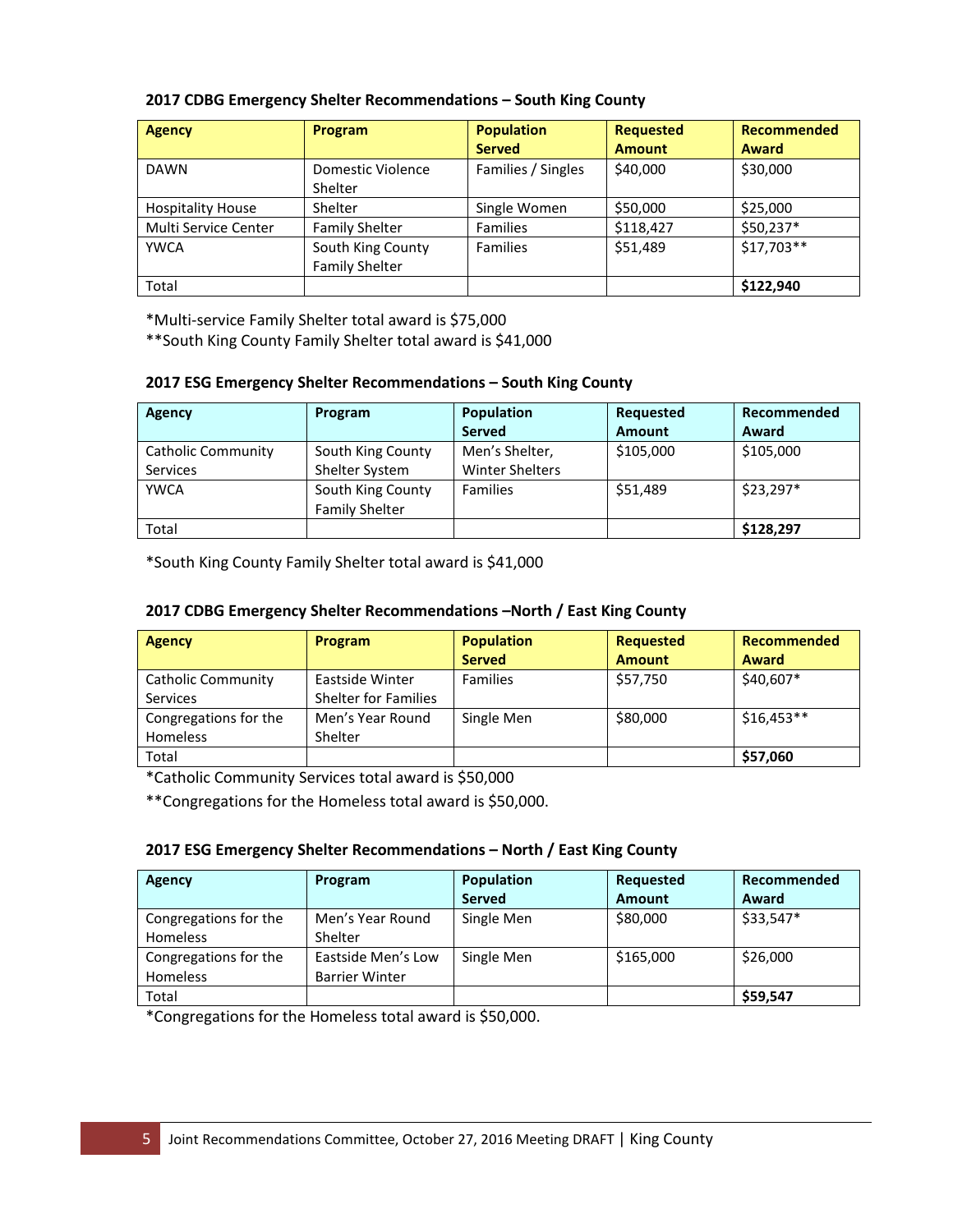#### **2017 RAHP Operating and Maintenance Award Recommendations**

| Agency                      | Program               | <b>Population</b> | Requested | Recommended |
|-----------------------------|-----------------------|-------------------|-----------|-------------|
|                             |                       |                   | Amount    | Award       |
| Auburn Youth                | Severson House        | Young Adult       | \$78,477  | \$25,000    |
| <b>Resources</b>            | Transitional          | <b>Families</b>   |           |             |
| <b>Catholic Community</b>   | Katherine and Rita    | Single Women      | \$47,250  | \$45,000    |
| <b>Services</b>             | Transitional          |                   |           |             |
| Kent Youth and              | <b>Watson Manor</b>   | Young Adult       | \$30,000  | \$30,000    |
| <b>Family Services</b>      | Transitional          | <b>Families</b>   |           |             |
| Multi-Service Center        | <b>Family Shelter</b> | <b>Families</b>   | \$118,427 | \$24,763*   |
| Multi-Service Center        | Family                | <b>Families</b>   | \$29,117  | \$25,000    |
|                             | Transitional          |                   |           |             |
| <b>Multi-Service Center</b> | Men's Transitional    | Single Men        | \$67,226  | \$25,000    |
| St. Stephen Housing         | Transitional          | <b>Families</b>   | \$40,000  | \$40,000    |
| <b>YWCA</b>                 | Anita Vista           | Domestic Violence | \$102,175 | $$14,137**$ |
|                             |                       | <b>Families</b>   |           |             |
| Total                       |                       |                   |           | \$228,900   |

#### **South King County RAHP O&M**

\*Multi-Service Center Family Shelter total award is \$75,000

\*\*YWCA Anita Vista total award is \$45,000

#### **North / East King County RAHP O&M**

| Agency                    | Program               | Population          | Requested     | Recommended  |
|---------------------------|-----------------------|---------------------|---------------|--------------|
|                           |                       | <b>Served</b>       | <b>Amount</b> | Award        |
| <b>Catholic Community</b> | Eastside Winter       | <b>Families</b>     | \$57,750      | $$9,393*$    |
| Services                  | <b>Family Shelter</b> |                     |               |              |
| Congregations for the     | Snoqualmie Valley     | All                 | \$90,000      | \$25,000     |
| <b>Homeless</b>           | Winter Shelter        |                     |               |              |
| <b>Friends of Youth</b>   | The Landing           | <b>Young Adults</b> | \$45,000      | \$38,250     |
|                           | <b>Shelter</b>        |                     |               |              |
| <b>Friends of Youth</b>   | New Ground            | <b>Young Adults</b> | \$35,000      | \$35,000     |
|                           | <b>Bothell</b>        |                     |               |              |
| <b>Friends of Youth</b>   | Youth Haven           | Youth               | \$48,624      | \$25,000     |
|                           | Shelter               |                     |               |              |
| Lifewire                  | My Sister's Home      | Domestic Violence   | \$57,296      | \$23,157**   |
|                           |                       | <b>Families</b>     |               |              |
| Sophia Way                | Sophia's Place        | Single Women        | \$60,000      | \$25,000 *** |
|                           | Shelter               |                     |               |              |
| Sophia Way                | Sophia's Place        | Single Women        | \$35,000      | \$25,000     |
|                           | <b>Transitional</b>   |                     |               |              |
| Total                     |                       |                     |               | \$205,800    |

\*Catholic Community Services total award is \$50,000

**\*\***Lifewire My Sister's Home total award is \$50,000

\*\*\*Sophia Way Sophia's Place Shelter total award is \$50,000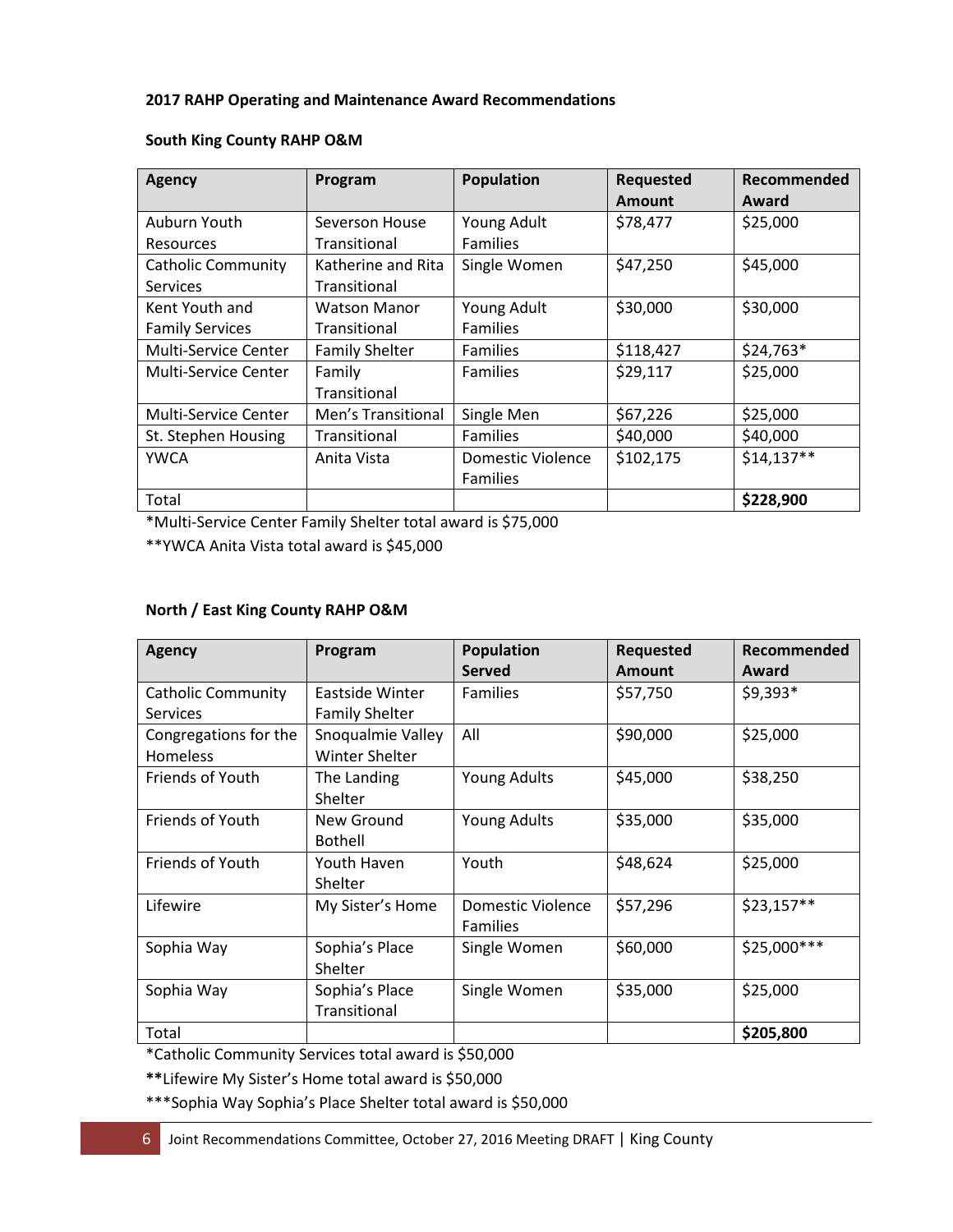#### **City of Seattle RAHP O&M**

| <b>Agency</b>             | Program                  | <b>Population</b>   | <b>Requested</b><br>Amount | Recommended<br>Award |
|---------------------------|--------------------------|---------------------|----------------------------|----------------------|
| <b>Catholic Community</b> | Aloha Inn                | Single Adults       | \$31,500                   | \$31,000             |
| <b>Services</b>           | Transitional             |                     |                            |                      |
| Community                 | Cedar House              | Young Adult         | \$50,000                   | \$25,000             |
| Psychiatric Clinic        | Transitional             |                     |                            |                      |
| <b>Salvation Army</b>     | Hickman House            | Domestic Violence   | \$46,725                   | \$40,000             |
|                           | Transitional             | <b>Families</b>     |                            |                      |
| Solid Ground              | <b>Broadview</b>         | Domestic Violence   | \$108,801                  | \$29,300*            |
|                           | Transitional             | <b>Families</b>     |                            |                      |
| Youthcare                 | Adolescent               | Youth               | \$58,383                   | \$25,000             |
|                           | <b>Emergency Shelter</b> |                     |                            |                      |
| Youthcare                 | Catalyst at Straley      | <b>Young Adults</b> | \$91,800                   | \$40,000             |
|                           | Transitional             |                     |                            |                      |
| Youthcare                 | Passages                 | <b>Young Adults</b> | \$83,663                   | \$25,000             |
|                           | Transitional             |                     |                            |                      |
| <b>YWCA</b>               | Seattle Emergency        | <b>Families</b>     | \$115,372                  | \$50,000             |
|                           | <b>Housing Shelter</b>   |                     |                            |                      |
| Total                     |                          |                     |                            | \$265,300            |

\*Solid Ground Broadview Transitional total award is \$35,000.

## **V. Affordable Housing Capital Funding Round Attachment D – Information Item**

Jackie Moynahan will be leading the 2017 Capital Funding Round selection process. She gave a preview of projects that are being reviewed for JRC approval on December 1.

Capital projects are looked at for readiness, feasibility and how they meet County funding priorities. The process includes a pre-application opportunity for developers at different stages to determine their projects' preparedness for the RFP application process. For a variety of reasons, not everyone who attends a pre-application meeting will submit an application.

There is \$9.1 million available in this funding round. Funding comes from various sources, some of which have different restrictions. In addition, the Behavioral Health Organization may contribute up to \$5 million for projects that serve clients with mental health issues. The project recommendations will be presented as a whole package, but the JRC will only approve the RAHP and HOME expenditures. The review panel will include representatives from Sound Cities Association. When evaluating projects the team will look at several factors including readiness to start, tax credits, and complete funding availability. The County funding is only a portion of the total project budget and our portion will not be spent until total funding is approved, and/or tax credit allocations are received.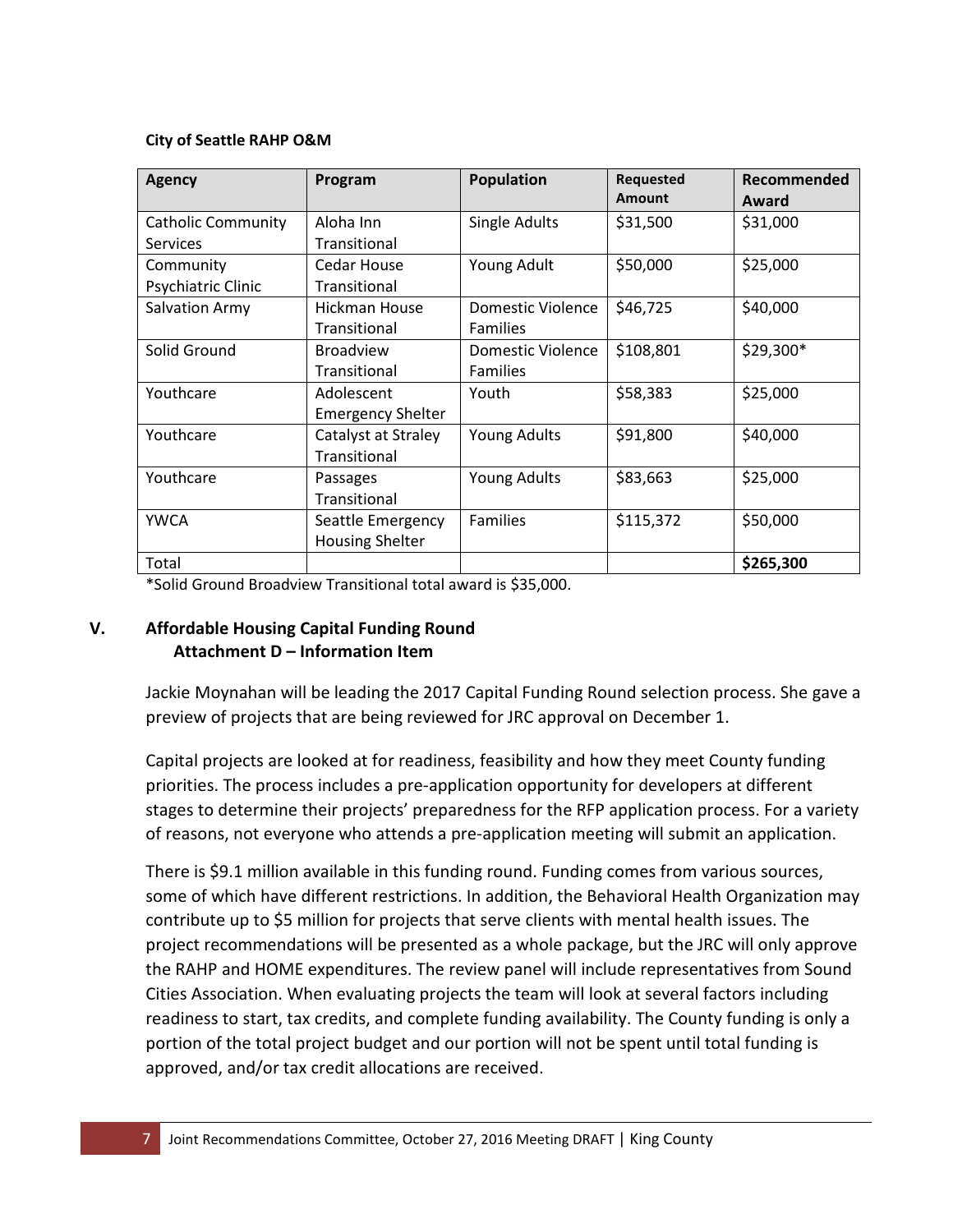There are 11 applications asking for \$12.7 million. The projects represent a mixture of housing including permanent supportive housing, housing for homeless young adults, group housing for developmentally disabled adults, affordable and homeless housing, and home ownership. Jackie Moynahan gave a brief overview of each project being considered. Potentially 75% of the projects can be funded, but there are several factors that may have an impact, including support from the Housing Trust Fund which is limited this year. The total development cost will be considered as well as the requested amount because all funding must be secured to make a project successful.

A question was raised regarding home-ownership as a priority when considering how to combat homelessness. There has been a focus on extremely low income housing and homeless housing, but home ownership projects can be awarded based on funding available. Once priority projects are determined the remaining funds may be appropriated to support a portion of a home ownership project. Home ownership may not be a top priority, but it is part of the County's portfolio.

A question was raised regarding the Transit Oriented Development (TOD) funds. Council has approved funding and the funding awards for the TOD funds will be determined outside of the JRC.

Members will be receiving additional information and will reconvene on December 1, 2016 to review final recommendations. The County will continue to work with the Housing Trust Fund and tax creditors to help determine which projects are ready to go forward.

### **VI. Round Table**

- Councilmember De'Sean Quinn asked for an update on the Firs Mobile Home residents who came to the last meeting asking for help to avoid eviction due to a land sale. Mark Ellerbrook responded that DCHS is working with them, and the County is working on the broader policy question. The Tenants Union is also working with them. The City approved a relocation plan on October 17, and tenants have two weeks to appeal to the state. If that fails, they will have 12 months before they must leave. Various parties are trying to come together to help find a solution including the SeaTac City Council. They are doing a good job of advocating for themselves and are very appreciative for the support they are getting. Mark can give a more detailed update in December.
- Inter-local Agreement update: Mark Ellerbrook reported that the ICA agreements need to be renewed by the end of 2017. However, HUD needs to receive the plan by the end of July. Mark is working with Sound Cities Association and other partners discussing the Housing Repair set aside, geographic equity, administrative costs and ways to give smaller communities a stronger voice/opportunity. Due to the fast timeline the County will bring in a consultant to help. Questions and comments regarding substantive changes should be brought to Mark's attention.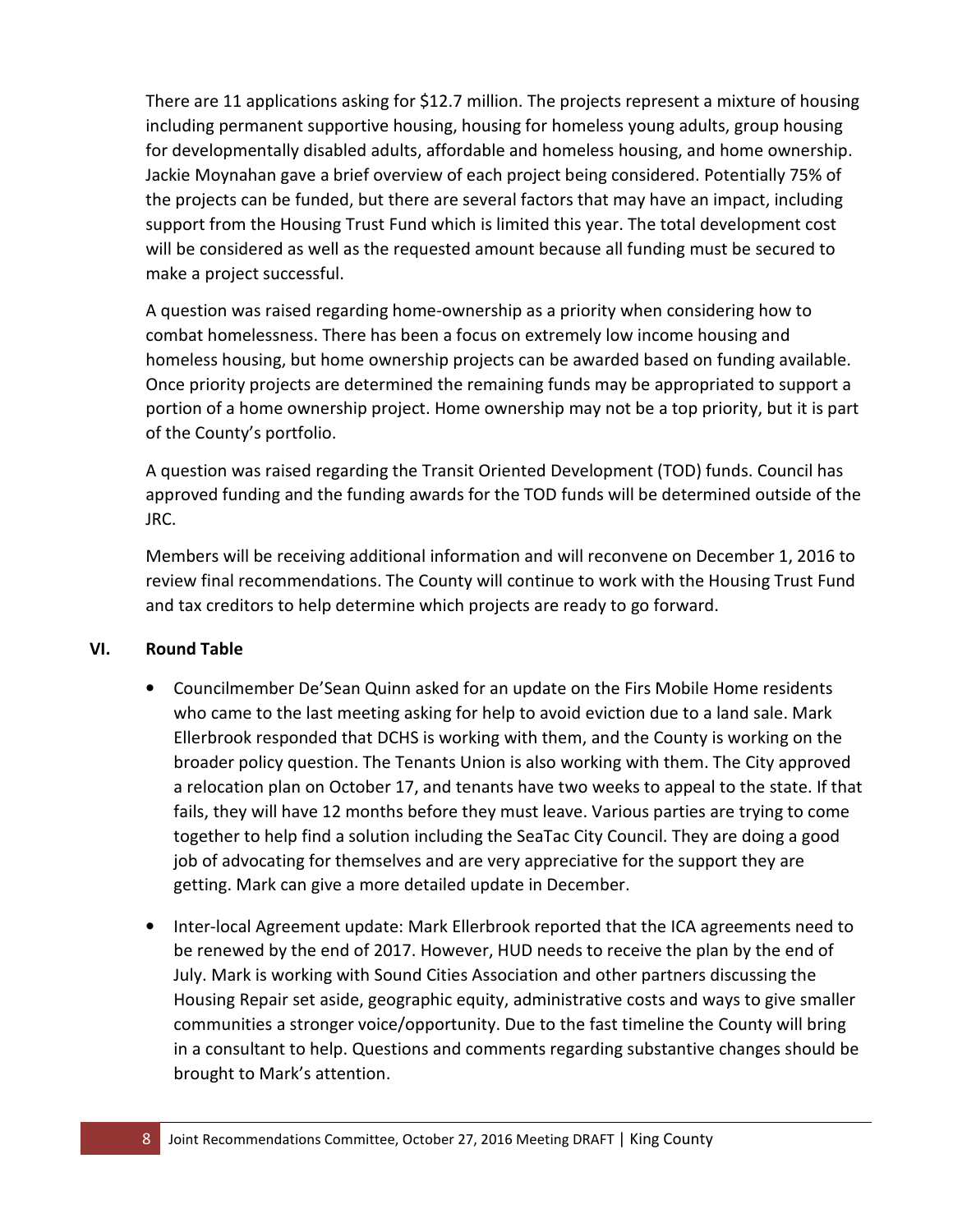- Mark Ellerbrook included an update on the Housing Repair Program in the packet for review.
- A brief report on the Housing Stability Program was included in the packet. Mark will get additional data from Solid Ground regarding the number of households helped vs. number of evictions.
- Next meeting: December 1.

Meeting adjourned at 11:37 am.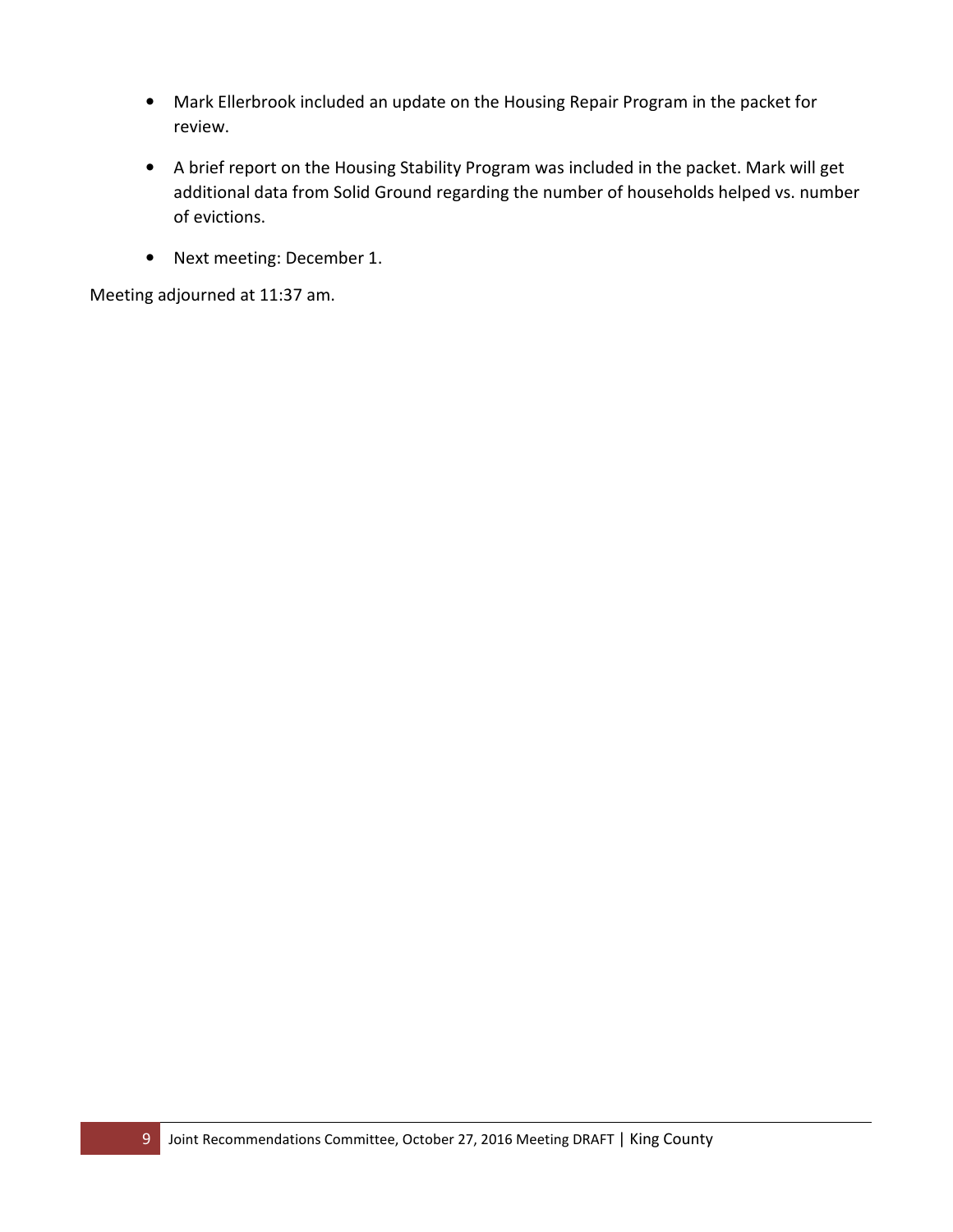<span id="page-11-0"></span>

|                                                                                                                 | Housing and Community Development 2016 Housing Finance RFP Applicants - Multi-Family Housing and Homeownership |             |                      |                                                       |                                                                                                                                                     |                                |                                          |                                                                                     |                                                       |
|-----------------------------------------------------------------------------------------------------------------|----------------------------------------------------------------------------------------------------------------|-------------|----------------------|-------------------------------------------------------|-----------------------------------------------------------------------------------------------------------------------------------------------------|--------------------------------|------------------------------------------|-------------------------------------------------------------------------------------|-------------------------------------------------------|
| <b>Sponsor</b>                                                                                                  | <b>Project Name</b>                                                                                            | <b>City</b> | # of<br><b>Units</b> | <b>King County</b><br><b>Funds</b><br>Requested       | <b>HTF Request</b>                                                                                                                                  | <b>LIHTC</b><br><b>Request</b> | <b>ORS</b><br><b>Request</b><br>annually | <b>Population Served</b>                                                            | <b>Building Type</b>                                  |
|                                                                                                                 |                                                                                                                |             |                      | <b>AFFORDABLE HOUSING/LOW-INCOME/HOMELESS HOUSING</b> |                                                                                                                                                     |                                |                                          |                                                                                     |                                                       |
| Auburn Youth Resources                                                                                          | <b>SKYS Program</b>                                                                                            | Auburn      | 10                   | \$1,163,899                                           | \$1,641,850                                                                                                                                         | 50                             | 50                                       | <b>Homeless Young Adults</b>                                                        | <b>New Construction</b>                               |
| Community House*                                                                                                | 23rd and Jackson Mixed Use                                                                                     | Seattle     | 52                   | \$750,000                                             | \$750,000                                                                                                                                           | \$1,089,764                    | \$43,750                                 | <b>Chronic Mental Illness</b>                                                       | New Construction/Mixed Use                            |
| Downtown Emergency Service                                                                                      | N. 96th Supportive                                                                                             | Seattle     | 98                   | \$500,000                                             | \$1,500,000                                                                                                                                         | \$1,685,033                    | \$193,967                                | <b>Chronic Mental Illness</b>                                                       | <b>New Construction</b>                               |
| <b>Imagine Housing</b>                                                                                          | 30Bellevue                                                                                                     | Bellevue    | 62                   | \$2,000,000                                           | \$2,000,000                                                                                                                                         | \$1,281,445                    | 50 <sup>1</sup>                          | Disabled/Developmentally<br>Disabled, General, Homeless<br>Households with Children | <b>New Construction</b>                               |
| <b>Imagine Housing</b>                                                                                          | Block 6B @ Esterra Park**                                                                                      | Redmond     | 40                   | \$4,300,000                                           | \$0                                                                                                                                                 | \$838,196                      | \$0                                      | General, Homeless Households<br>with Children                                       | <b>New Construction</b>                               |
| Low Income Housing Institute                                                                                    | <b>Renton Commons</b>                                                                                          | Renton      | 48                   | \$3,400,000                                           | \$3,000,000                                                                                                                                         | \$984,979                      | \$192,000                                | General, Veterans, Homeless<br>with Children                                        | New Construction/Redevelopment                        |
| Mental Health Housing Foundation* Auburn Homestead                                                              |                                                                                                                | Auburn      | 11                   | \$1,955,865                                           | \$1,500,000                                                                                                                                         | 50                             | \$25,000                                 | <b>Chronic Mental Illness,</b><br><b>Homeless</b>                                   | New Construction/Redevelopment<br>$(19 \text{ beds})$ |
| <b>Parkview Services</b>                                                                                        | Parkview Homes XIV - Riverton  <br>Park                                                                        | Tukwila     |                      | \$200,500                                             | \$895,000                                                                                                                                           | 50                             | \$0                                      | <b>General, Developmentally</b><br><b>Disabled</b>                                  | New Construction (2 houses - 8 beds)                  |
| Solid Ground                                                                                                    | Santos Place/Sandpoint Family Seattle<br>Hsg                                                                   |             | 77                   | \$191,078                                             | \$195,000                                                                                                                                           | \$326,612                      | \$0                                      | Homeless - Households with<br>Children and Individuals,<br>Disabled                 | New Construction/Redevelopment                        |
|                                                                                                                 | <b>Subtotal</b>                                                                                                |             | 400                  | \$14,461,342                                          | \$11,481,850   \$6,206,029                                                                                                                          |                                | \$454,717                                |                                                                                     |                                                       |
|                                                                                                                 |                                                                                                                |             |                      |                                                       | <b>HOMEOWNERSHIP</b>                                                                                                                                |                                |                                          |                                                                                     |                                                       |
| <b>Homestead Community Land Trust</b>                                                                           | <b>Riverton Park</b>                                                                                           | Tukwila     | 11                   | \$825,000                                             | \$550,000                                                                                                                                           | \$0 <sub>1</sub>               | \$0                                      | Homeownership                                                                       | New Construction/Homeownership                        |
| <b>Parkview Services</b>                                                                                        | Parkview Homeownership 9                                                                                       | <b>TBD</b>  | 12                   | \$175,000                                             | \$600,000                                                                                                                                           | \$0                            | \$0                                      | Homeownership/<br>Developmentally Disabled                                          | Down Payment Assistance                               |
|                                                                                                                 | <b>Subtotal</b>                                                                                                |             | 23                   | \$1,000,000                                           | \$1,150,000                                                                                                                                         | \$0                            | 50                                       |                                                                                     |                                                       |
| Project applied also for Behavioral Health and Recovery Division funds.                                         |                                                                                                                |             |                      |                                                       |                                                                                                                                                     |                                |                                          |                                                                                     |                                                       |
| $ $ **Esterra Park is a 2 building project with both a low Income/homeless component and a workforce component. |                                                                                                                |             |                      |                                                       |                                                                                                                                                     |                                |                                          |                                                                                     |                                                       |
|                                                                                                                 | <b>Grand Total</b>                                                                                             |             | 423                  |                                                       | $\left  \frac{1}{2} \right  515,461,342 \left  \frac{1}{2} \right  512,631,850 \left  \frac{1}{2} \right  56,206,029 \left  \frac{1}{2} \right  56$ |                                | \$454,717                                |                                                                                     |                                                       |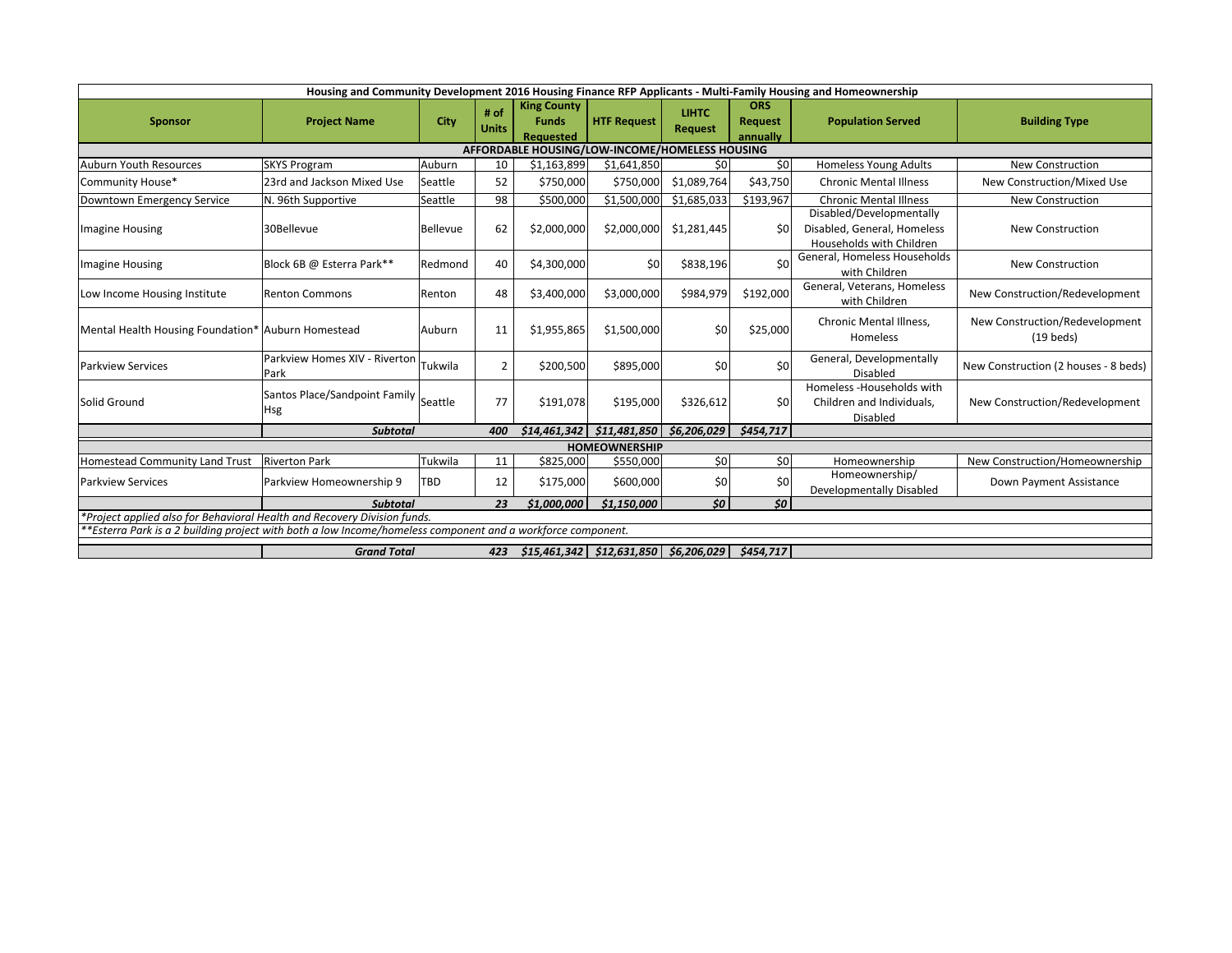## **Sponsor and project location**

| Sponsor                      | Community House Mental Health Agency (CHMHA) |
|------------------------------|----------------------------------------------|
| Project                      | 23rd and Jackson Supportive Housing          |
| Location                     | 2212 S. Jackson Street, Seattle              |
| Activity                     | Acquisition, New Construction, Mixed Use     |
| <b>Funding Priority Area</b> | Behavioral Health & Recovery Division (BHRD) |

# **Affordability and population served**

| Number of restricted units                       | 52                                                                                                                                                  |
|--------------------------------------------------|-----------------------------------------------------------------------------------------------------------------------------------------------------|
| Number of unrestricted units                     | 1 one-bedroom (Manager's) apartment                                                                                                                 |
| Community space features                         | Meeting rooms, a kitchen, dining room and food bank pantry                                                                                          |
| Affordability - % of Area<br>Median Income (AMI) | 75% (39) will be homeless, remaining 25% (13) will be exiting<br>institution or hospital settings. 100% of the units will be at or<br>below 30% AMI |
| Population served                                | Homeless adults living with chronic mental illness                                                                                                  |
| Set-aside units                                  | 52                                                                                                                                                  |
| Unit mix                                         | 52 studio apartments, 1 one-bedroom (Manager's) apartment                                                                                           |

## **Development budget**

| Total development budget      | \$18,191,445        | \$14,572,533 (residential)    |
|-------------------------------|---------------------|-------------------------------|
| Pending funding               | <b>HTF</b>          | \$750,000                     |
|                               | City of Seattle     | \$1,631,155                   |
|                               | <b>KC-HCD</b>       | \$750,000                     |
|                               | <b>CHMHA Equity</b> | \$1,243,913 (non-residential) |
|                               | <b>WCRA Loan</b>    | \$2,375,000 (non-residential) |
| Total capital cost per unit   | \$343,235           |                               |
| HFP capital cost per unit     | \$14,151            |                               |
| Ratio of HFP to other funds   | 1:24.1              |                               |
| Construction cost per sq foot | \$469               |                               |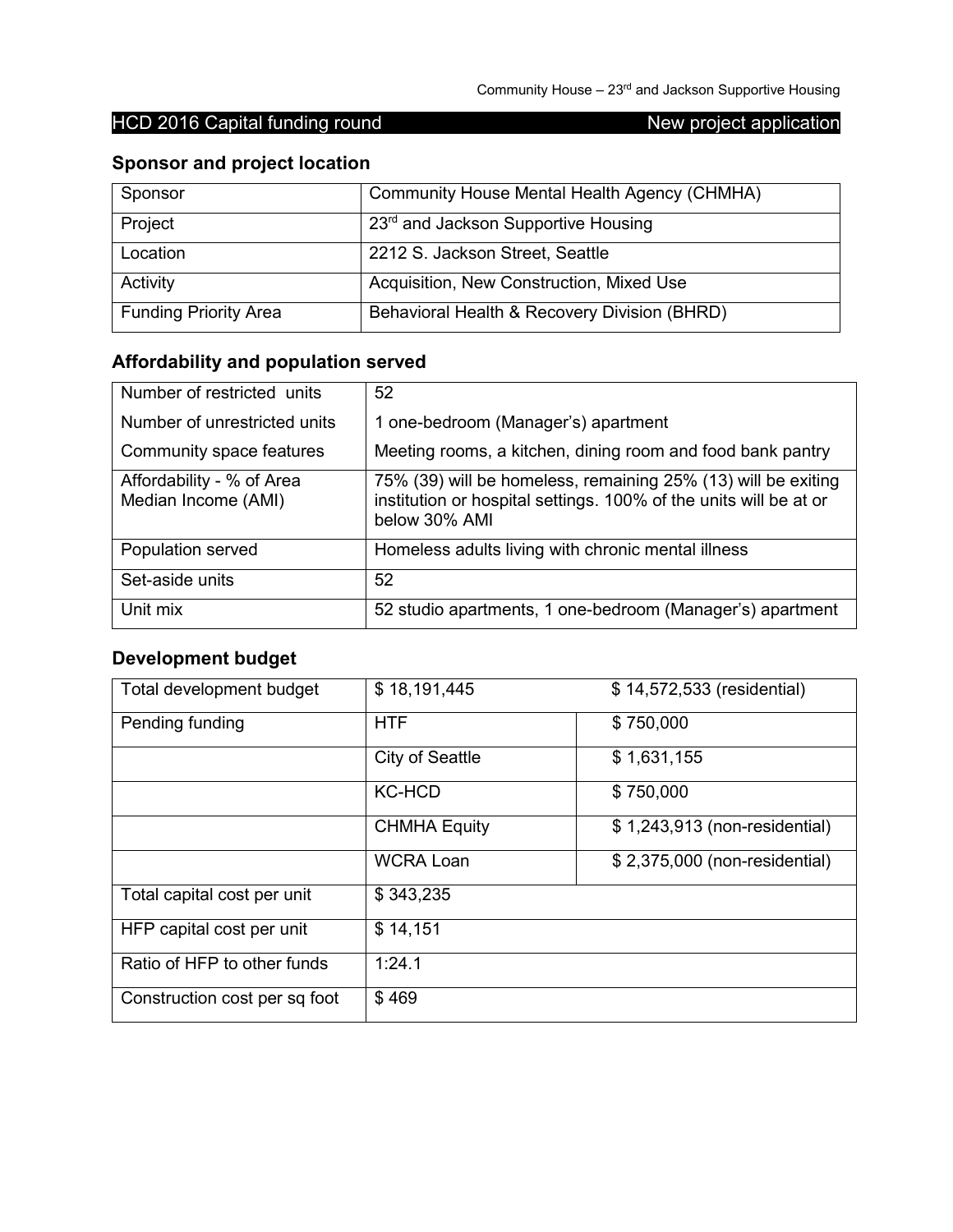## **Project description**

The project entails the new construction of 52 units of housing for people with chronic mental illness, 75% of whom will be coming from homelessness and 25% will be coming from institutional or hospital settings, plus a manager unit, supportive service space for residents, and office space on the second floor for CHMHA. All units will be affordable at 30% of AMI. Services provided to residents will include meal preparation, medication management, life skills and vocational skills training, substance abuse treatment, socialization and other services as needed. The project will be six stories in height plus a below grade garage. The housing units, plus a manager unit, will be on floors three through six. The first floor will include a kitchen, dining area, food bank and lounge as well as case management and medical offices. CHMHA plans to begin construction in September 2017.

## **Location**

The building will be located on several high frequency bus lines (#48, #8, and #14), and within a 10 minute walk of the proposed Rainier light rail station.

## **Consistency with local plans and priorities**

This project meets the Consolidated Plan Goals of intervention and stabilization of people who are homeless, and increasing access to affordable housing. It meets the goals of the All Home Plan by targeting individuals who are exiting from institutions, who are at a higher risk of repeat homelessness, by creating permanent supportive housing for people who are homeless. It meets the goals of the Comprehensive Plan by developing affordable housing near light rail stations and by developing housing in pedestrian-friendly areas that are well served by transit.

## **Evaluation criteria**

- 1. **Compliance on existing contracts:** CHMHA is in compliance
- 2. **Financial soundness of sponsor agency:** No issues with reporting on the Brierwood Project (only other project KC has investment in). No findings or internal control issues with the 2015 Audit.
- 3. **Capacity of sponsor agency:** CHMHA has been licensed for, and providing services for over 30 years to the population they intend to serve.
- 4. **Sustainability of sponsor's portfolio:** All 3 key members of the development team have over twenty years of experience. Chris Szala, Executive Director, has been with the agency since 1991, and supervised the development of 9 housing projects.
- 5. **Project compatibility with funder priorities:** CHMHA has been licensed for, and providing services for over 30 years to the population they intend to serve. The project is compatible with the County's funding priorities for homeless and individuals with behavioral health needs.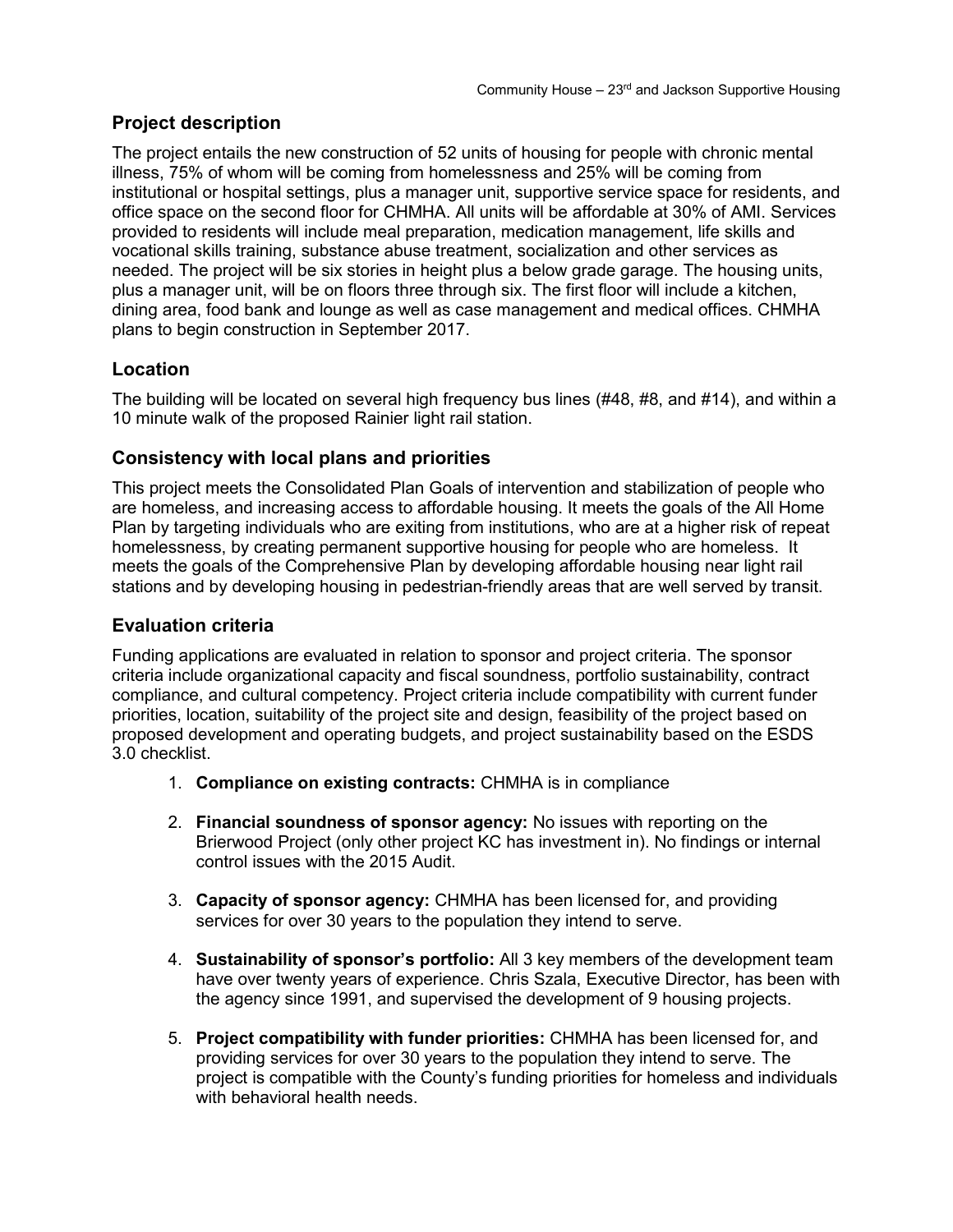6. **Suitability of site, design, and services:** Environmental Works prepared preliminary designs for the project. The building will be six stories plus a basement. The upper four floors will be housing. The resident manager will occupy a one bedroom unit on the third floor; all other units will be studios, generally about 300 SF in size. Three units will be ADA accessible. The sixth floor will include a common resident laundry and a landscaped deck. The basement level will consist of below grade parking for 14 vehicles (reserved for staff), a first floor with residential common areas including a kitchen, food pantry, dining area and lounge, plus a day treatment room, two medical offices, a medication room, conference room, laundry and restrooms. A landscaped deck will serve residents and staff. The second floor will include case management and administrative staff offices, an office for the building manager, and a private patio for staff. The basement and first floors will be post tensioned concrete, and the upper five floors will be wood frame.

Services provided to residents will include meal preparation, medication management, life skills and vocational skills training, substance abuse treatment and socialization. The case manager sets up psychiatric medication appointments, keeps abreast of agency operated housing openings and refers clients to this housing when appropriate. Case managers negotiate the complex system of financial disability reviews for social security, and assess client crisis before it impacts their housing. When clients are in stable housing the case manager services, which are provided primarily by the Housing Support Specialist, include a myriad of other tasks to make sure clients remain stable. These services include assistance with shopping, locating food banks, setting up bank accounts, reminders for paying rent, and interventions with landlords and neighbors when problems arise. CHMHA staff will be available 24/7 for crisis management.

- 7. **Financial feasibility:** CHMHA owns the property. If they don't receive the requested funding they will hold off on the project until funding is secured.
- 8. **Access to transportation:** Next to high frequency bus lines (#48, #8, and #14), connecting to downtown. This project has a walk score of 89 and transit score of 64.
- 9. **Evergreen Sustainable Development Standard:** The proposed project earns 57 points on the Evergreen Sustainable Design Standard (ESDS) 3.0 checklist. A threshold of fifty points from the optional elements is required. The significant design decisions reflected in the ESDS checklist include the following: Location and neighborhood fabric, and environmentally preferable materials.
- 10. **Equitable geographic distribution:** Located in the City of Seattle
- 11. **Tax credit score:** 9% LIHTC score of 163

#### **Services and/or operating support**

The provider has a history of serving this population. Total points from HMIS review: 15/25 for program performance and 5/5 for data quality for a comparable project.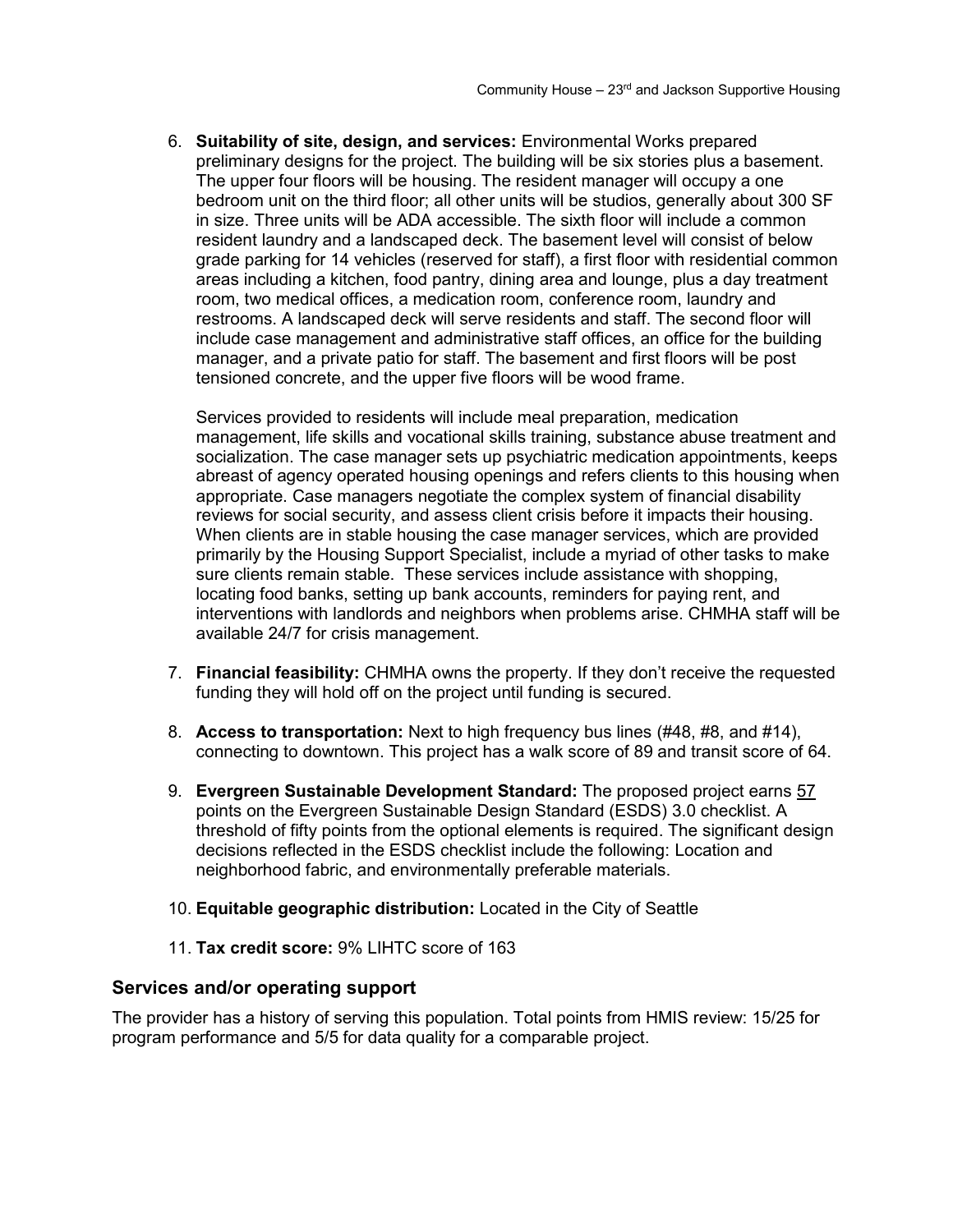## **BHRD Comments**

Proposed services seem reasonable. Sponsor has been licensed and providing services for over 30 years.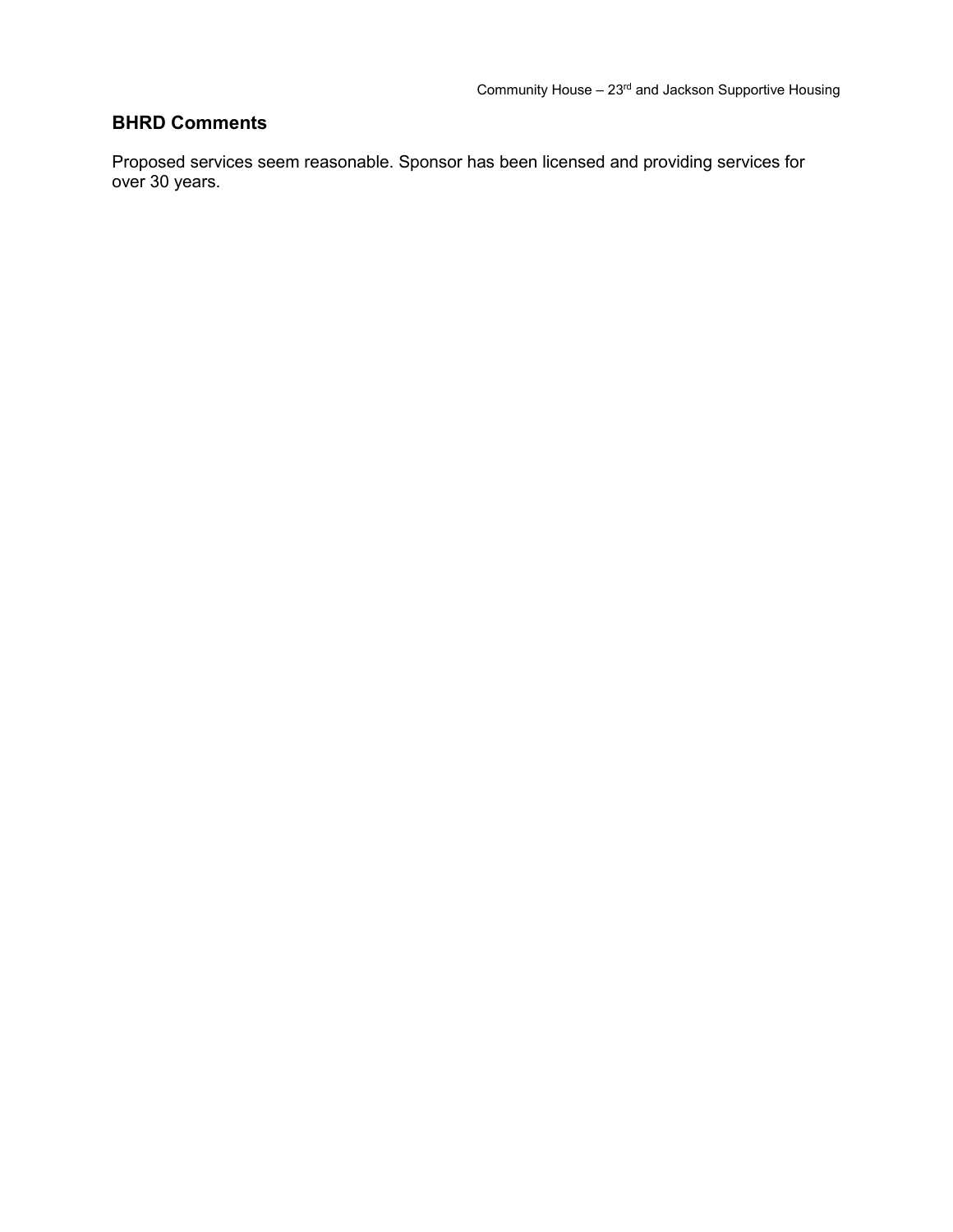## **Sponsor and project location**

| Sponsor                                                                                       | <b>Downtown Emergency Service Center (DESC)</b> |
|-----------------------------------------------------------------------------------------------|-------------------------------------------------|
| Project                                                                                       | North 96th Supportive Housing                   |
| Location                                                                                      | 937 North 96th Street, Seattle, WA 98103        |
| Activity (Rental, Homeownership,<br>New Construction, Acquisition,<br><b>Rehabilitation</b> ) | <b>Rental, New Construction</b>                 |
| <b>Funding Priority Area</b><br>(Affordable/Extremely Low<br>Income/Homeless, TOD, or BHRD)   | Affordable/Extremely Low Income / Homeless      |

## **Affordability and population served**

| Number of restricted units                       | 98 units                                                                                                                                                                                                                         |
|--------------------------------------------------|----------------------------------------------------------------------------------------------------------------------------------------------------------------------------------------------------------------------------------|
| Number of unrestricted units                     | 0 units                                                                                                                                                                                                                          |
| Community space features                         | Intensive supportive services provided onsite. Controlled lobby,<br>24/7 reception, clinical office space, interview rooms, conference<br>room, social areas, common kitchen, dining room, laundry,<br>bathrooms, and courtyard. |
| Affordability - % of Area Median<br>Income (AMI) | All units will be at or below 30% AMI.                                                                                                                                                                                           |
| Population served                                | Chronically homeless individuals with substance abuse and<br>chronic mental illnesses.                                                                                                                                           |
| Set-aside units                                  | 74 units for people with chronic mental illness.                                                                                                                                                                                 |
|                                                  | 24 units for people with disabilities.                                                                                                                                                                                           |
| Unit mix                                         | All units will be 30% AMI or below.                                                                                                                                                                                              |

#### **Development budget**

| Total development budget    | \$27,089,638             |                 |
|-----------------------------|--------------------------|-----------------|
| Secured funding             | None secured.            |                 |
| Pending funding             | <b>HTF</b>               | \$1,500,000     |
|                             | <b>City of Seattle</b>   | \$8,239,308     |
|                             | <b>KC-HFP</b>            | \$500,000       |
|                             | <b>Tax Credit Equity</b> | \$16,850,330.48 |
| Total capital cost per unit | \$276,424.88 per unit    |                 |
| HFP capital cost per unit   | \$5,102.04 per unit      |                 |
| Ratio of HFP to other funds | 1:53.18                  |                 |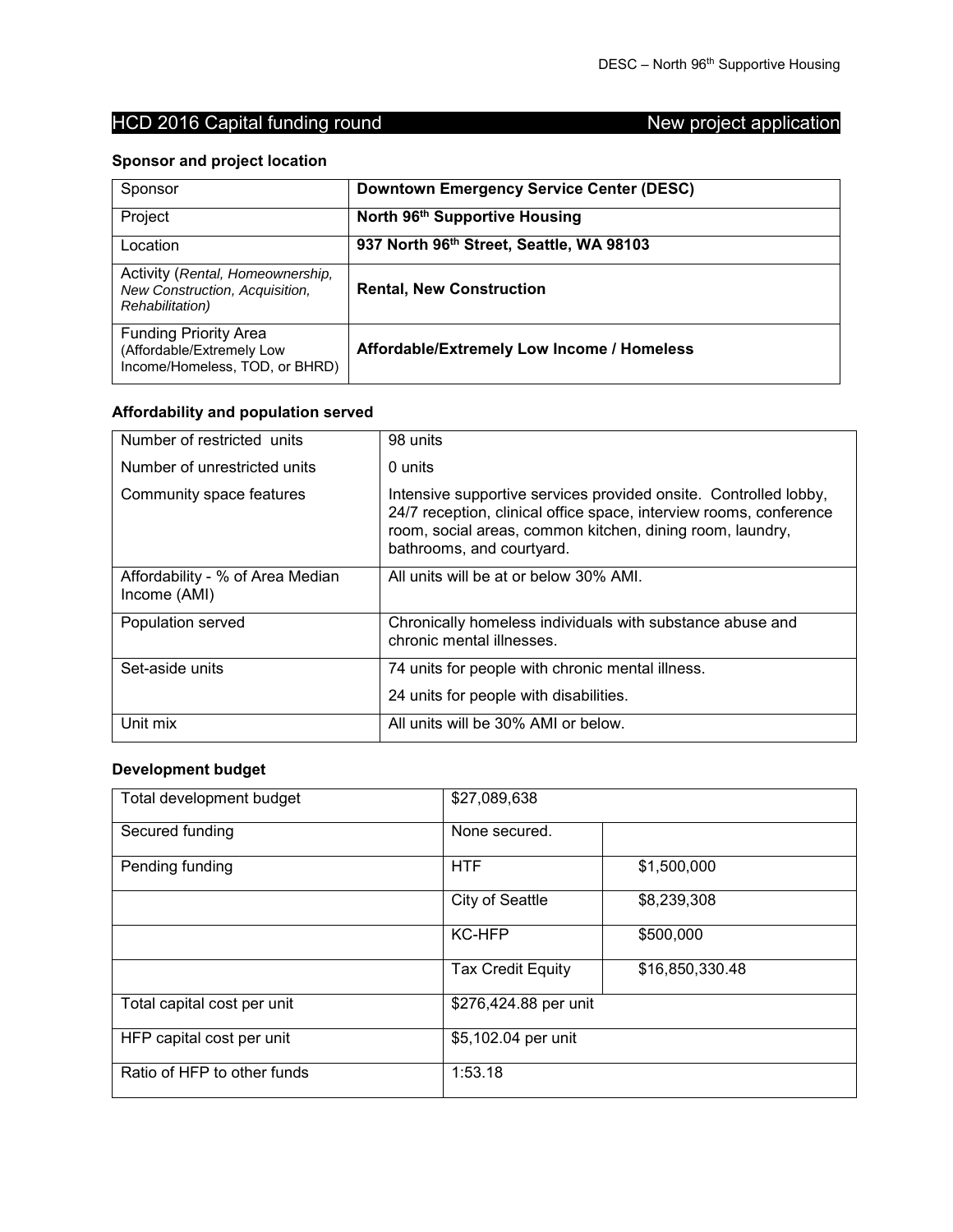| Construction cost per square foot | \$389 per sf. |
|-----------------------------------|---------------|
|                                   |               |

#### **Project Description**

Downtown Emergency Service Center (DESC) will construct a new building consisting of 98 studio units that will provide permanent supportive housing for chronically homeless adults who suffer from chemical dependency, mental illness, and other disabling conditions. The project will provide on-site supportive services for its tenants. Construction will begin on 9/1/2017.

#### **Location**

937 North 96<sup>th</sup> Street, Seattle, WA 98103.

#### **Consistency with local plans and priorities**

Project meets the objectives of the Washington State Consolidated Plan 2015 – 2019 by moving people rapidly from homelessness into housing, providing service-enriched housing for homeless and/or special needs population, assisting homeless persons to obtain appropriate housing, increasing the supply of supportive housing for person with special needs, and making available permanent housing that is affordable to low income persons without discrimination.

The project implements the Housing First model, and is designed to provide intensive services to the hardest people to house. The project supports the Mental Illness and Drug Dependency Action Plan, by reducing the number of chemically dependent, and/or mentally ill people using costly interventions such as jail by providing them with permanent housing options and supportive services.

The project will meet the need of the County's four-year All Home plan by creating housing that meets the needs of households experience homelessness, by specifically providing units to single homeless adults with intense supportive services on-site.

The project also meets the objectives of The All Home Strategic Plan, by being easily accessible, and providing a culturally accessible and competent programming and staff relevant to the specific needs of each individual, and affordable to households at or below 30% of area median income.

North 96<sup>th</sup> Supportive Housing also addresses the goals of the Housing Element of Seattle's Comprehensive Plan to stop the cycle of recurring homelessness and promoting improved selfsufficiency via permanent supportive housing projects, and to provide supportive services to its clients.

#### **Evaluation Criteria**

Funding applications are evaluated in relation to sponsor and project criteria. The sponsor criteria include organizational capacity and fiscal soundness, portfolio sustainability, contract compliance, and cultural competency. Project criteria include compatibility with current funder priorities, location, suitability of the project site and design, feasibility of the project based on proposed development and operating budgets, and project sustainability based on the ESDS 3.0 checklist.

1. **Compliance on existing contracts:** DESC has no pending contract compliance issues.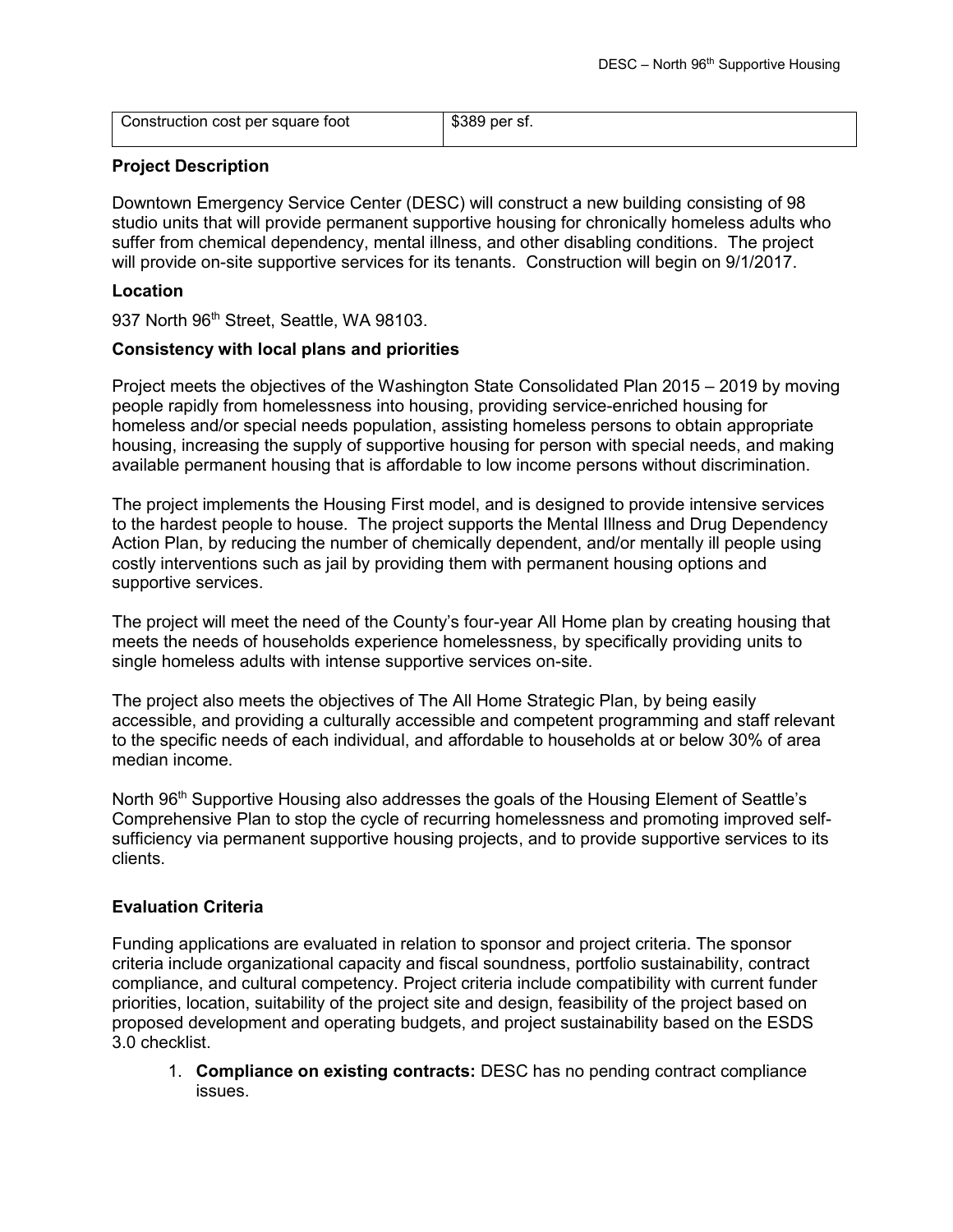- 2. **Financial soundness of sponsor agency:** No issues identified. Sponsor agency is considered low risk, according to the last audit on 12/31/15.
- 3. **Capacity of sponsor agency:** The development consultant for this project is LIHI, who has a good track record with projects of this type. North  $96<sup>th</sup>$  Supportive Housing is DESC's only project seeking funding this round. DESC has prior experience working on supportive housing development projects, the previous 11 housing projects have been completed on time and on budget. There is no indication that adding North 96<sup>th</sup> Supportive Housing to its portfolio would put undue strain on DESC's ability to successfully manage the portfolio.
- 4. **Sustainability of sponsor's portfolio:** No issues with property management. Vacancy rates are estimated at 2% for the portfolio. DESC Facilities Management team utilizes the Capital Needs Assessment, Reserve Analysis's actual cost data to formulate mid-year and annual budgets. DESC does not currently have a tax credit project within two years of exiting the partnership.
- 5. **Project compatibility with funder priorities:** The project will provide permanent housing in conjunction with providing intensive supportive services to chronically homeless and mentally ill and disabled adults. The project will be serving households below 30% AMI. Sponsor will participate in Coordinated Entry for All.

**Suitability of site, design, and services:** There's an operating auto repair shop currently on site. There were findings in the Phase I Environmental Site Assessment for staining due to minor spills that could possible impact soil or groundwater, which required a Phase II Environmental Site Assessment to be conducted. The Phase II Environmental Site Assessment consisted of soil sampling to further assess the extent of previously documented contaminants impacts from the use of the site as an auto service facility. Phase II found additional soil contaminations which will require remediation. The remediation plan includes removal of all contaminates above clean-up level that will be completed during redevelopment. Adapt Engineering, the company that conducted the Phase II Environmental Site Assessment, estimated the cost for remediation to be between \$216,000 and \$288,000, which is higher than the \$100,000 amount listed on the development budget. This shouldn't be an issue since DESC has a 10% contingency budget of \$1,655,862 that could cover the additional remediation costs.

Project will be new construction, designed specifically to meet the needs of the tenants, who are chronically homeless and suffer from mental illness, disabilities, and/ or chemical dependency. Relocation will be needed for four current commercial tenants. Relocation costs will be \$37,500 per tenant.

DESC works in conjunction with the Regional Support Network to provide outpatient mental health services through various programs. RSN support will be located onsite at this housing project.

**6. Financial feasibility:** The total development cost is \$27,089,638, which is considered high for a project of this type.

The appraisal was to be completed on November 4, 2016, after the completion of the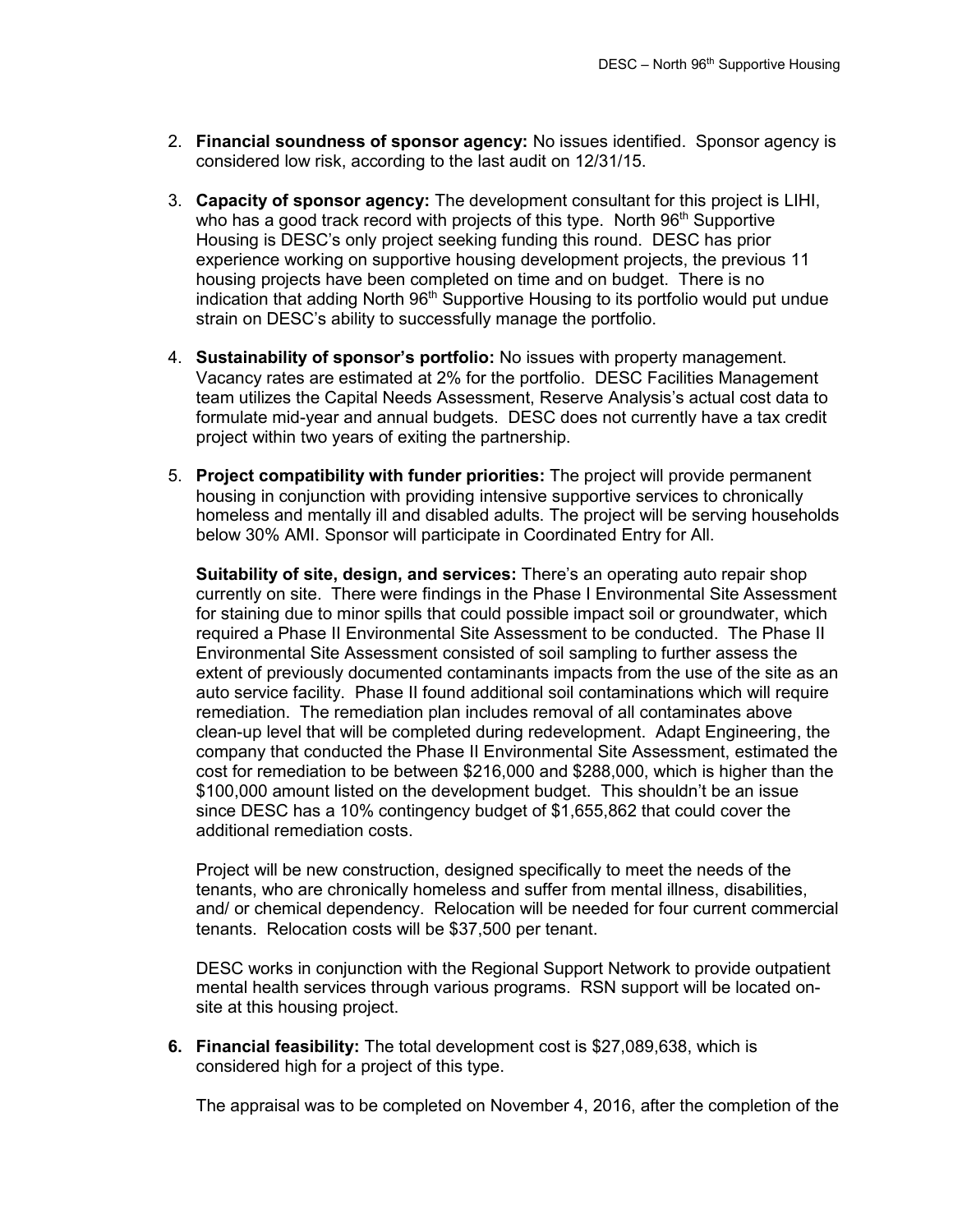Phase II Environmental Site Assessment in order to include remediation costs in the valuation. We have not received the appraisal.

Operating Budget: DESC is expecting to use McKinney funds to support operations for the project and that residents eligible for the Medicaid benefit which may be used as a funding source for services. Medicaid funding has not been secured yet, but it is very likely that residents will receive the funding and DESC is eligible to administer those funds. More detail on the operating and services funding is provided in the 'Services and/or operating support' section below.

- 7. **Access to transportation:** Project is located in a walkable neighborhood, and has access to high-capacity transit. Walk Score 81, Transit Score 57, and Bike Score 70.
- 8. **Evergreen Sustainable Development Standard:** The proposed project earns 53 points on the Evergreen Sustainable Design Standard (ESDS) 3.0 checklist. A threshold of fifty points from the optional elements is required. The significant design decisions reflected in the ESDS checklist include the following:

The project maximizes density, site is a brownfield, site improvements will include landscaping, water conservation efforts will include efficient plumbing layout and design, project will provide centralized laundry, construction waste management, and will use healthy flooring materials.

- 9. **Equitable geographic distribution:** Project is located in Seattle.
- 10. **Tax credit score:** 168.

#### **Services and/or operating support (if applicable)**

On-site supportive services will be provided for tenants who are experiencing issues with mental illness and chemical dependency. DESC intends to use McKinney funds to support 100% of the units. This is will be in line with the application that DESC submitted this fall to the Continuum of Care program. The project will also match dollars in the form of other funding from the ORS round. Specific information about the ratio between funds will become available as the HUD Continuum of Care competition unfolds. This project will be closely modeled on DESC's Estelle Supportive Housing, which received McKinney funds this fall and applied for match funds in the ORS round.

Provider has history of serving this population. Total points from HMIS review: 16/25 for program performance and 5/5 for data quality for a comparable project.

#### **External Reviewer Comments (if relevant)**

It targets a very needy population, and seems to have a well thought through plan of execution of housing plus services combination that this population needs to improve their situation. They appear to have considered ways to minimize the costs of producing this housing, which is critical given that it will not be able to support any debt. The team appears to have significant experience in operating housing and associated programs such as this, also critical factors in projects that require more than just standard housing services.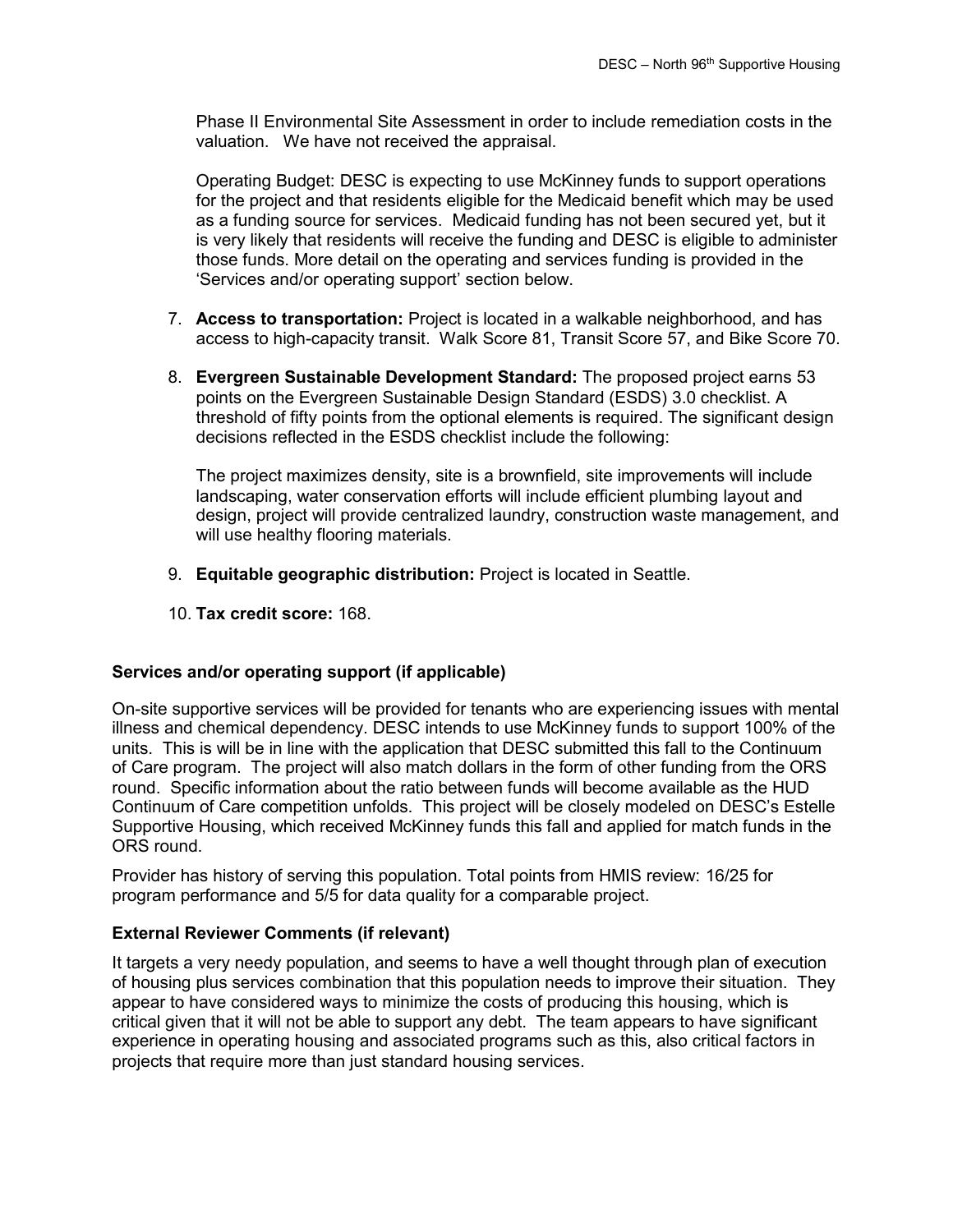## **Sponsor and project location**

| Sponsor                                                                                       | Red Vines 1 (an affiliate of Imagine Housing)      |
|-----------------------------------------------------------------------------------------------|----------------------------------------------------|
| Project                                                                                       | 30 Bellevue                                        |
| Location                                                                                      | Bellevue - 3030 Bellevue Way NE, Bellevue WA 98004 |
| Activity (Rental, Homeownership,<br>New Construction, Acquisition,<br><b>Rehabilitation</b> ) | <b>Rental, New Construction</b>                    |
| <b>Funding Priority Area</b><br>(Affordable/Extremely Low<br>Income/Homeless, TOD, or BHRD)   | Affordable/Extremely Low Income/Homeless           |

## **Affordability and population served**

| Number of restricted units                       | 62                                                                                                                                                                                                              |
|--------------------------------------------------|-----------------------------------------------------------------------------------------------------------------------------------------------------------------------------------------------------------------|
| Number of unrestricted units                     |                                                                                                                                                                                                                 |
| Community space features                         | Community kitchen connected to a common room.                                                                                                                                                                   |
| Affordability - % of Area Median<br>Income (AMI) | 31 units at or below 30% AMI, 16 units at or below 40% AMI, 15<br>units at or below 60% AMI                                                                                                                     |
| Population served                                | Individuals, couples, small families                                                                                                                                                                            |
| Set-aside units                                  | 31 units for homeless of which 19 units for homeless families with<br>children; 13 units for individuals with disabilities, of which 3 units<br>set aside for adult individuals with developmental disabilities |
| Unit mix                                         | 7 studios, 30 one-bedrooms, 15 two-bedrooms, 10 three-<br>bedrooms                                                                                                                                              |

## **Development budget**

| Total development budget                  | \$23,231,540        |              |
|-------------------------------------------|---------------------|--------------|
| Secured funding                           | <b>ARCH</b>         | \$442,571    |
|                                           | Deferred Dev Fee    | \$100,000    |
|                                           | <b>GP Equity</b>    | \$1,364      |
| Pending funding                           | <b>King County</b>  | \$2,000,000  |
|                                           | State HTF           | \$2,000,000  |
|                                           | <b>Private Debt</b> | \$4,800,000  |
|                                           | <b>LIHTC Equity</b> | \$13,455,175 |
|                                           | <b>ARCH</b>         | \$432,429    |
| Total capital cost per unit (residential) | \$374,702           |              |
| HFP capital cost per unit                 | \$32,258            |              |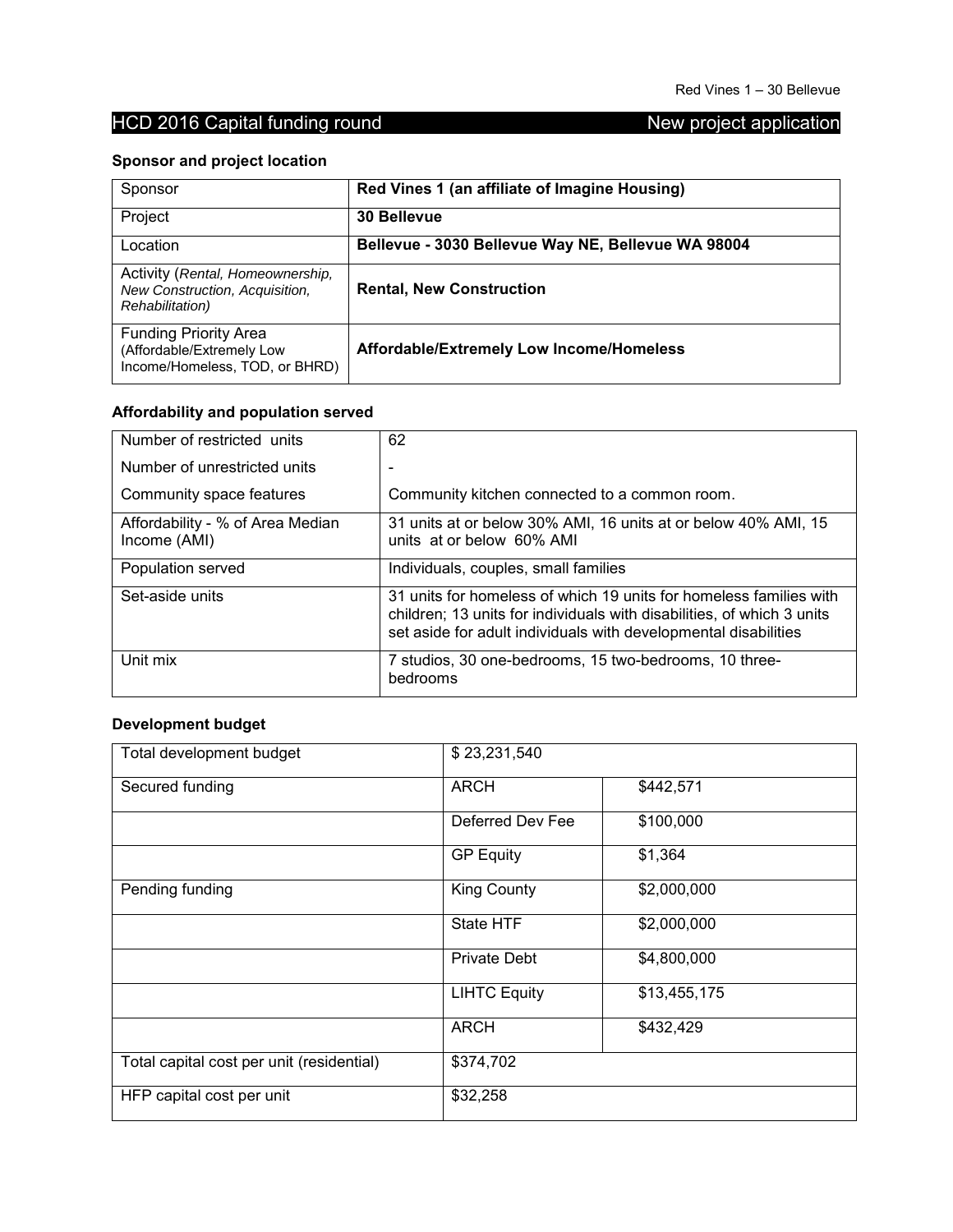| Ratio of HFP to other funds       | 1:11.84 |
|-----------------------------------|---------|
| Construction cost per square foot | \$261   |
| \$14,585,948, 63,000 sq ft.       |         |

#### **Project Description**

30 Bellevue is planned as the new construction of a four story building over one story of concrete structured parking, creating 62 units of permanent affordable housing on an existing church campus property. All units will be affordable to households ranging from at or below 30% AMI, up to 60% AMI. Thirty-one units will be set aside for homeless households and families with children and thirteen additional units set aside for individuals with disabilities including three units specifically for individuals with a developmental disability.

The ground level floor will feature a management office, space for a service provider, an elevator lobby, mail boxes, and trash and recycle room, and structured parking. The first floor will feature a community kitchen connected to a common room and a central laundry space. The far north portion of the building will only have three floors of housing due to zoning requirements, which will allow for a stepped down rooftop amenity space.

Located in the Northtowne neighborhood of Bellevue, it is within walking distance to transit, jobs, schools, urban conveniences, and natural parks.

Construction: 8/1/2017 – 8/31/2018

#### **Location**

3030 Bellevue Way NE, Bellevue WA 98004

#### **Consistency with local plans and priorities**

The project addresses the priorities of the Consolidated Plan, Comprehensive Plan (Housing Element) and the Community Revitalization Plan per Washington State Housing Finance Commission (WSHFC) policies 6.14 and 6.15 by creating new permanent affordable rental housing units targeting individual and family households at or below 50 of local area median income. The project also addresses the County's four-year All Home plan by creating housing that meets the needs of households experience homelessness, increasing access to permanent affordable rental housing units targeting individual and small family households transitioning out of homelessness.

#### **Evaluation Criteria**

- 1. **Compliance on existing contracts:** Red Vines 1 is in compliance with existing King County contracts.
- 2. **Financial soundness of sponsor agency:** Audited financials for the last three years have had unmodified opinions with no material weaknesses in internal control over financial reporting and no findings of noncompliance. Current ratios of assets to liabilities has been robust with one exception that was anomalous with a satisfactory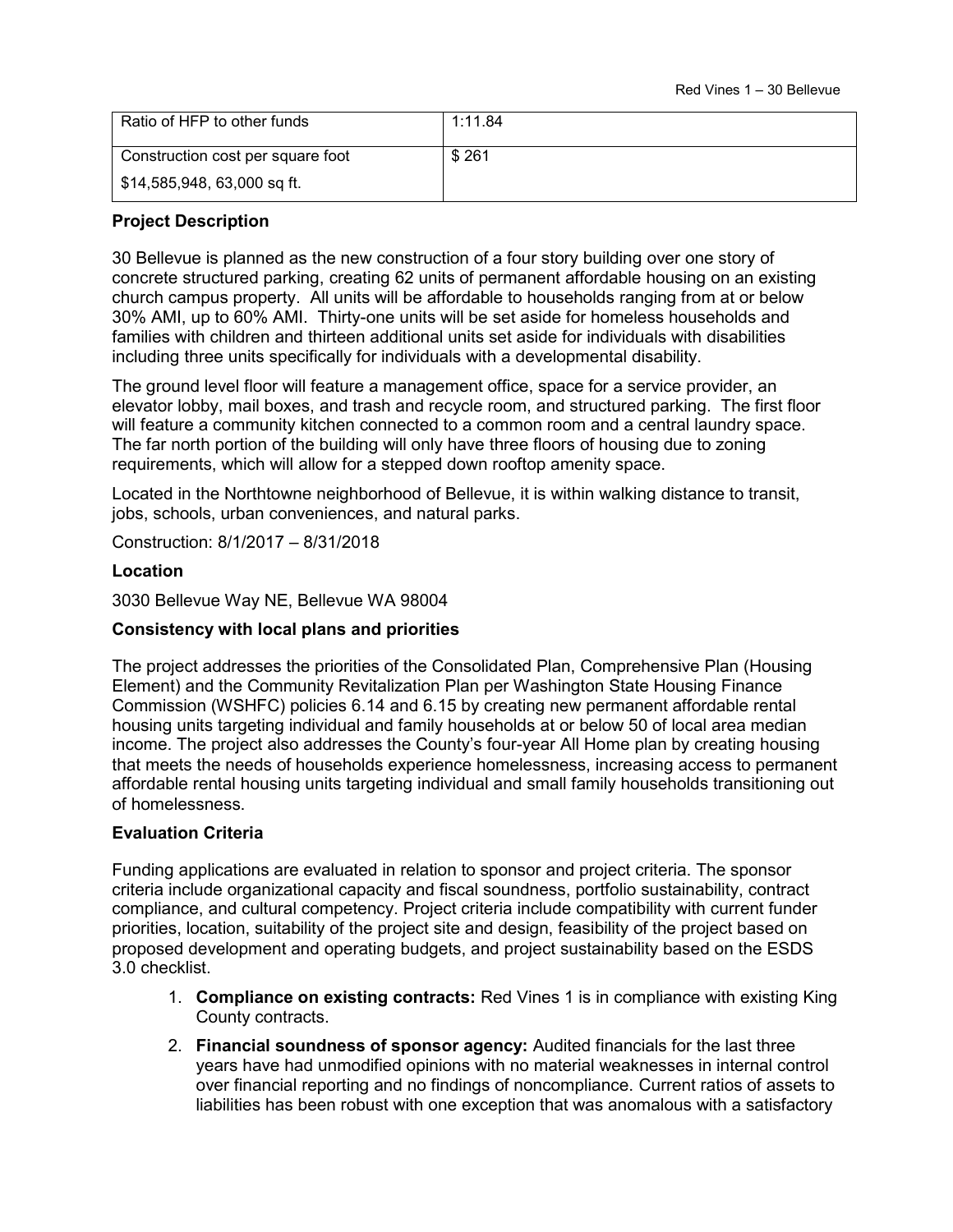explanation.

- 3. **Capacity of sponsor agency:** Sponsor relies on professional property management for all its properties and therefore no concerns regarding sponsor's ability to own and operate its current portfolio. Addition of another property of the type and size represented in this application to their portfolio at this time is not a concern.
- 4. **Sustainability of sponsor's portfolio:** Sponsor has a comprehensive Asset management program that includes benchmarking and the tracking of property and portfolio performance. Benchmarking program has allowed Sponsor to increase net operating income by 37% across the portfolio in addition to substantially reducing expenses and vacancy loss over the last several years. Sponsor completed a full Capital Needs Assessment for the portfolio in 2010 and completed an update in 2015. Since 2010, the Sponsor has completed over \$3m in capital repairs across 10 properties. Sponsor has also implemented a comprehensive preventative maintenance plan and began energy benchmarking in 2014 with an energy plan implementation in 2015.
- 5. **Project compatibility with funder priorities:** The project meets the priorities set by the King County Housing and Community Development Program by providing affordable rental housing for homeless and low-income individuals and families.
- 6. **Suitability of site, design, and services:** Early design sketches are well thought out and sufficiently developed for an experienced contractor to provide a good estimate of the planned construction details. The design describes a quality building that will serve the needs of its residents and to some extent the surrounding community.

Services, coordinated by the Resident Support Specialists, will include case management, housing and family stability, youth engagement, care coordination, support in accessing public transportation, referrals to resources, enriching classes, and community building activities.

- 7. **Financial feasibility:** The proposed financing structure is typical of a low income affordable multi-family project intending to use low income housing tax credits. Tax credit equity pricing of \$1.05 seems to be affirmed by the numerous letters of interest from several equity investors at this early stage. An independent review consultant indicates a construction budget that is likely to be high in comparison to construction scope once design is completed. Consultant also indicates that 30 Bellevue has a high likelihood of being successfully implemented and completed as budgeted.
- 8. **Access to transportation:** Located on Bellevue Way, a major north/south arterial, the project will be highly accessible to public transportation via transit lines 243, 249 and 280 and a transit center 1.2 miles away operating seven days a week. This project achieved "walking and transit" scores of 48 and 43 out of 100, respectively.
- 9. **Evergreen Sustainable Development Standard:** The proposed project earns 61.5 points on the Evergreen Sustainable Design Standard (ESDS) 3.0 checklist. A threshold of 50 points from the optional elements is required for new construction projects.

The significant design decisions reflected in the ESDS checklist include the following: universal design, additional reduction of energy use (HVAC, lighting, and renewable energy systems), photovoltaic/solar hot water ready, central laundry, construction waste management, enhanced building envelope design

10. **Equitable geographic distribution:** This project is located in the City of Bellevue.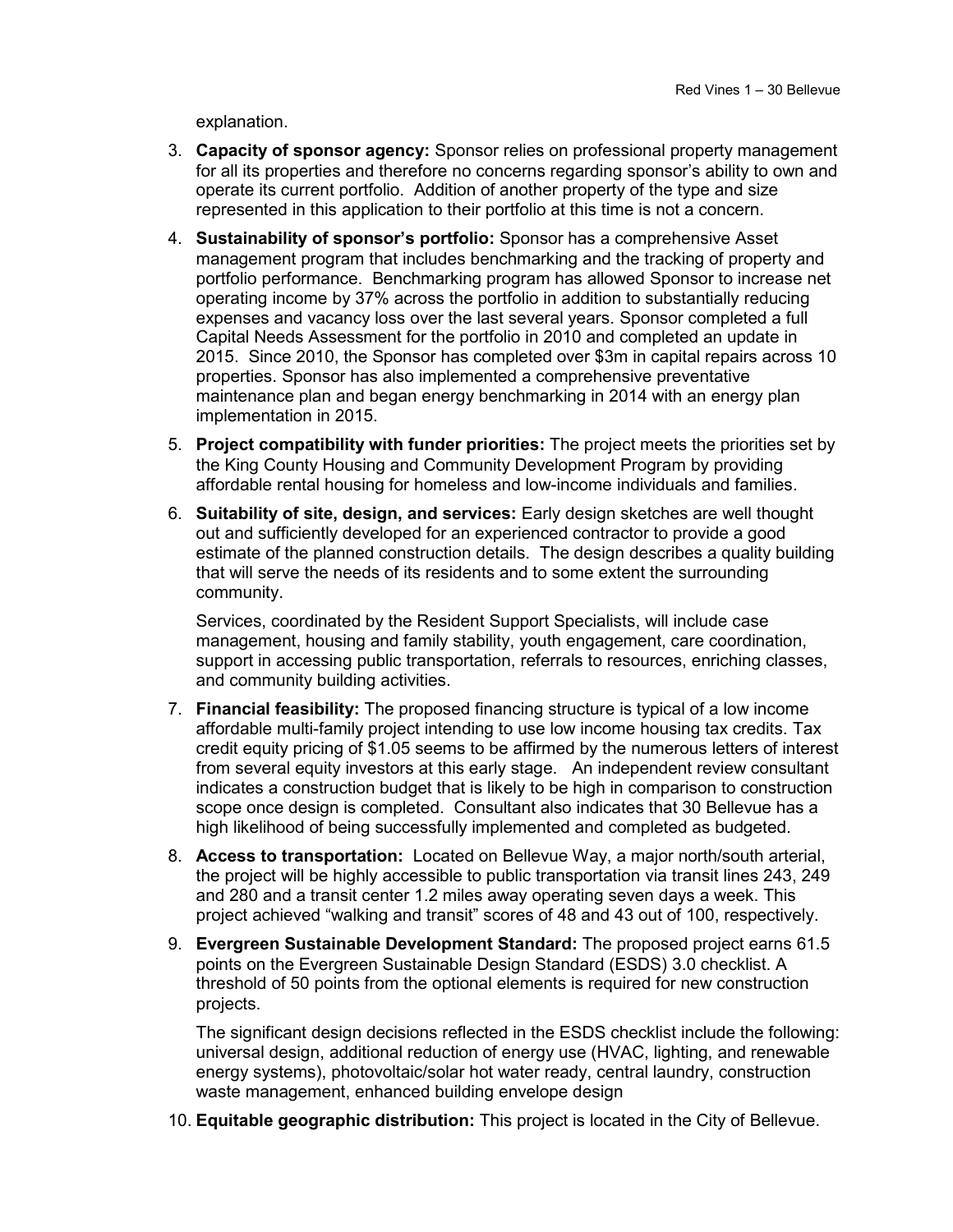#### 11. **Tax credit score :** 9% LIHTC score of 158

**Services and/or operating support (if applicable):** 1.5 FTE case management devoted to the homeless households should be adequate, but could go up depending on their coordination with the behavioral health support services.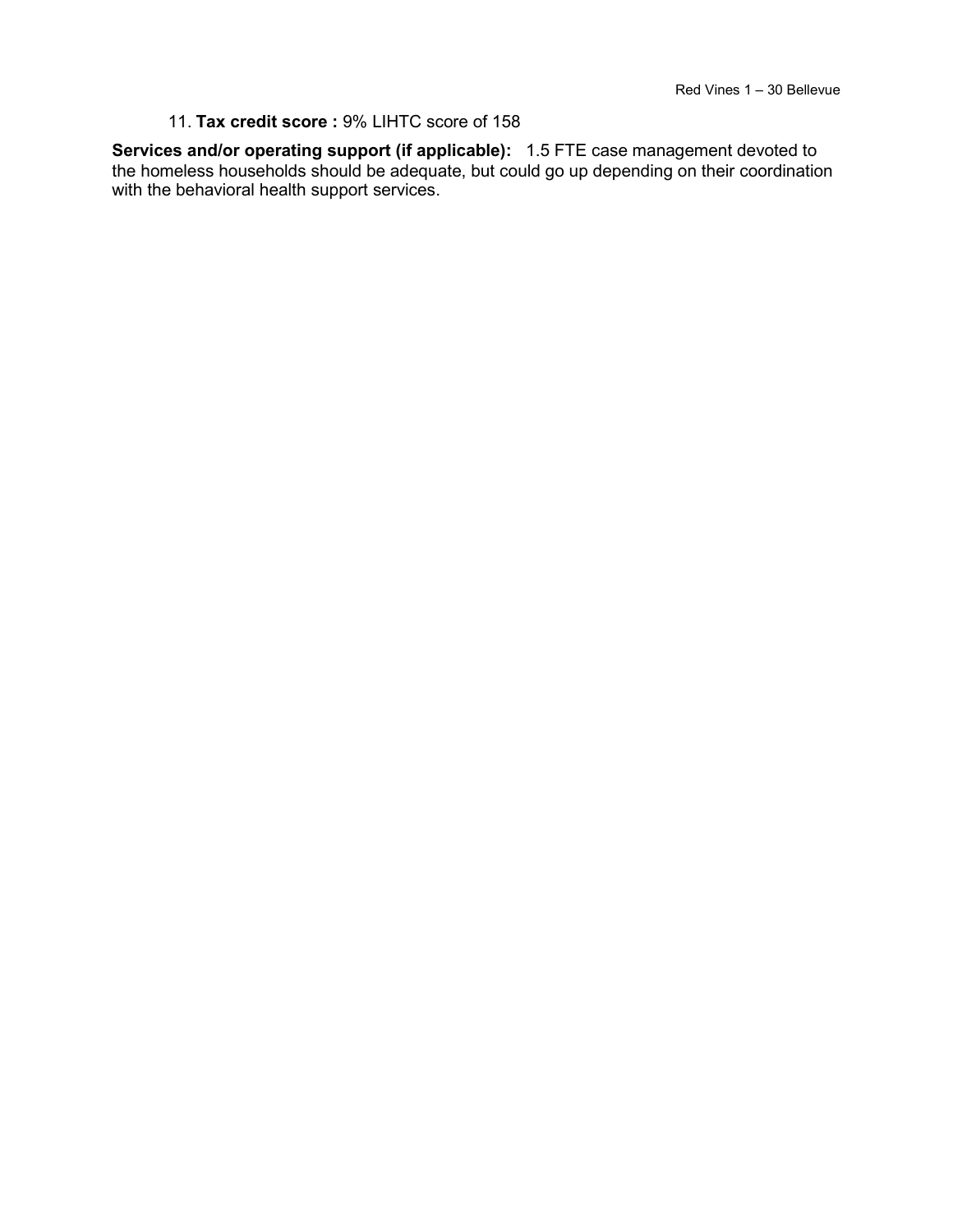## **Sponsor and project location**

| Sponsor                      | Low Income Housing Institute (LIHI)                                                                           |
|------------------------------|---------------------------------------------------------------------------------------------------------------|
| Project                      | <b>Renton Commons</b>                                                                                         |
| Location                     | 215 Whitworth Avenue South, Renton                                                                            |
| Activity                     | <b>New Construction</b>                                                                                       |
| <b>Funding Priority Area</b> | Permanent Supportive Housing for homeless families with<br>children, homeless veterans, and low-wage workers. |

## **Affordability and population served**

| Number of restricted units                       | 47                                                                                                                            |
|--------------------------------------------------|-------------------------------------------------------------------------------------------------------------------------------|
| Number of unrestricted units                     | 1 (Manager's Unit)                                                                                                            |
| Community space features                         | Classroom, community room with kitchen, computer lab, library,<br>games area and residential lounge and children's play area. |
| Affordability - % of Area Median<br>Income (AMI) | 24 units at or below 30% AMI and 23 units at or below 50% AMI                                                                 |
| Population served                                | Homeless families with children, homeless veterans, and low-<br>income households                                             |
| Set-aside units                                  | 14 units for U.S. Military Veterans and 22 units for formerly<br>homeless families with children.                             |
| Unit mix                                         | 4 studios, 19 one-bedrooms, 19 two-bedrooms, 5 three-bedrooms                                                                 |

## **Development budget**

| Total development budget          | \$18,068,933                           |              |
|-----------------------------------|----------------------------------------|--------------|
| Secured funding                   | None Secured                           | \$           |
| Pending funding                   | <b>State Housing Trust</b><br>Fund     | \$2,930,000  |
|                                   | <b>KC-HCD</b>                          | \$3,383,200  |
|                                   | Other (Developer<br>Fee, Equity, etc.) | \$58,718     |
|                                   | <b>FHLB</b>                            | \$479,952    |
|                                   | <b>Tax Credit Equity</b>               | \$11,217,062 |
| Total capital cost per unit       | \$376,436                              |              |
| HFP capital cost per unit         | \$71,983                               |              |
| Ratio of HFP to other funds       | 1 to 4.31                              |              |
| Construction cost per square foot | \$391                                  |              |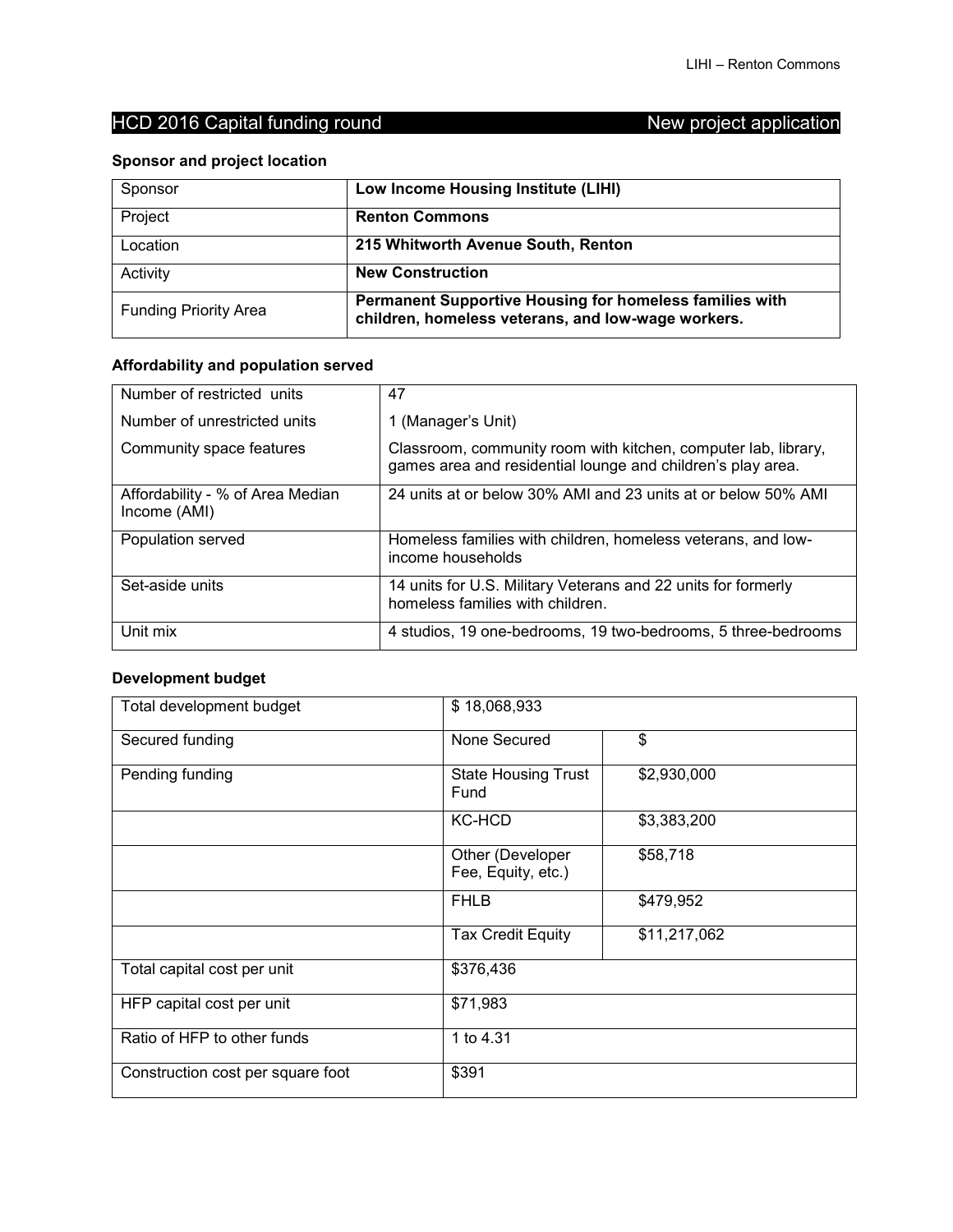### **Project Description**

The project entails the new construction of five stories of wood construction over one story of concrete construction to create 48 units of homeless and affordable rental housing. Of the 36 homeless units, 26 will benefit from Project-Based Vouchers. Sound Mental Health (SMH) will provide on-site supportive services for all homeless residents under a Memorandum of Understanding with LIHI.

#### **Location**

The project is across the street from Renton High School and the Renton IKEA Performing Arts Center and adjacent to the Harambee Church, an organization with after-school programs for school-aged children. Nearby businesses include Safeway grocery, Starbucks, Walgreens, McLendon Hardware, Bank of America, Chase Bank, and T-Mobile.

#### **Consistency with local plans and priorities**

The project addresses the County's four-year All Home plan by creating housing that meets the needs of households experience homelessness, increasing access to permanent affordable rental housing units targeting individual and small family households transitioning out of homelessness. Renton Commons will also target several subpopulations of homeless with setasides units for veterans, families, and individuals.

Renton Commons will fill a need identified in the Renton Comprehensive Plan for more rental units for very low-income households and will address the goal to locate new housing in proximity to public transit and employment.

The proposed project is consistent with the King County Consortium Consolidated Housing and Community Development Plan's Affordable Housing Objective by: preserving and expanding the supply of affordable rental housing for very low and moderate income households, including households with special needs. In addition the project meets the Homelessness Objective of creating a range of permanent affordable housing options for homeless households.

#### **Evaluation Criteria**

- 1. **Compliance on existing contracts:** Sponsor is currently in compliance with HCD contract requirements.
- 2. **Financial soundness of sponsor agency:** No concerns have been identified.
- 3. **Capacity of sponsor agency:** The project appears to be well within LIHI's capacity. LIHI has no other projects identified under development, having recently completed a 49 unit apartment complex in the University District of Seattle.
- 4. **Sustainability of sponsor's portfolio:** LIHI staff review key dashboard measures including revenues, vacancy rate, collections, the number of days to make vacancies rent-ready, and expenses monthly. Capital needs assessments have been done for all LIHI properties. Tax credit exit strategies include refinancing and transition plans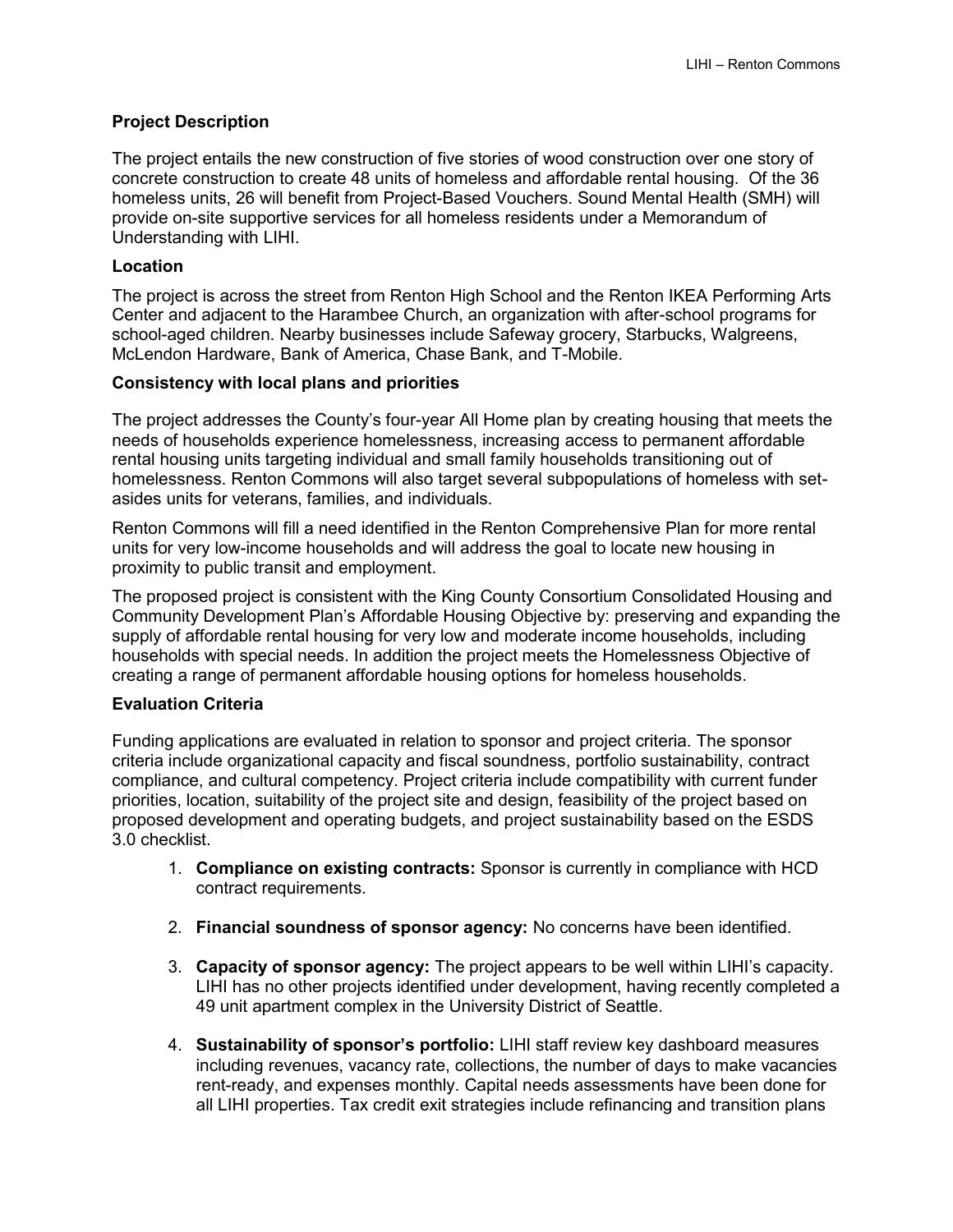that begin well in advance of Year 15.

- 5. **Project compatibility with funder priorities:** Permanent housing with supportive services for very low-income families and individuals continues to be a key component in the affordable housing continuum. Housing for homeless families and individual is an important priority of the Human Services Levy.
- 6. **Suitability of site, design, and services:** The building is L-shaped with large vertical bay windows and recesses to reduce the perceived size of the structure. The proposed design and services appear suitable for the population to be served.
- 7. **Financial Feasibility:** Construction concept is farther along than usual and it is likely that the project will be ready to break ground in spring 2017. Final construction pricing is unlikely to exceed the current estimate as a result. Construction costs are higher than similar projects this round. LIHI maintains this is due to commercial wage rates, impact fees charged by the City of Renton, a foundation system that accounts for seismic solidity, and off-site infrastructure enhancements required by the jurisdiction and downtown development standards added to cost.
- 8. **Access to transportation:** The site is well served by transit and is a 4-minute walk to the Renton Transit Center where the RapidRide F Line bus serves the Burien Transit Center, Tukwila International Boulevard Station, Southcenter Mall, and The Landing.
- 9. **Evergreen Sustainable Development Standard:** The project scores a 54 on the EDS 3.2 Checklist. King County is financing acquisition. The significant design decisions reflected in the ESDS checklist include the following: Universal Design Elements to accommodate all abilities; Drought tolerant species; water-conserving fixtures; hard surface flooring; construction waste management plan; materials that reduce the heat-island effect; enhanced building envelope design; and education for residents Green Building topics

### 10. **Tax credit score:** 175

#### **Services and/or operating support (if applicable)**

LIHI has a history of serving this population scoring a total of 15/25 for program performance and 5/5 for data quality for a comparable project under HMIS review.

### **External Reviewer Comments (if relevant)**

The hard costs seem reasonable for the property. LIHI is a good developer and has the capacity to complete the project.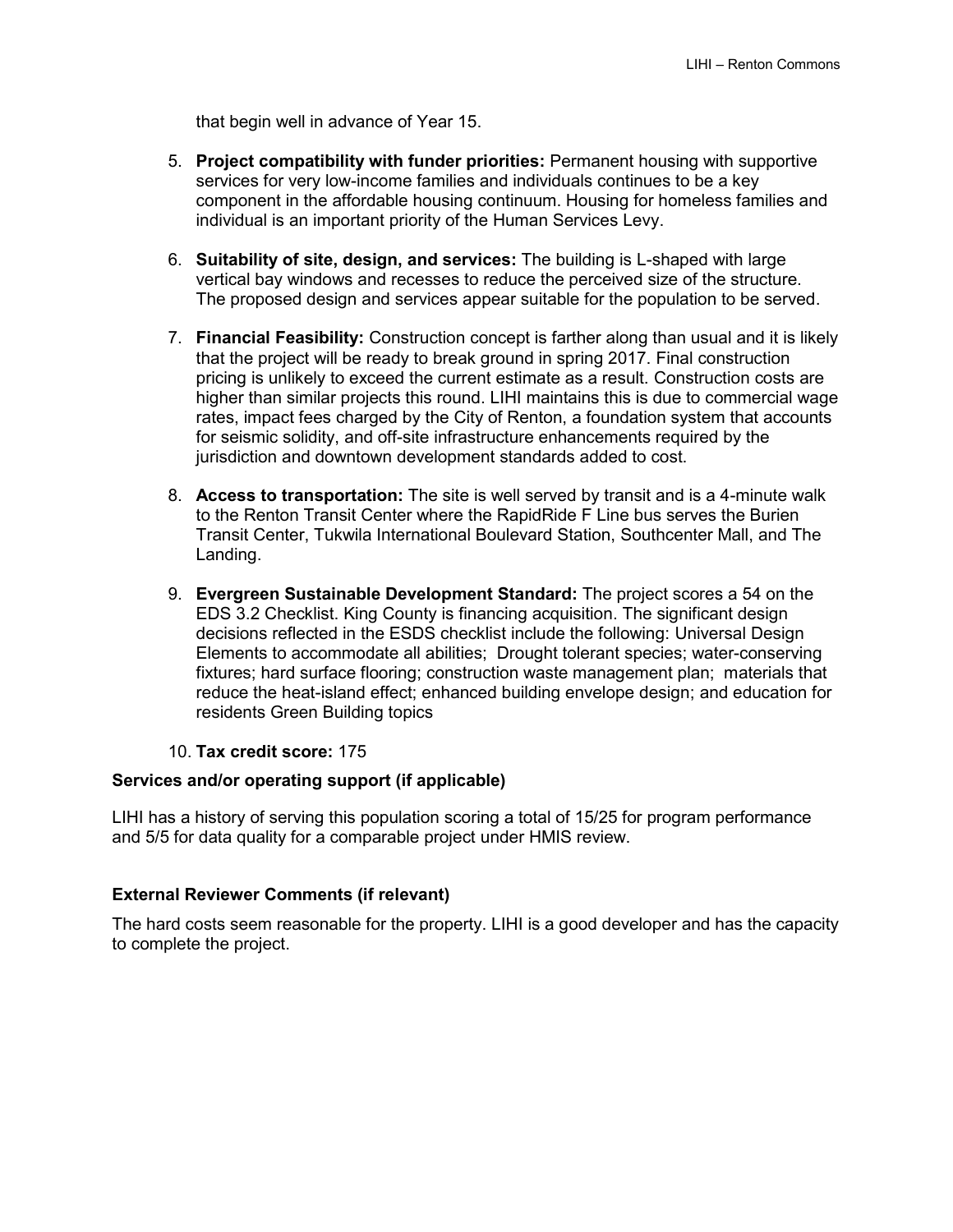## **Sponsor and project location**

| Sponsor                                                                                       | <b>Mental Health Housing Foundation (MHHF)</b>                                                        |
|-----------------------------------------------------------------------------------------------|-------------------------------------------------------------------------------------------------------|
| Project                                                                                       | <b>Auburn Homestead</b>                                                                               |
| Location                                                                                      | 105 D Street SW, Auburn                                                                               |
| Activity (Rental, Homeownership,<br>New Construction, Acquisition,<br><b>Rehabilitation</b> ) | Rental -Acquisition/New Construction (redevelopment of<br>existing D St. Homes project)               |
| <b>Funding Priority Area</b><br>(Affordable/Extremely Low<br>Income/Homeless, TOD, or BHRD)   | Affordable/Extremely Low Income/Homeless and Behavioral<br><b>Health and Recovery Division (BHRD)</b> |

## **Affordability and population served**

| Number of restricted units                      | 11 units (19 beds)                                                                                                          |
|-------------------------------------------------|-----------------------------------------------------------------------------------------------------------------------------|
| Number of unrestricted units                    | 0                                                                                                                           |
| Community space features                        | Lobby common space and shared laundry. There will be 7 parking<br>spaces.                                                   |
| Affordability- % of Area median<br>Income (AMI) | 100% below 30% AMI                                                                                                          |
| Population served                               | Chronic mentally ill adults                                                                                                 |
| Set-aside units                                 | 7 beds for homeless adults and 12 for adults exiting hospital or<br>institutional settings that may or may not be homeless. |
| Unit mix                                        | One bedrooms $-1$ , two bedrooms $-9$                                                                                       |
|                                                 | 1 resident manager unit                                                                                                     |

## **Development budget**

| Total development budget          | \$3,733,865                           |             |
|-----------------------------------|---------------------------------------|-------------|
| Secured funding                   | None secured                          | \$          |
|                                   | Other: Developer<br>Land Equity       | \$278,000   |
| Pending funding                   | <b>KC-HCD</b>                         | \$1,955,865 |
|                                   | <b>HTF</b>                            | \$1,500,000 |
| Total capital cost per unit       | \$339,442 per unit; \$196,519 per bed |             |
| HFP capital cost per unit         | \$177,806 per unit; \$102,940 per bed |             |
| Ratio of HFP to other funds       | 1: .91                                |             |
| Construction cost per square foot | \$240                                 |             |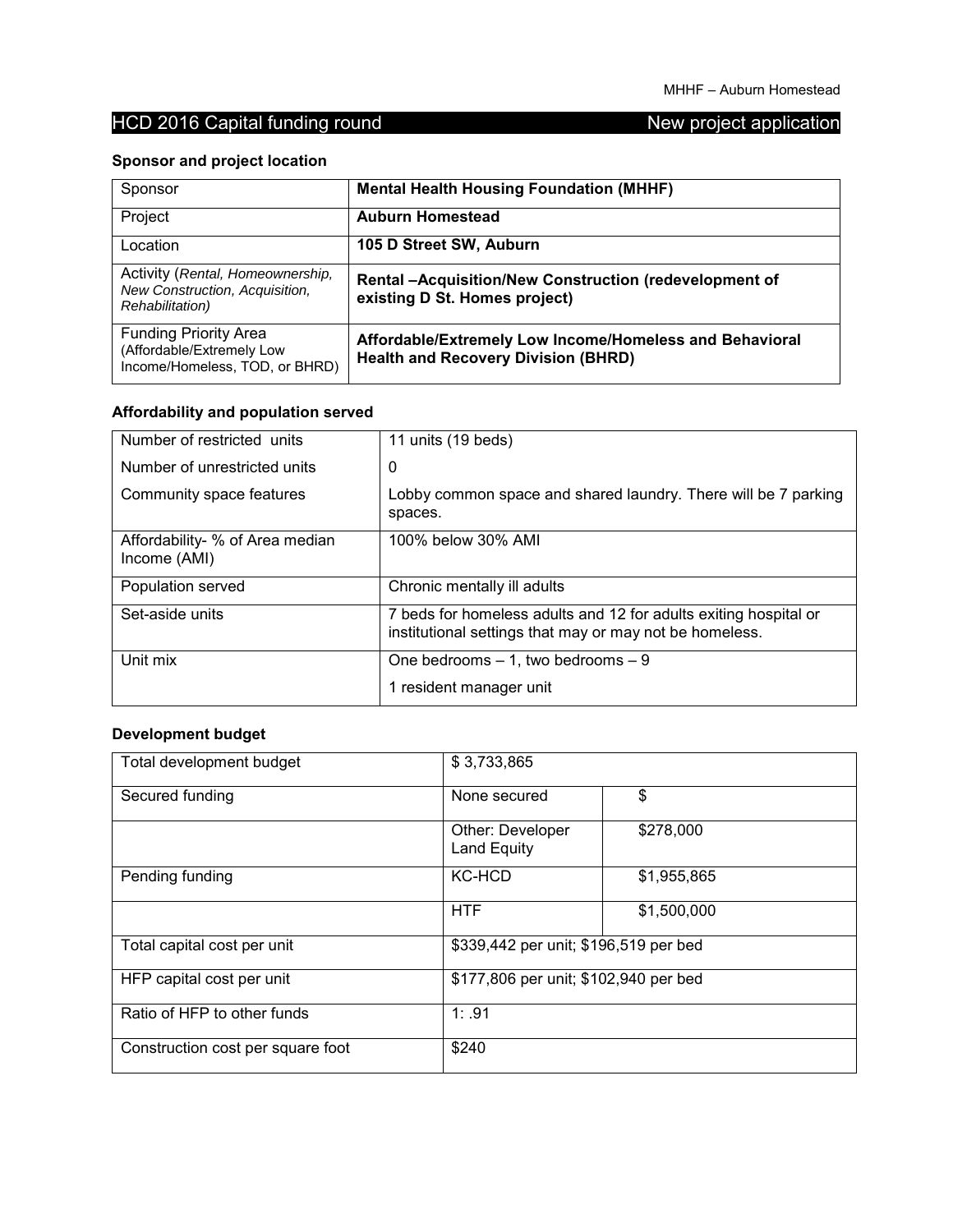#### **Project Description**

Auburn Homestead involves the re-development of the existing D Street Homes project in Auburn into two buildings containing 11 units of permanent affordable housing for 19 chronic mentally ill adults, plus one resident manager. Since 1992 the D Street Homes has provided eight beds of permanent supportive housing for very low income chronic mentally ill adults in two single-family homes. MHHF purchased a third single family home adjacent to D Street Homes and will demolish all three houses at 101/105/111 D Street SW in order to rebuild two buildings comprised of the 11 units.

The eight existing residents will be temporarily relocated and be able to return when the project is completed. Seven of the new beds will be reserved for people who were homeless prior to their tenancy, referred through the Coordinated Entry System. The remaining 12 beds will provide housing for mentally ill individuals coming from institutional or hospital settings such as Western State or Harborview.

Supportive services and related funding are provided through Sound Mental Health (SMH). SMH currently provides services to the D Street Homes residents.

Construction is expected to begin 8/1/2017.

#### **Location**

This site is located in Auburn, just a few blocks away from City Hall. The immediate neighborhood consists of smaller homes and the area has been re-zoned to encourage greater housing density.

#### **Consistency with local plans and priorities**

The project addresses the County's four-year All Home plan by creating permanent supportive rental housing units targeting individuals with chronic mental illness, 7 of which will be homeless and the remainder coming from institutional settings, a key population to be served by the County's BHRD division.

This project also achieves the objectives of the City of Auburn Comprehensive Plan/Housing Element, and its Consolidated Plan, by developing affordable housing in a transit corridor in a neighborhood which has been targeted for re-development. The project will help address homeless and special needs housing in Auburn.

#### **Evaluation Criteria**

- 1. **Compliance on existing contracts:** Sponsor is in compliance.
- 2. **Financial soundness of sponsor agency:** Financial statements are satisfactory. Approximately \$2.68MM of the liabilities are attributable to forgivable loans therefore the net worth appears to be negative. Some internal controls were identified and policies put in place to rectify the issues noted.
- 3. **Capacity of sponsor agency:** Sponsor has 25 years of serving this population and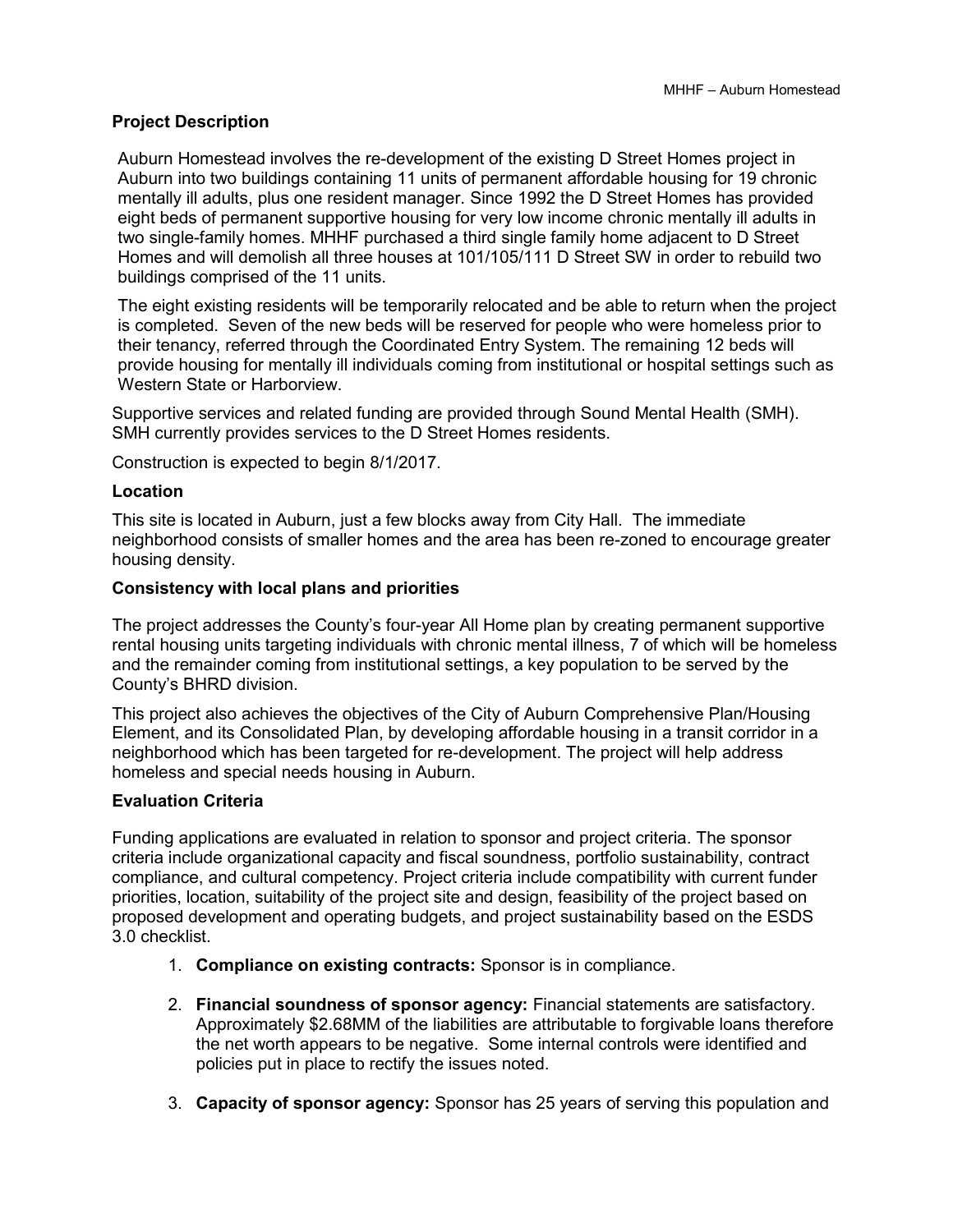operating shared housing with currently 12 shared single family homes in operation with household sizes that range from three to six.

- 4. **Sustainability of sponsor's portfolio:** The Sponsor has not conducted a comprehensive portfolio analysis but this has become a priority for the Board in 2017.
- 5. **Project compatibility with funder priorities:** The project is serving chronically mentally ill adults under 30% AMI with seven beds set aside for homeless individuals and 11 set aside for individuals coming from treatment facilities or hospitals. This is compatible with King County and the State's priorities.
- 6. **Suitability of site, design, and services:** The 2 bedrooms all are approximately 800 square feet to allow for each bedroom to have its own bathroom, small sitting area and mini fridge as well as a microwave to create as much privacy as possible. Each bedroom will have its own lock and mailbox. MHHF will work to pair up compatible residents. It is their experience that roommate conflicts usually arise around cleaning, food and bathrooms which the project expects will be mitigated through the design. Each unit will share a kitchen and larger living area. There is ample outdoor space with a picnic area and grill as well as a covered area reserved for smoking. The buildings themselves will be non-smoking.

Services are to be provided by Sound Mental Health (SMH) via the Medicaid benefit and will include mental health services, case management, support services for substance abuse issues, life skills, health care, and employment assistance. A multidisciplinary team is stationed at SMH outpatient clinics and these services would take place at the SMH clinic, not on-site. The .25 Full Time Employee (FTE), at minimum, would be designated to provide housing support services on-site, as needed. The Sponsor would request that this .25 FTE be funded through subsequent ORS funding. Services will be available based on an individual assessment and treatment plan. All residents are expected to be Medicaid-eligible, and all services provided by SMH will be Medicaid funded.

7. **Financial feasibility:** The project does rely on obtaining 4 Section 8 Project Based Vouchers (PBVs). The pro forma does show declining cash flow. Additional operating support may be required in the out years. MHHF has stated that in their experience, their projects do not actually run in the red. However, if that were the case they have the capacity to raise additional private financing as needed to fund any improvements or initiatives as needed.

There are 2 fuel storage tanks on the site, one underground (UST) and one above ground (AST). The cost to remove both fuel storage tanks is \$3,000.00. The AST is empty and has not been utilized in decades and the inspection of the area around that tank, located inside and elevated in an attached shed, indicated no problems with spilled fuel. The UST is currently used and according to the Sponsor is covered by the State of Washington insurance program for underground oil tanks. If it is determined that the tank is leaking when removed insurance is expected to pay for the cleanup costs. However, the Sponsor has noted that if there is some reason that insurance program does not pay for the cleanup, the costs would be absorbed in the contingency budget, and is typically no more than \$10,000.

The existing D Street Homes project as of September 30, 2016, shows a balance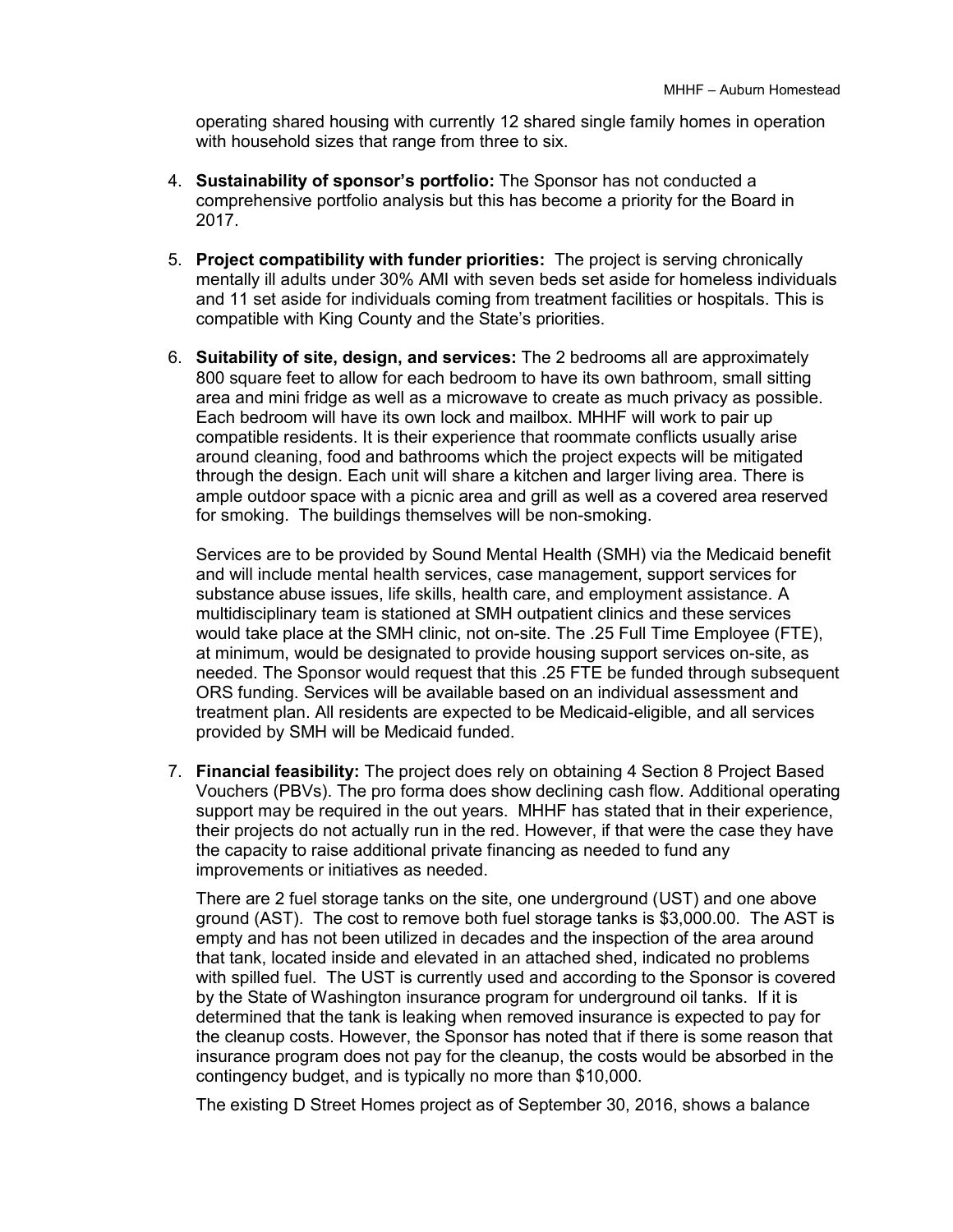due to the State of Washington of \$26,637 and the amortized County contribution balance is \$42,683. These obligations are also secured by a house at 222 D St SW, which will continue to operate. If funded the County and State would need to address the existing covenants and liens.

- 8. **Access to transportation:** The project is located within .2 miles of the Sounder Train, and several buses such as the 566, 567, 578, and the Metro Bus lines 180,181,186,910 and 917.
- 9. **Evergreen Sustainable Development Standard:** The proposed project earns 60 points on the Evergreen Sustainable Design Standard (ESDS) 3.0 checklist. A threshold of fifty points from the optional elements is required.

The significant design decisions reflected in the ESDS checklist include the following: maximizing density, water metering and surface water management, healthy flooring material and enhanced building envelope design.

- 10. **Equitable geographic distribution:** The project is located in Auburn, South King **County**
- 11. **Tax credit score:** N/A

#### **Services and/or operating support**

This sponsor is new to ORS, although its service partner, SMH, is a strong service provider and has utilized ORS funding in other projects/awards. Total points from HMIS review: 15/25 for program performance and 5/5 for data quality for a comparable project.

#### **BHRD Comments**

The Sponsor is contracting with a state licensed mental health provider. The onsite staffing level of a .25 FTE should be increased 1.0 FTE. This will be a requirement for funding.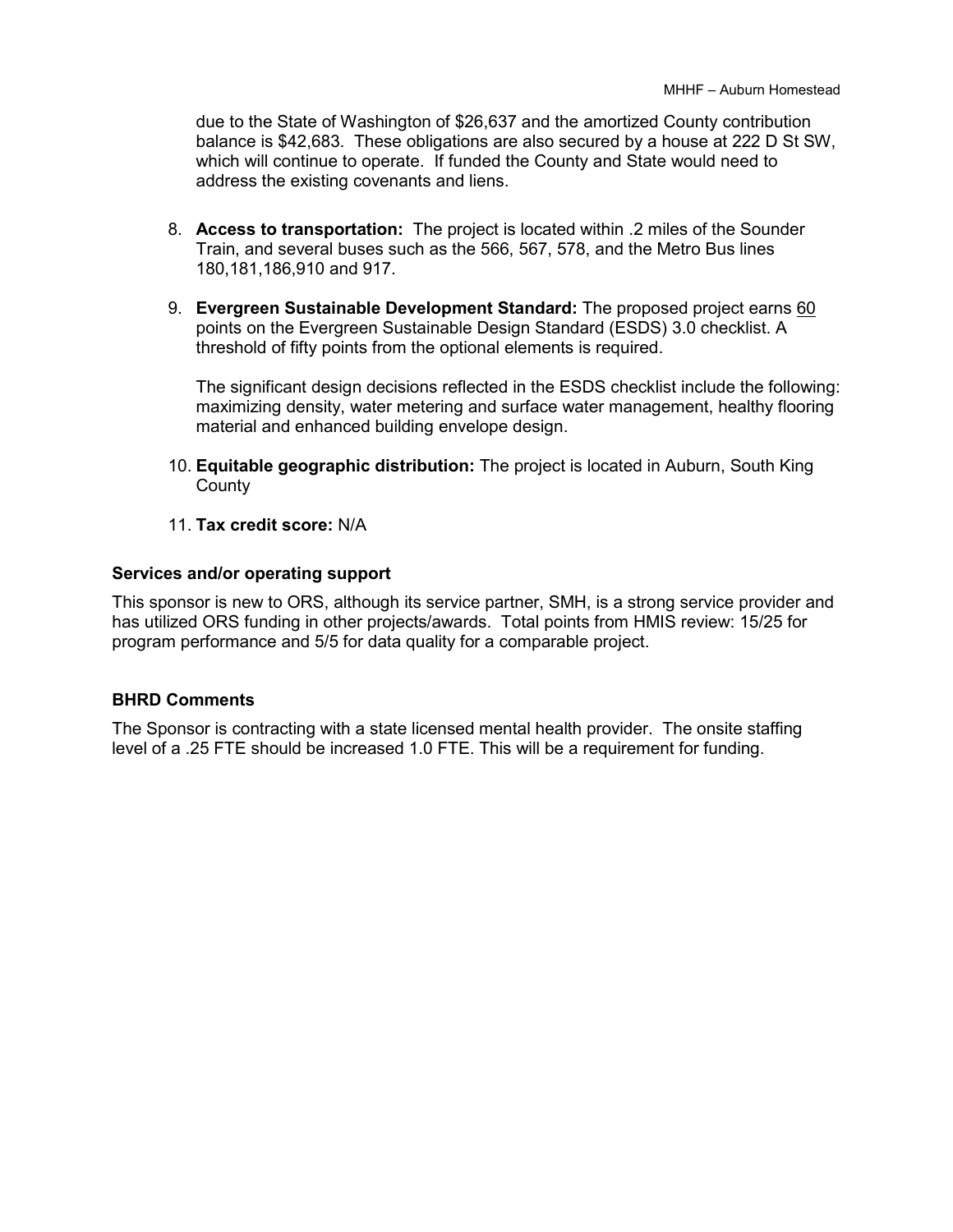## **Sponsor and project location**

| Sponsor                                                                                       | Home Community Land Trust (HCLT)                 |
|-----------------------------------------------------------------------------------------------|--------------------------------------------------|
| Project                                                                                       | <b>Riverton Park</b>                             |
| Location                                                                                      | 3118 S 140th St. Tukwila, WA 98168               |
| Activity (Rental, Homeownership,<br>New Construction, Acquisition,<br><b>Rehabilitation</b> ) | <b>Homeownership, New Construction</b>           |
| <b>Funding Priority Area</b><br>(Affordable/Extremely Low<br>Income/Homeless, TOD, or BHRD)   | Affordable Housing/Extremely Low Income/Homeless |

## **Affordability and population served**

| Number of restricted units                      | 11 homes                                                                                                                             |
|-------------------------------------------------|--------------------------------------------------------------------------------------------------------------------------------------|
| Number of unrestricted units                    | 0 units                                                                                                                              |
| Community space features                        | No community space for this project.                                                                                                 |
| Affordability- % of Area Median<br>Income (AMI) | 11 homes with household incomes between 60% to 80% AMI.<br>Unit price range is \$223,000 - \$182,000, average price is<br>\$209,000. |
| Population served                               | Qualifying low income homebuyers. 10 units for families with<br>children and 1 unit for individuals.                                 |
| Set-aside units                                 | 0 units.                                                                                                                             |
| Unit mix                                        | 1 two-bedroom, 6 three-bedrooms. 4 four-bedrooms.                                                                                    |

## **Development budget**

| Total development budget    | \$5,460,181               |             |
|-----------------------------|---------------------------|-------------|
| Secured funding             | <b>HTF UHEE</b>           | \$600,000   |
|                             | <b>KC Master Builders</b> | \$32,000    |
| Pending funding             | Sale of homes             | \$2,304,000 |
|                             | <b>HTF</b>                | \$550,000   |
|                             | KC-HF                     | \$825,000   |
|                             | <b>Bank</b>               | \$330,000   |
|                             | <b>SHOP</b>               | \$165,000   |
|                             | Capital Campaign          | \$654,181   |
| Total capital cost per unit | \$496,380.09 per unit     |             |
| HFP capital cost per unit   | \$75,000 per unit         |             |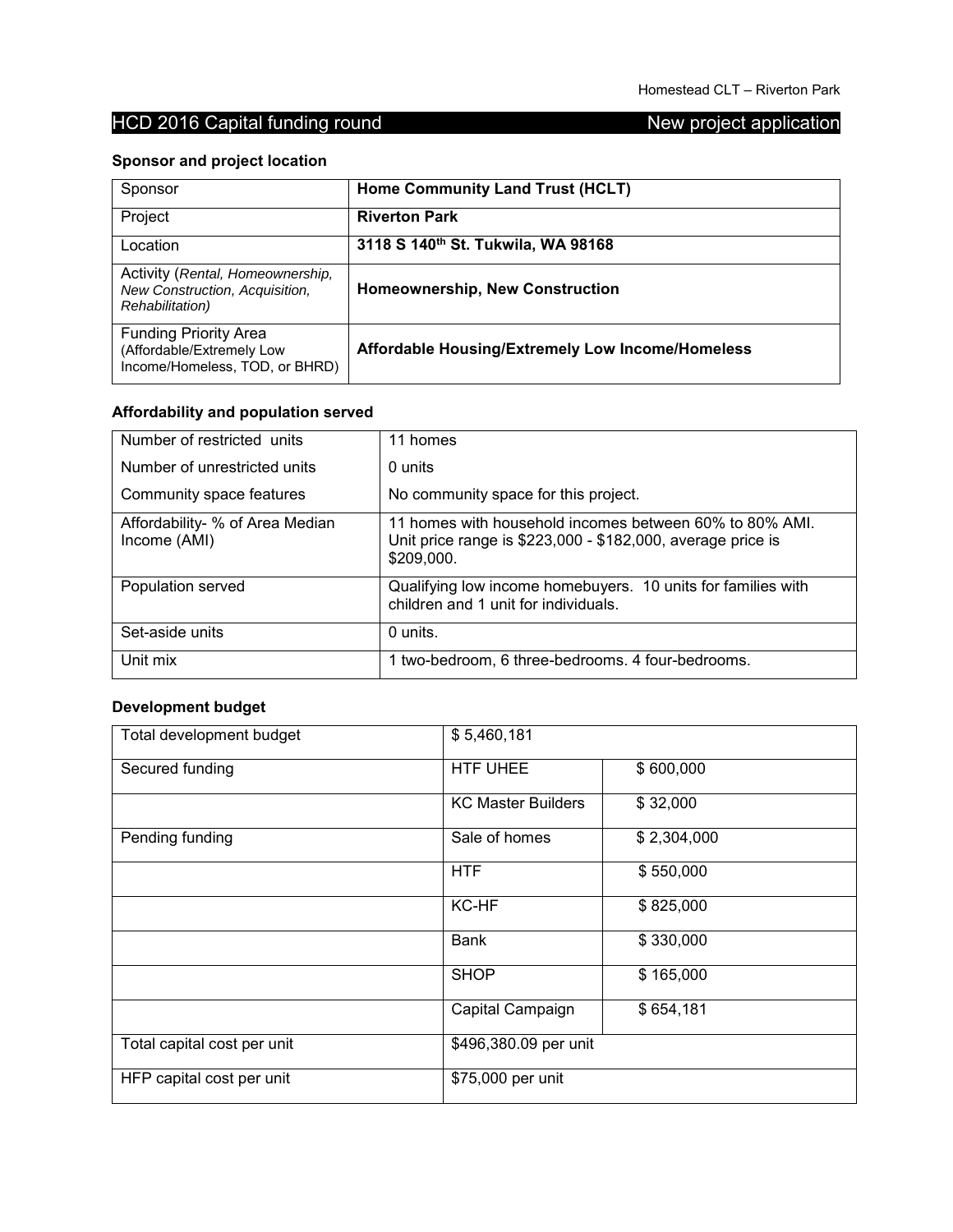| Ratio of HFP to other funds       | 1:5.62        |
|-----------------------------------|---------------|
| Construction cost per square foot | \$267 per sf. |

#### **Project Description**

Homestead Community Land Trust will construct 11 new detached single family homes for qualified low income homebuyers for Phase I of the planned total 31-34 homes on the land currently owned by Riverton Park United Methodist Church. HCLT will also prepare three lots to be purchased by Parkview for the Riverton site. Construction is set to begin on 3/8/2018.

#### **Location**

3118 S 140<sup>th</sup> St. Tukwila, WA 98168

#### **Consistency with local plans and priorities**

The Riverton Park project is consistent with Tukwila's Comprehensive Plan. The project will provide affordable homes to low income residents, and encourage homeownership to a larger range of residents, and in turn support longer term residency and neighborhood stability. The project will also provide newer housing stock in the city. Most family homes in Tukwila were constructed between 1960 and 1980, requiring more money for maintenance. This can be difficult for residents who are already burdened by other economic stressors such as paying more than 30% of their income for housing.

#### **Evaluation Criteria**

- **1. Compliance on existing contracts**: Homestead is in compliance on existing contracts.
- **2. Financial soundness of sponsor agency:** No issues were identified. Sponsor agency considered low risk according to the last audit on 12/31/2015.
- **3. Capacity of sponsor agency:** The development consultant for this project is Centerra, who has a good track record with projects of this type. HCLT is currently working on Renton Sunset, a new construction multi-family project which is both on time and on budget. The last completed project by HCLT was Columbia 26, a rehabilitation of single family homes, which was not completed on time or on budget. King County did not help fund Columbia 26. Prior projects have been completed on time and on budget.
- **4. Sustainability of sponsor's portfolio:** No issues, this is a homeownership project.
- **5. Project compatibility with funder priorities:** The project will provide for sale homes to low income families earning up to 80% AMI. The City of Tukwila is highly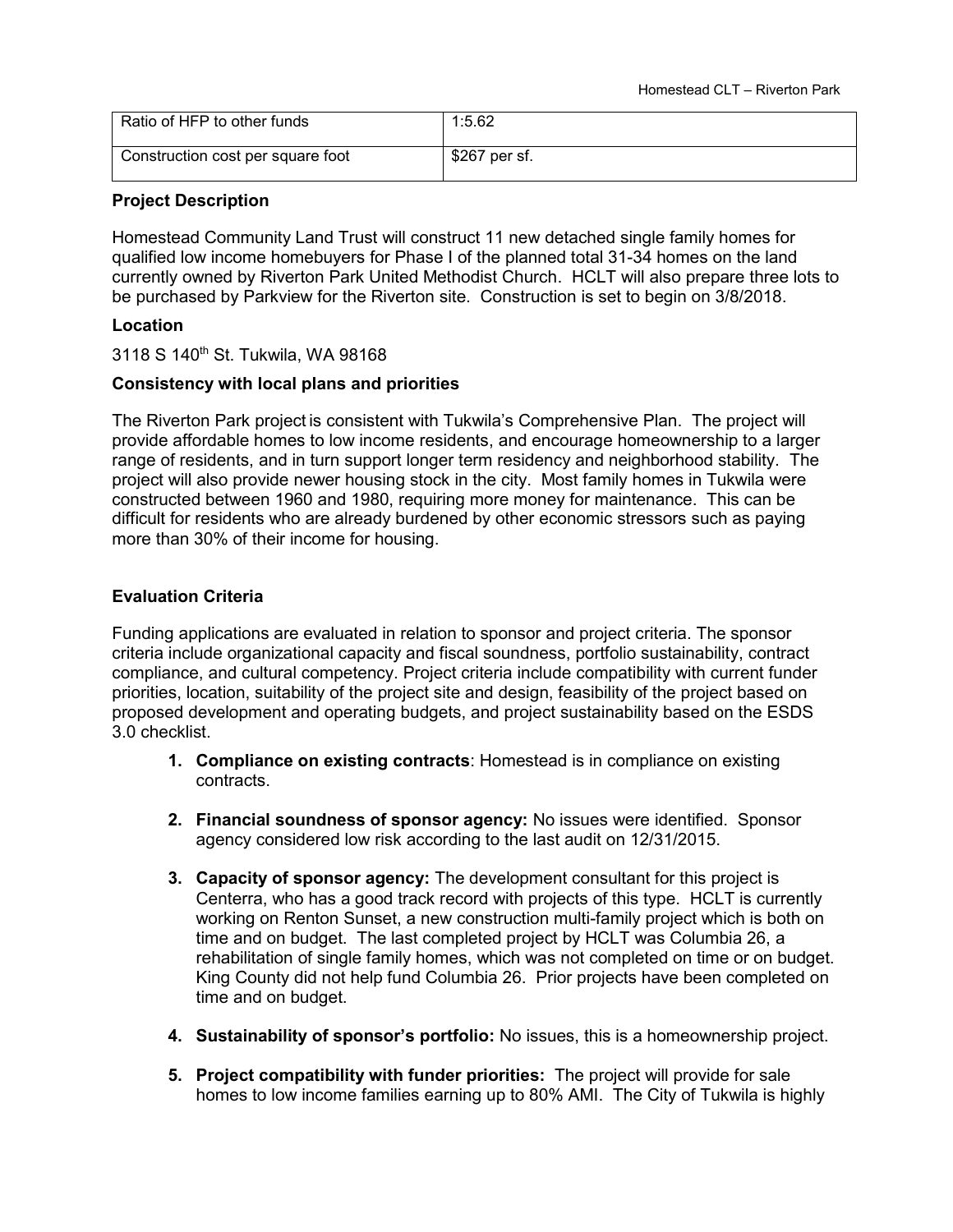supportive of this project. The Housing Trust Fund (HTF) has mentioned homeownership is not a priority this year.

**6. Suitability of site, design, and services:** The project is a community land trust homeownership development that will provide housing stability and asset-building benefits to buyers who make between 60% - 80% AMI. The area has low homeownership rates, high poverty rates, and has a high risk for gentrification and displacement, particularly with minorities. This project will be phase 1 of a multiphase plan to build a total of  $31 - 34$  homes on the site. Phase 1 will included construction of 11 detached single-family homes and the preparation of three lots for the Parkview Riverton project.

The sponsor is proposing a higher density project on the lots that are smaller than allowed by underlying zoning. Tukwila is eager to work on a development agreement for the site so that the schedule is not delayed by the renewal of the overlay. This will require approval from city council. The development permit process will run parallel to the zoning review process, so there will not be additional steps. It is estimated that permits will be issued July 2017. HCLT does not expect any schedule impacts associated with the development agreement. HCLT will have exclusive access for feasibility until January 2017, and a letter indication to enter into a purchase and sale agreement subject to KC funding.

No existing buildings on the land, therefore no relocation is needed. The phase 1 environmental study has not been completed.

#### **7. Financial feasibility:**

TDC is \$5,460,181. Construction costs are within the anticipated range. Grants will fund the reduction in price of homes to below market rate. Grants include; Master Builders Grant for \$32,000 which has been committed and the Capital Budget Award for \$654,181, which HCLT is waiting to hear back from the Department of Commerce regarding the conditions and performance requirements.

- **8. Access to transportation:** Site is located within a mile of Tukwila International Blvd Light Rail Station. Walk Score 53 and Transit Score 36.
- **9. Evergreen Sustainable Development Standard:** The proposed project earns 60 points on the Evergreen Sustainable Design Standard (ESDS) 3.0 checklist. A threshold of fifty points from the optional elements is required. The significant design decisions reflected in the ESDS checklist include the following:

The units will provide a tight building envelope with very low air leakage rates, provide a greater amount of thermal insulation than is required by code, will be designed in a way to take advantage of interior solar heat gains in the winter, provide heat recovery ventilation or other means to ensure indoor air quality and ventilation, provide a solar photovoltaic energy generation system.

The project will incur additional construction costs due to the installation of the Phase 1 Net Zero (Solar) system in each home. The Housing Trust Fund – Ultra-High Energy Efficient Fund, UHEE, has committed \$600,000 to make all units Phase 1 Net Zero (Solar) and utilize passive house energy standards. The goal of the net zero energy project is to produce as much energy as it consumes, helping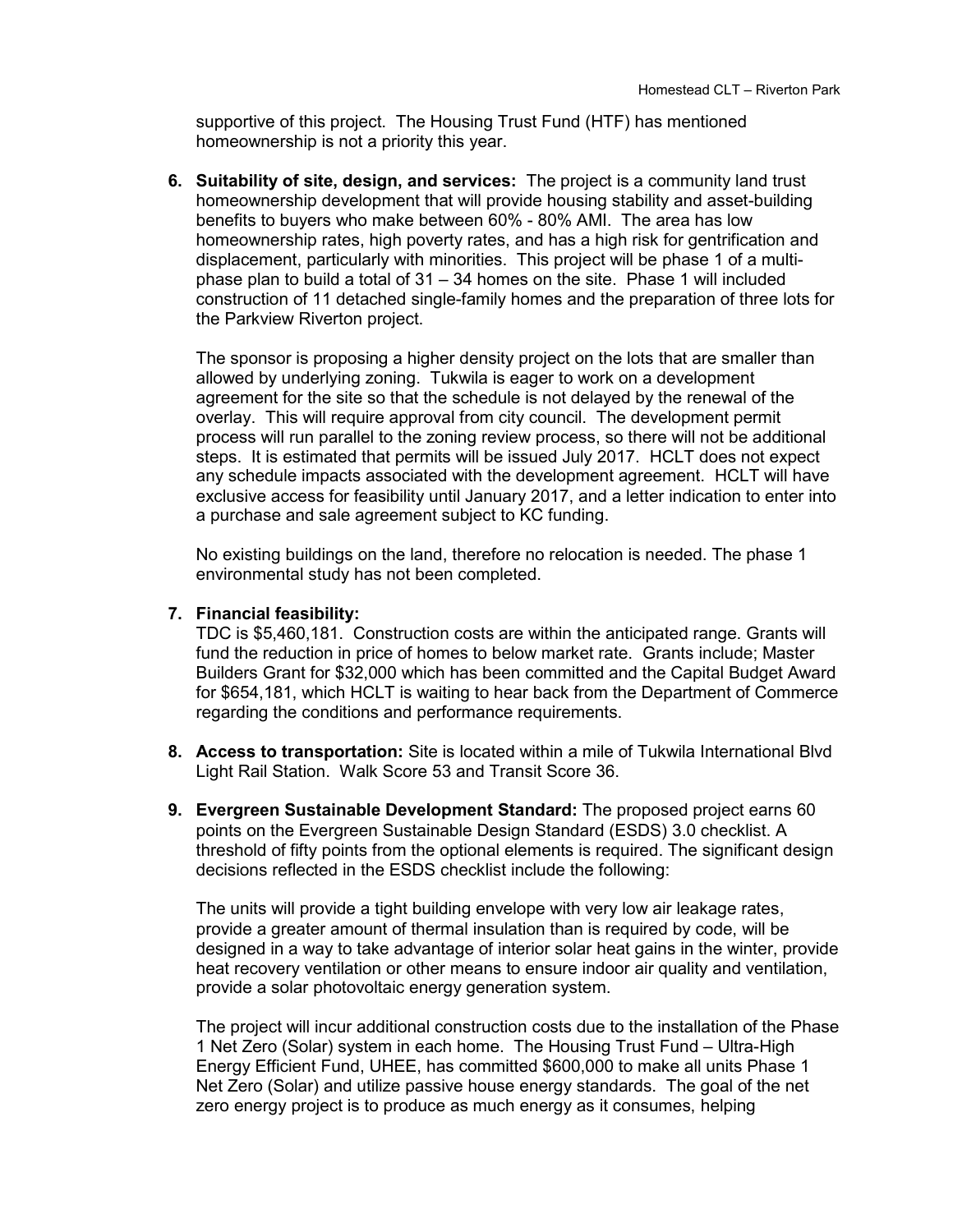homeowners save on operating costs in the long-run.

- **10. Equitable geographic distribution:** Project is located in Tukwila.
- **11. Tax credit score** : N/A

### **External Reviewer Comments (if relevant)**

Emphasis on affordable single family homeownership. Focus on large size units are badly needed. Homestead will continue to own the land making it affordable in the long term. Homeownership to underserved populations is an important part of the continuum of affordable housing.

#### **Note:**

This application for Riverton Park does not include construction costs for the Parkview XIV homes. HCLT will prepare lots for purchase by Parkview XIV at the Riverton site. Homestead will conduct the Phase I Environmental study, purchase the land, plat it, and put in the infrastructure for thirteen lots. Parkview will purchase three lots from HCLT. It is unclear whether both projects will be using the same contractor and subcontractors. Further discussions will be had between Parkview and HCLT regarding this matter.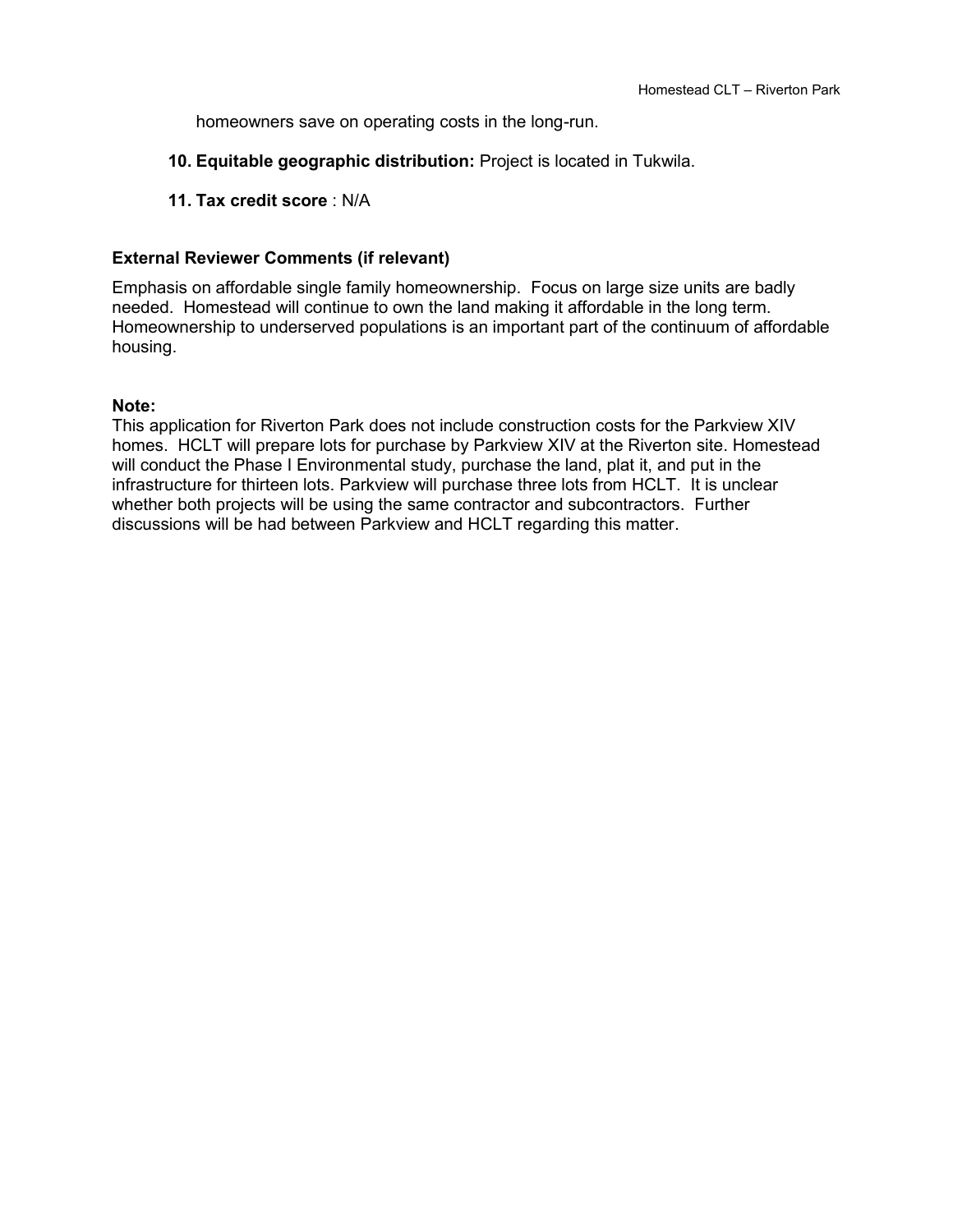#### **Sponsor and project location**

| Sponsor                      | <b>Parkview Services</b>                  |
|------------------------------|-------------------------------------------|
| Project                      | <b>Parkview Homes XIV - Riverton Park</b> |
| Location                     | 3118 S 140th St, Tukwila                  |
| Activity                     | <b>New Construction</b>                   |
| <b>Funding Priority Area</b> | Affordable/Low-Income/Homeless            |

#### **Affordability and population served**

| Number of restricted units                      | 2 homes (8 beds)                                  |
|-------------------------------------------------|---------------------------------------------------|
| Number of unrestricted units                    | 0                                                 |
| Community space features                        | None. Project consists of two single family homes |
| Affordability- % of Area Median<br>Income (AMI) | 2 units at or below 30% AMI                       |
| Population served                               | Developmentally Disabled                          |
| Set-aside units                                 | Eight beds for developmentally disabled people    |
| Unit mix                                        | 2 two-bedroom homes                               |

#### **Development budget**

| Total development budget          | \$1,104,500                        |           |
|-----------------------------------|------------------------------------|-----------|
|                                   | Sponsor                            | \$9,000   |
| Pending funding                   | <b>State Housing Trust</b><br>Fund | \$895,000 |
|                                   | <b>KC-HCD</b>                      | \$200,000 |
| Total capital cost per unit       | \$552,250                          |           |
| HFP capital cost per unit         | \$100,250                          |           |
| Ratio of HFP to other funds       | 1 to 5.5                           |           |
| Construction cost per square foot | \$255                              |           |

### **Project Description**

The project entails the new construction of two four-bedroom homes on two lots in Homestead Community Land Trust's proposed Riverton Park development of the property located at 3118 S 140th St, Tukwila. The project is designed in cooperation with Homestead CLT's larger single family home development. Homestead will develop the lots and Parkview will purchase two homes within the development. The project will support (8) extremely low-income individuals with an intellectual and developmental disability (IDD).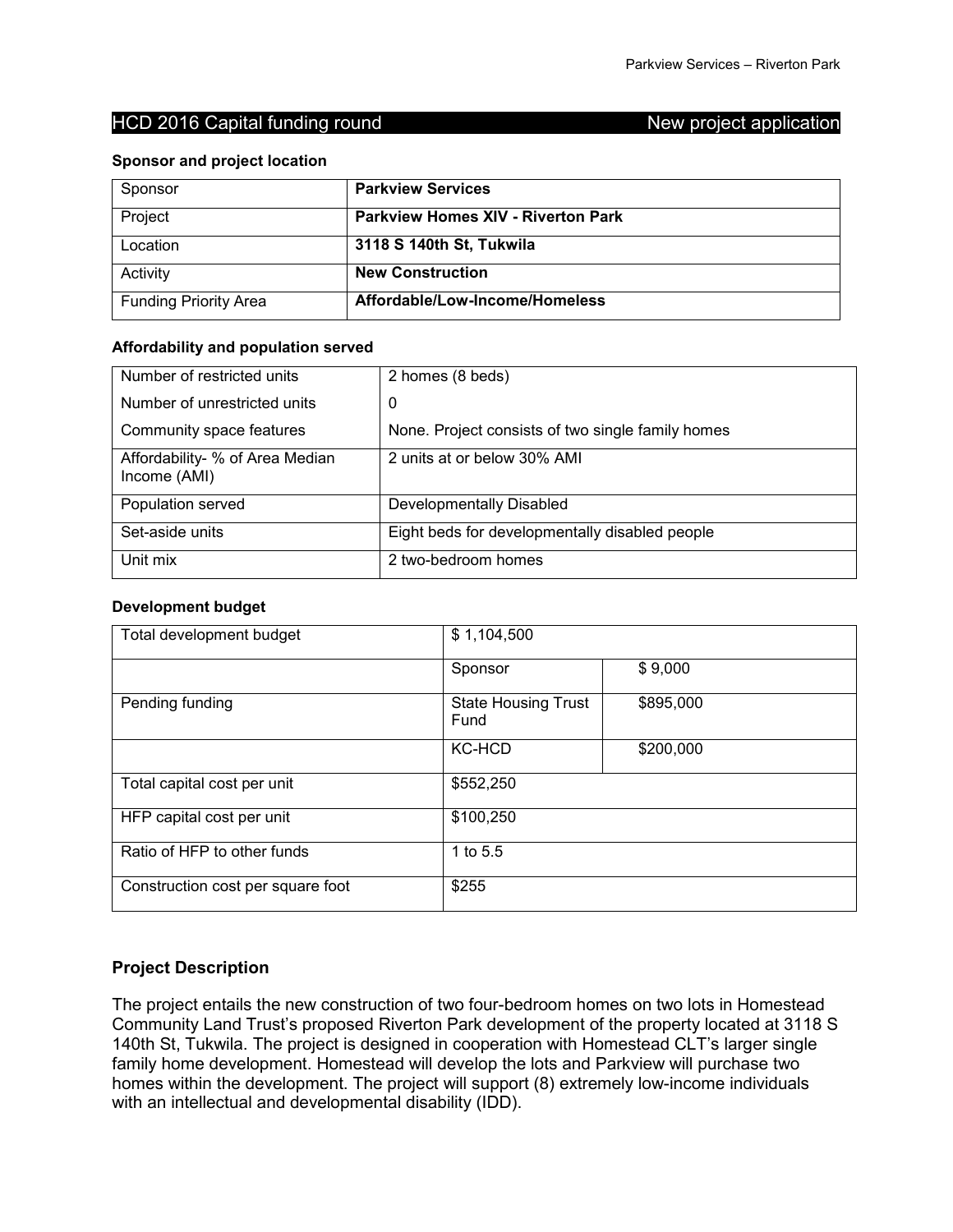### **Location**

The project is located in an area with one of the highest walk scores in Tukwila (55), compared with 45 overall. It is served by traditional and Halal grocery stores and two bus lines, 124, which runs right next to the property, and 128 which runs on Tukwila International Boulevard, both lines feeding into the Tukwila Light Rail station. There is a Park and Ride lot within .8 miles of the development.

#### **Consistency with local plans and priorities**

The project's tenants and locations were identified by Developmental Disabilities Administration (DDA) and the service providers as being a high priority. The project is one half mile from the Tukwila Village "node" area designated as a priority in the Tukwila Comprehensive Plan. This is intended as an area of strategic investment to attract residential development in an urban village concept.

#### **Evaluation Criteria**

- 1. **Compliance on existing contracts:** Sponsor is currently in compliance with HCD contract requirements.
- 2. **Financial soundness of sponsor agency:** Parkview has addressed internal control issues noted in their 2015 audited financial statements.
- 3. **Capacity of sponsor agency:** This is essentially a turnkey project entirely dependent upon the ability of Homestead CLT to assemble financing and develop the parcels. Any risk associated with this particular proposal is mitigated by the fact that no funds would be released until the homes were completed by Homestead.
- 4. **Sustainability of sponsor's portfolio:** King County finds no issues with the continued sustainability of this portfolio.
- 5. **Project compatibility with funder priorities:** The project will meet the county priority of creating housing for extremely low income individuals with special needs.
- 6. **Suitability of site, design, and services:** Parkview Services will use a proven, successful model to deliver services under the direction of the DDA. Parkview also has a proven effective design but it is unclear how this will work with the standard homes to be built by Homestead CLT.
- 7. **Financial Feasibility:** Purchase price is unclear. Parkview Services will purchase the lots from HCLT at a price not to exceed the appraised price. However the price will also reflect the value of pro-rated infrastructure improvements thus conflicting with the appraised approach. An agreement specifying which costs are shared costs and how those will be allocated among lots is not yet in place.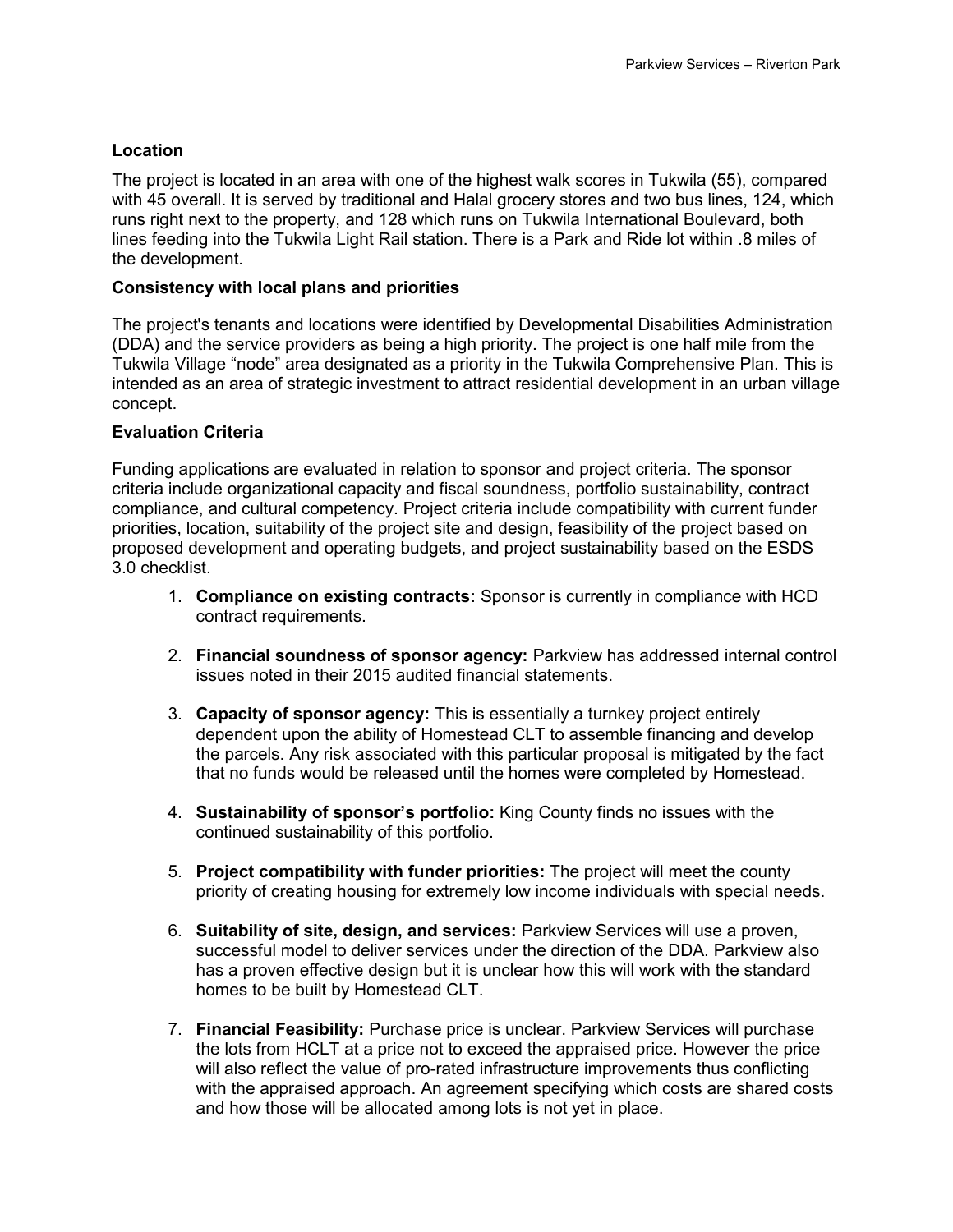8. **Evergreen Sustainable Development Standard:** The project scores a 98 on the EDS 3.2 Checklist. King County is financing acquisition. The significant design decisions reflected in the ESDS checklist include the following: Air sealing to achieve 2.0 or lower air changes per hour at 50 Pa, 100% electric power to be achieved via community solar approach and solar hot water heaters.

### 9. **Tax credit score:** NA

### **Services and/or operating support (if applicable)**

NA. Individuals with an intellectual and developmental disability will receive 24/7 in-home support services by a service provider contracted with an identified by the DDA.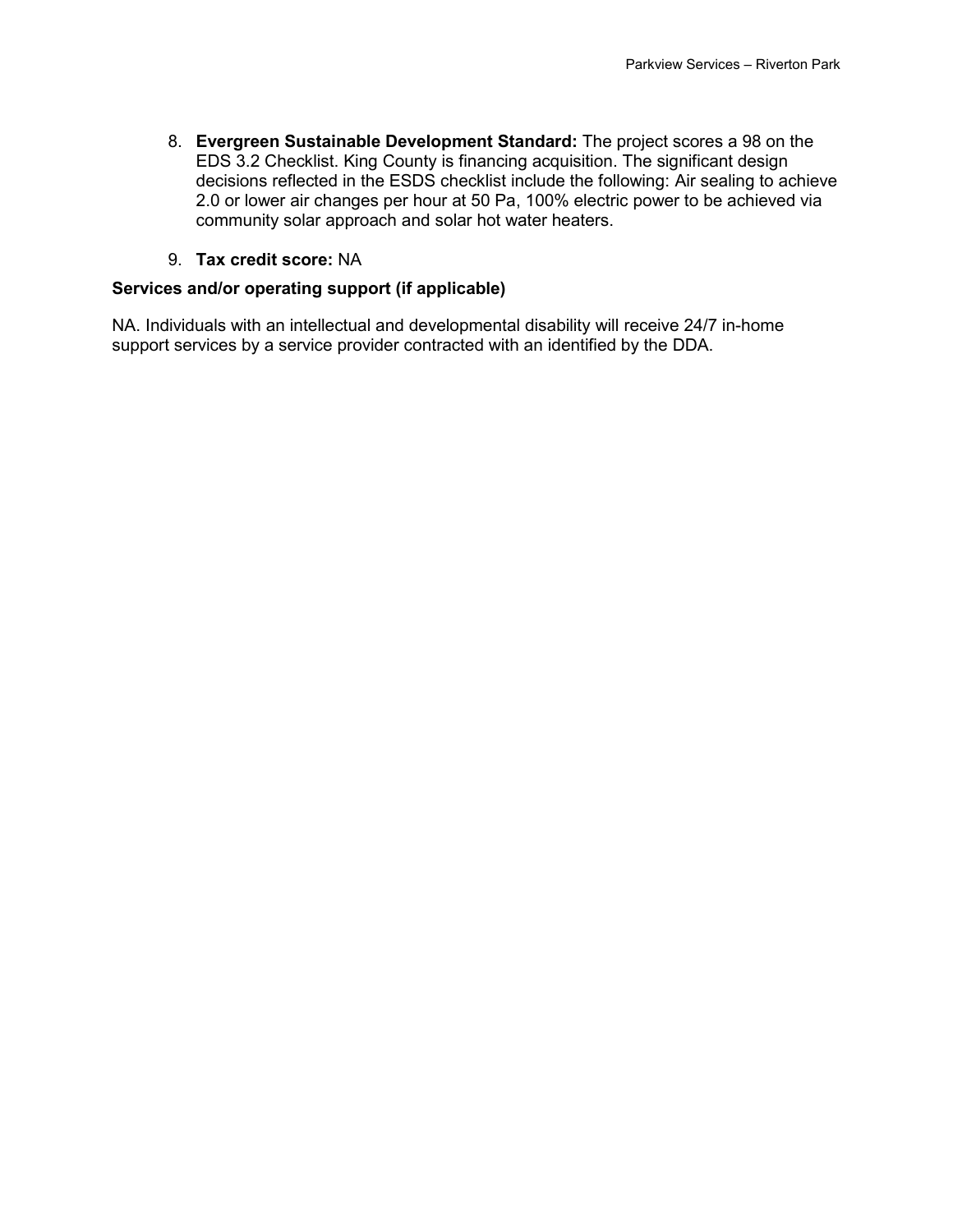## **Sponsor and project location**

| Sponsor                      | <b>Parkview Services</b>                 |
|------------------------------|------------------------------------------|
| Project                      | Parkview Homeownership 9                 |
| Location                     | Scattered Sites - to be determined       |
| Activity                     | Homeownership - Down Payment Assistance  |
| <b>Funding Priority Area</b> | Affordable/Extremely Low Income/Homeless |

# **Affordability and population served**

| Number of restricted units                       | Five                                                                                            |
|--------------------------------------------------|-------------------------------------------------------------------------------------------------|
| Affordability - % of Area<br>Median Income (AMI) | Five homes for buyers with incomes at or below 80 percent AMI                                   |
| Population served                                | Income-qualified households with at least one family member<br>with a developmental disability. |
| Unit mix                                         | Five single family homes, condominiums, town homes or<br>manufactured homes.                    |

## **Development budget**

| Total purchase assistance     | \$3,535,517                                      |             |
|-------------------------------|--------------------------------------------------|-------------|
| Secured funding               | City of Everett / Snohomish County               | \$256,380   |
| Pending funding               | KC - HCD                                         | \$175,000   |
|                               | 1 <sup>ST</sup> Mortgage                         | \$2,194,000 |
|                               | <b>HTF</b>                                       | \$600,000   |
|                               | <b>WSHFC</b>                                     | \$196,750   |
|                               | <b>Federal Home Loan Bank Grant</b>              | \$99,000    |
|                               | <b>Homebuyer Contribution</b>                    | \$14,387    |
| Total purchase cost per unit  | \$321,851                                        |             |
| HFP capital cost per unit     | \$35,000                                         |             |
| Ratio of HFP to other funds   | 1: 0.19 (the request to KC is for 5 of 12 homes) |             |
| Construction cost per sq foot | <b>NA</b>                                        |             |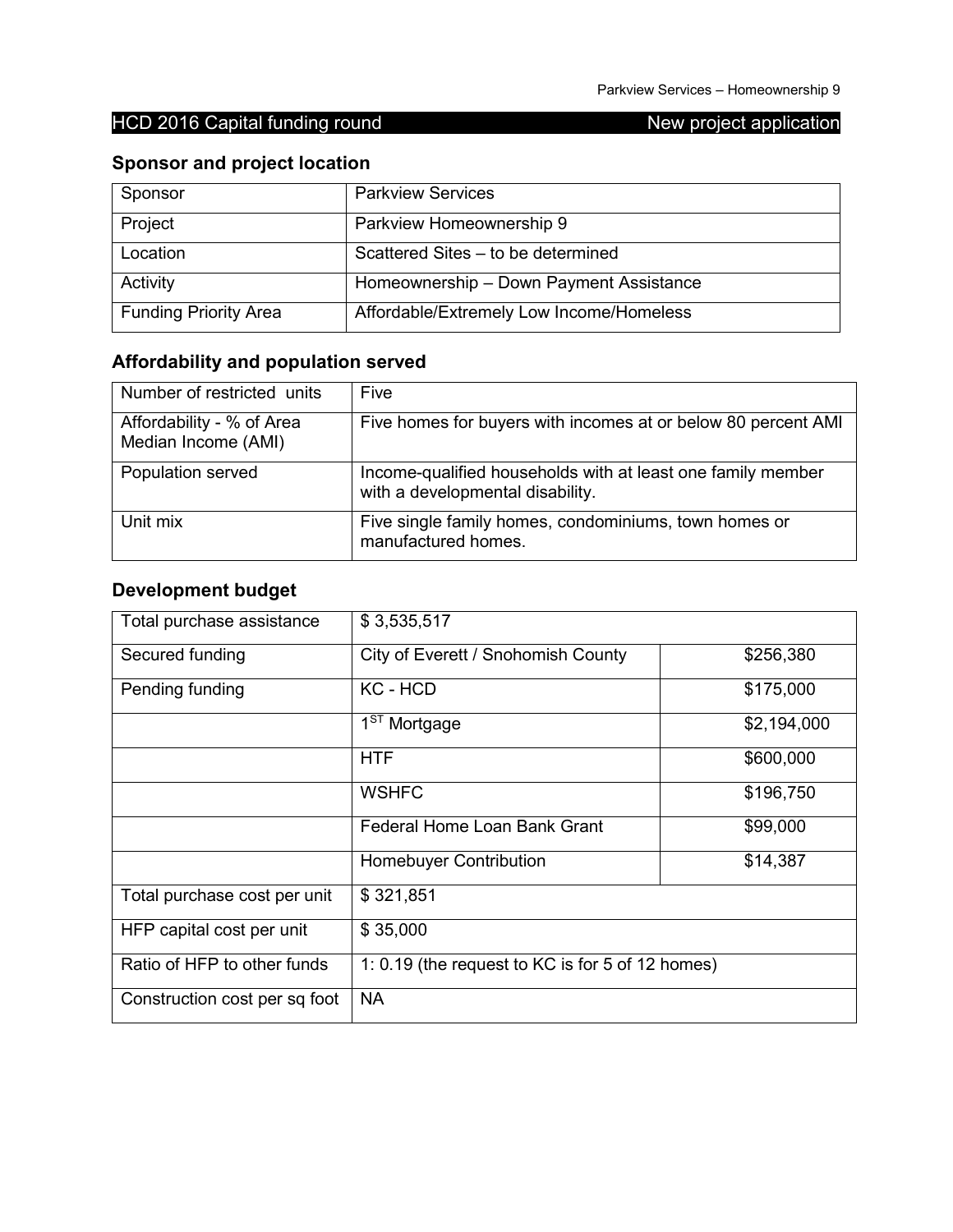## **Project description**

Parkview has requested funds to provide deferred down payment assistance loans to assist at least twelve first-time homebuyers who are individuals with a developmental disability or families that have at least one family member with a developmental disability. At least five of those loans will be in King County outside the City of Seattle. Parkview is proposing to serve five households whose incomes are at or below 80 percent of AMI. The proposed King County contribution would be one of several down payment assistance loans needed by these households to bridge the gap between current purchase prices and an affordable monthly payment (debt service). Proposed loan terms include 0% simple interest, deferred payments, a declining balance for shared appreciation and a 30 year term. Parkview estimates the first home would close in June 2017.

## **Location**

Each site will be identified by the homebuyer based on their needs and ability to purchase, and approved for acquisition by Parkview Services.

## **Consistency with local plans and priorities**

The proposed project is consistent with, and responsive to, local housing needs articulated in King County's approved Consolidated Plan. Specifically, the proposed project responds to the Affordable Housing Objective #2 - Preserve the housing of low to moderate-income home owners, and provide home ownership assistance programs for low and moderate income households that are income eligible.

## **Evaluation criteria**

- 1. **Compliance on existing contracts:** Parkview Services is in compliance with existing King County contracts.
- 2. **Financial soundness of sponsor agency:** Parkview Services has addressed internal control issues noted in their 2015 audited financial statements.
- 3. **Capacity of sponsor agency:** No concerns over capacity, however previous projects have required extension on time to complete and sell all houses. Parkview has 52 properties spread over a large area within King County.
- 4. **Sustainability of sponsor's portfolio:** King County finds no issues with the continued sustainability of this portfolio.
- 5. **Project compatibility with funder priorities:** The proposal is consistent with funder priorities to provide homeownership opportunities for low income families in areas where they are needed. However, it should be noted that homeownership is not a priority for the Housing Trust Fund this round and the County is prioritizing funding for extremely low income and homeless projects as well.
- 6. **Suitability of site, design, and services:** Homes to be purchased will meet or can easily be adapted to meet the mobility needs of their households.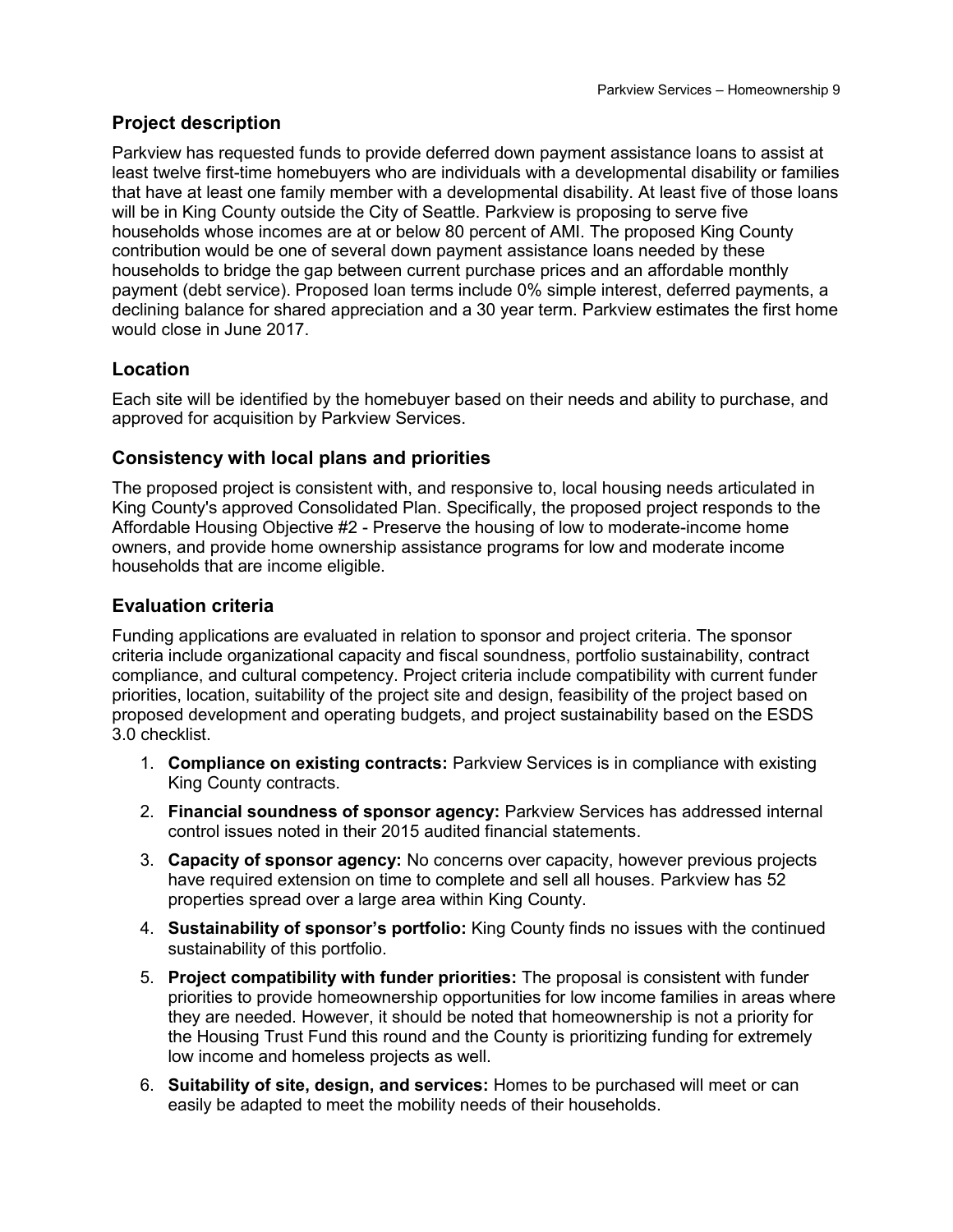- 7. **Financial feasibility:** The project appears feasible, blending local funds and program income to fund purchase assistance.
- 8. **Access to transportation:** Each site will be identified by the homebuyer based on their needs and ability to purchase, and approved for acquisition by Parkview Services.
- 9. **Evergreen Sustainable Development Standard:** ESDS checklist is not applicable with this application for down payment assistance.
- 10. **Equitable geographic distribution:** Each site will be identified by the homebuyer based on their needs and ability to purchase, and approved for acquisition by Parkview Services.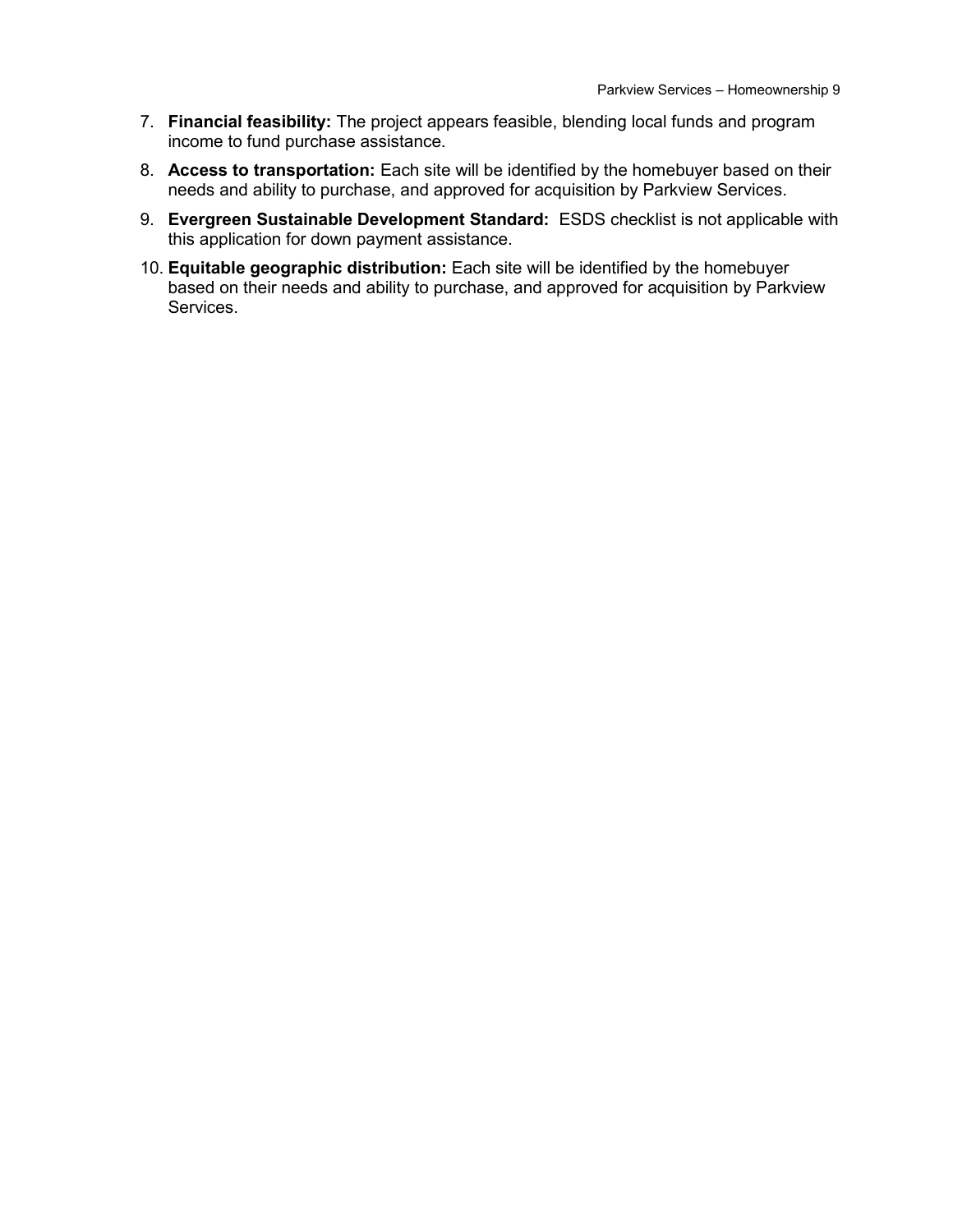## **Sponsor and project location**

| Sponsor                                                                                     | <b>Imagine Housing</b>                            |
|---------------------------------------------------------------------------------------------|---------------------------------------------------|
| Project                                                                                     | <b>Esterra Park</b>                               |
| Location                                                                                    | Block 6B of the Esterra Park Master Plan, Redmond |
| Activity (Rental, Homeownership, New<br>Construction, Acquisition, Rehabilitation)          | <b>Rental, New Construction</b>                   |
| <b>Funding Priority Area</b><br>(Affordable/Extremely Low<br>Income/Homeless, TOD, or BHRD) | TOD & Affordable/Extremely Low Income/Homeless    |

## **Affordability and population served**

| Number of restricted units                       | 200 units of which 40 would be provided in the 9% tax credit<br>condo and 160 would be provided in the 4% tax credit condo                                                                                                                                                     |
|--------------------------------------------------|--------------------------------------------------------------------------------------------------------------------------------------------------------------------------------------------------------------------------------------------------------------------------------|
| Number of unrestricted units                     | 20 units unrestricted as "market rate" in the 4% condo building.                                                                                                                                                                                                               |
| Community space features                         | Structured parking, community room with a communal kitchen with<br>Wi-Fi internet connection, flexible meeting spaces are also<br>anticipated. The YMCA will have 12,000 sf space.                                                                                             |
| Affordability - % of Area Median<br>Income (AMI) | 20 units at 30% AMI, 20 units up to 50% AMI, 160 units up to 60%<br>AMI and 20 units unrestricted market units at below market rents.                                                                                                                                          |
|                                                  | Total of 220 units. (Sponsor has indicated in their response to<br>clarifying questions that there may be ability to increase the total<br>unit count up to 256 units - of which 56 would be market rate and<br>200 would be affordable. No revised financials were provided.) |
| Population served                                | Workforce, families with children and 20 homeless families.                                                                                                                                                                                                                    |
| Set-aside units                                  | 20 homeless (anticipates Section 8 vouchers for 8 at or below<br>30% and 8 at or below 60%)                                                                                                                                                                                    |
| Unit mix                                         | 80 studios, 110 one bedrooms, 30 two bedrooms.                                                                                                                                                                                                                                 |

## **Development budget**

| Total development budget | \$65,023,086 total (\$50,175,190 for 4% and \$14,847,896 for 9%) |              |
|--------------------------|------------------------------------------------------------------|--------------|
| Secured funding          | None secured                                                     | \$0          |
| Pending funding          | <b>Bank</b>                                                      | \$21,555,647 |
|                          | Other: Developer Fee                                             | \$2,519,125  |
|                          | Other: Impact Investing                                          | \$5,700,000  |
|                          | KC-HCD                                                           | \$12,100,000 |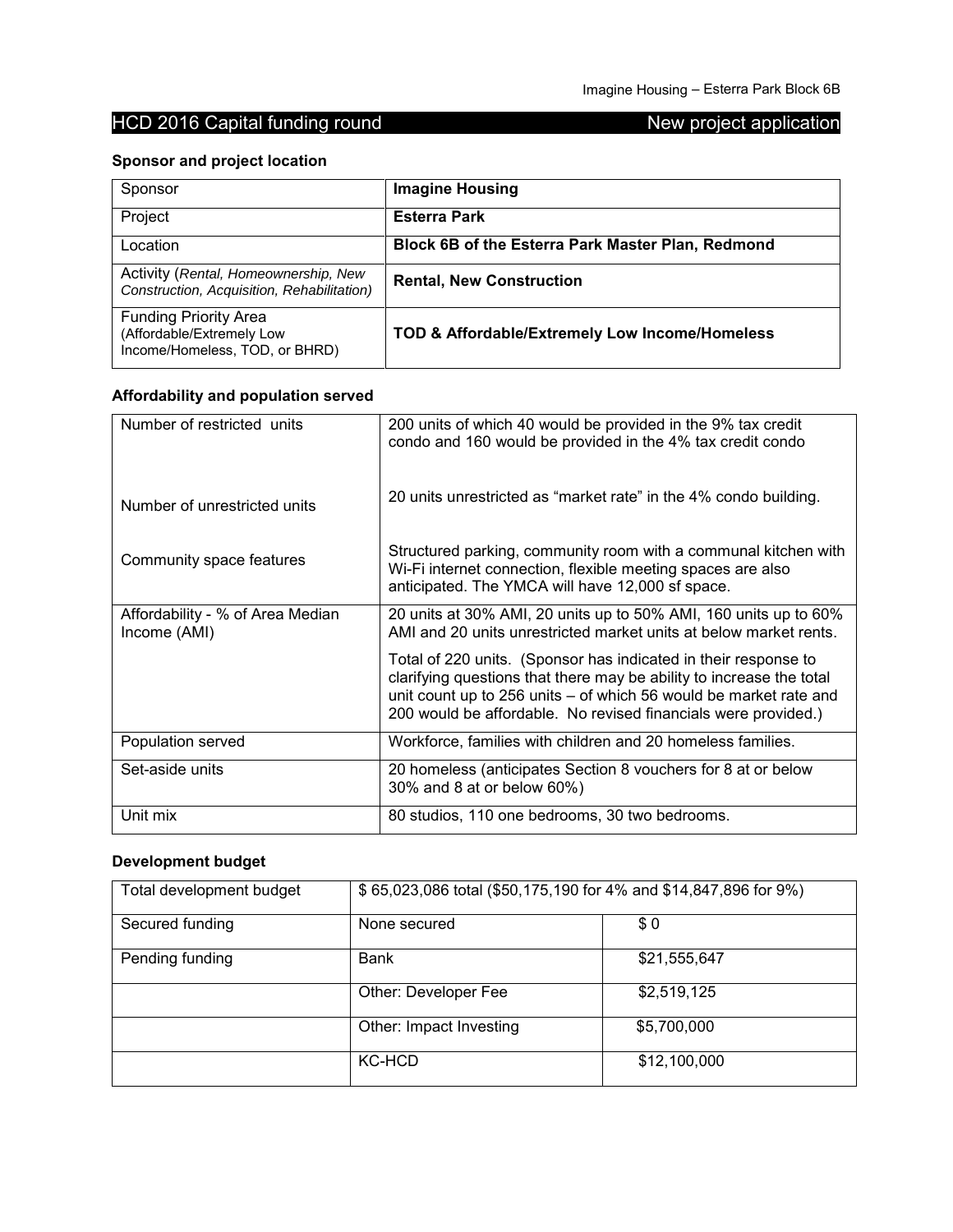Imagine Housing – Esterra Park Block 6B

|                                      | ARCH                                                   | \$2,998,046     |
|--------------------------------------|--------------------------------------------------------|-----------------|
|                                      | <b>Tax Credit Equity</b>                               | \$20,170,267.60 |
| Total capital cost per unit          | \$295,559 per unit (based on 220 units)                |                 |
| HFP capital cost per unit            | \$60,500 per affordable unit; \$55,000 per total units |                 |
| Ratio of HFP to other funds          | $9\% - 1:4.94$ ; $4\% - 1:4.23$                        |                 |
| Construction cost per square<br>foot | $$193 (9%)$ and $$309 (4%)$                            |                 |

#### **Project Description**

Block 6B at Esterra Park is a proposed 220 unit, new construction project in the master planned community of Esterra Park nearby the Microsoft campus in Redmond, WA. There will be one building on Block 6B for aesthetic purposes, but it will consist of two buildings as separate condos for financing and legal purposes. The building will be five levels of wood construction over one or two levels of structured parking with community and amenity space.

Building one's unit mix will consist of 70 studios, 110 one-bedrooms, and a 12,000 square foot YMCA. Building two's unit mix will consist of 10 studios and 30 two-bedrooms. The units will be affordable to households with incomes at or below 30% of area median income (AMI) (roughly \$18,000 for an individual) and up to 60% of AMI (roughly \$54,000 for a family of four), and will include 20 units of market rate units with rents set approximately 20% below market. Twenty apartments will be set aside for families experiencing homelessness, of which 16 are expected to be supported with Section 8 project based vouchers with 8 reserved for households at or below 30% of AMI and 8 reserved for households at or below 60% AMI.

Esterra Park is a master planned community being developed by Capstone which is approximately 15% developed near the Microsoft campus in Redmond, WA. The Master Plan for Esterra Park includes a hotel, multiple office buildings, retail shops, a 2.67 acre park and 1,400 market rate units at and above 100% of AMI with a 10% affordability requirement. The 10% requirement would only build 140 units for residents earning up to 80% of AMI, the proposed Block 6B project provides for additional affordability beyond the 10% requirement under the plan.

Construction is expected to commence in 2018.

#### **Location**

The project is located in Redmond as part of a master redevelopment plan. The site is located 0.1mile to the Overlake park and ride and to the proposed light rail station.

#### **Consistency with local plans and priorities**

The project is consistent with the following local plans and priorities:

King County Comprehensive Plan/Housing Element: The project as proposed is expected to serve a range of incomes at 30%, 50%, 60%, and 100%+ of AMI with a set aside for homeless households. Located in a high opportunity area close to public transportation and other neighborhood amenities.

Local Plan to End Homelessness: This project will contain at least 20 units for individuals or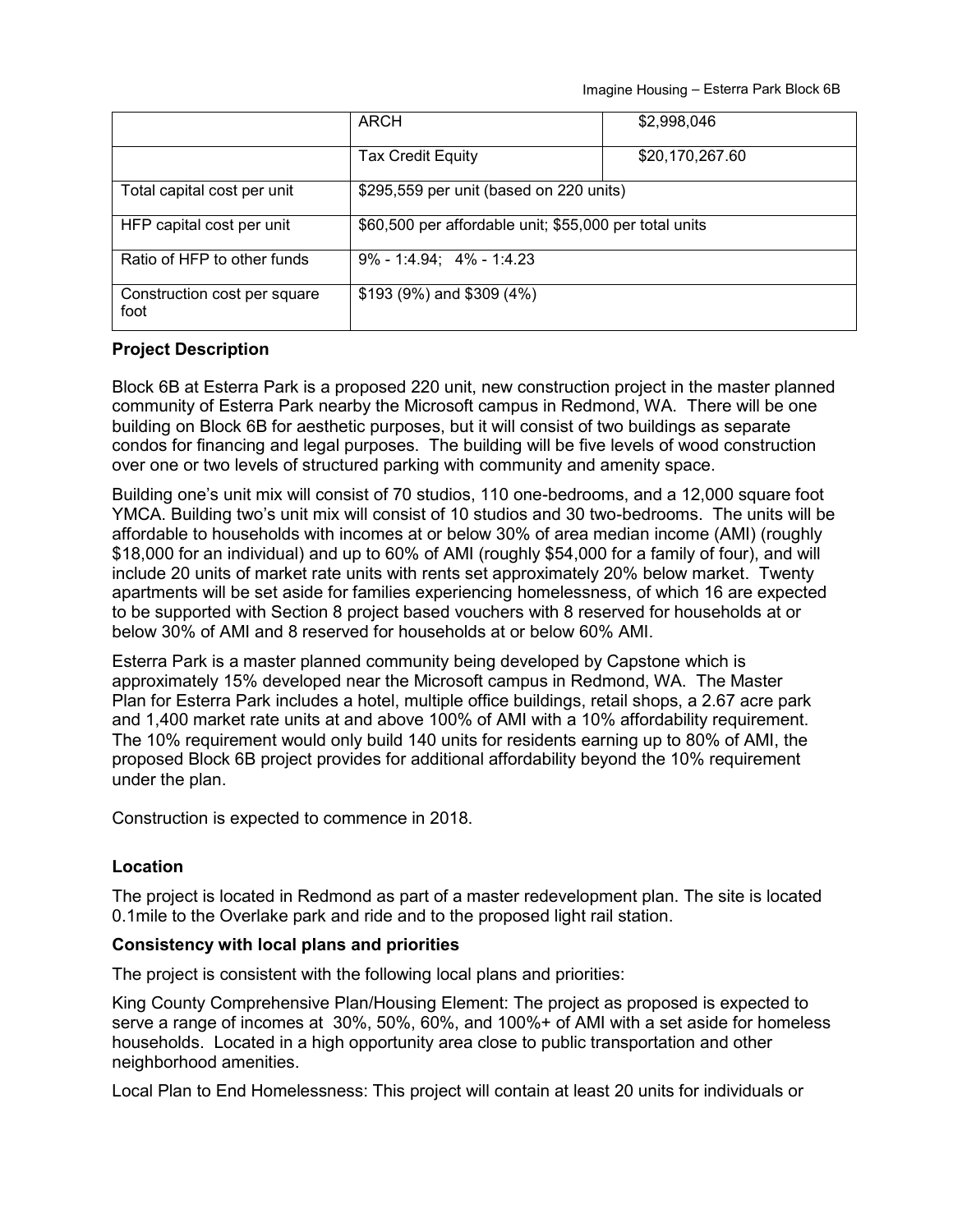families exiting homelessness and will provide on-site childcare and supportive services to residents who have experienced homelessness.

Redmond's Comprehensive Plan (Redmond 2030): Collaboration with the City and private developer and provides a mix of housing for all income levels, including those earning less than 50% and less than 30% of AMI. This project utilizes an innovative combination of impact capital, 9% and 4% tax credits, and market-rate rents to support a diversity of housing types and income levels.

#### **Evaluation Criteria**

- 1. **Compliance on existing contracts:** Sponsor is in compliance on all existing contracts.
- 2. **Financial soundness of sponsor agency:** No concerns were noted when reviewing the audited financial statements.
- 3. **Capacity of sponsor agency:** Capacity is a concern for taking on such a large and complex project utilizing two financing structures on the same site. The Sponsor has not developed at this scale before and the Executive Director recently left, there is cause for concern that the interim and then the new director may not support this direction. The Interim Director was just selected. The Sponsor currently has one project under construction and another application in to HCD which is the priority for funding. The application submitted had several unanswered questions and the structure of the project seems to be still in flux according to the responses received to the Clarifying Questions, there is potential to do a larger project up to 256 units.
- 4. **Sustainability of sponsor's portfolio:** The Sponsor has a comprehensive Asset Management program which includes benchmarking and tracking of property as well as portfolio performance. The portfolio is in good condition and the Sponsor has provided an update to the capital needs and portfolio plan. There is one project exiting its tax credit period in 2018 and the Sponsor is starting that analysis now.
- 5. **Project compatibility with funder priorities:** The project is adequately located for TOD priorities and an interesting project anticipating to provide for a full range of household income levels. However, the unit mix is still in flux so it is difficult to determine how the whole project is being programmed and will fit priorities. The homeless components needs further vetting in regards to the AMI levels and whether Section 8 PBV's would be available for this project. Currently vouchers have been prioritized for very low income households.
- 6. **Suitability of site, design, and services:** The project is part of a larger redevelopment site that includes market rate housing, offices and commercial components. There are no environmental issues noted; however the external construction consultant noted that the construction costs are currently 11% below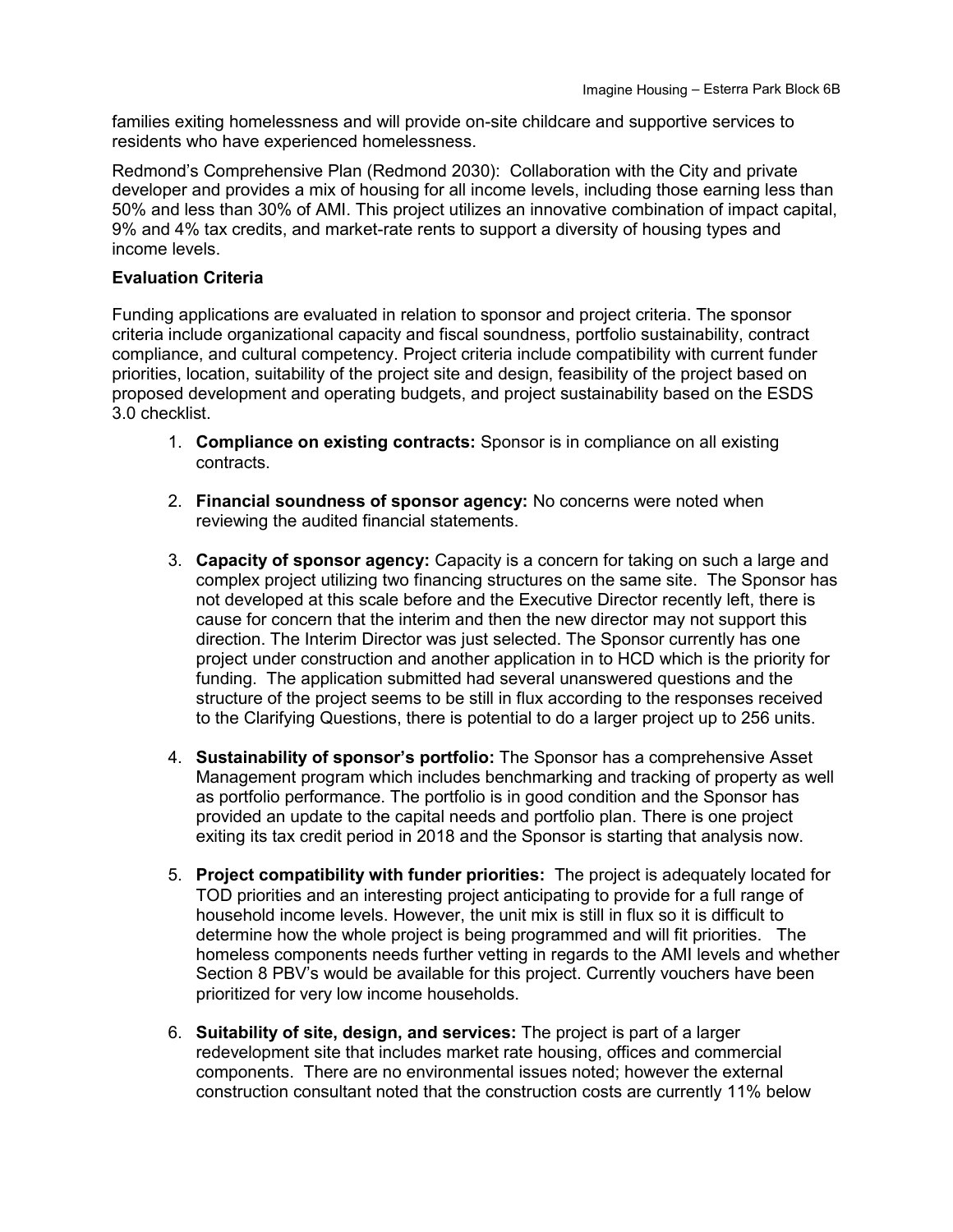today's market. Given the project would not begin construction until 2018, there is concern over potential cost overruns.

The 9% portion contains only studios and two bedrooms units and the 4% portion contains only studio and one-bedroom units. Would like to see the exploration of a more balanced variety of unit mix throughout the entire project.

The service package to be provided to the homeless households as well as how all services would be funded is unclear.

7. **Financial feasibility:** The project is dependent on a large amount of public funding as well as Imagine's ability to raise \$5.7MM in private equity through Impact Investing. The plan for raising the capital is being vetted by the Imagine board and expected to kick off securing funding within the next 30 days.

The project contemplates using 16 Section 8 vouchers but does not contemplate Davis Bacon wage rates may be required. The construction costs were noted to potentially be understated by a third party review. The unit mix and AMI levels need to be discussed and confirmed. The income restricted one bedrooms in the 4% portion are expected to be floating units to meet the next available unit rule.

It has not yet been decided whether the YMCA will lease or own the space for the child care center. The YMCA is expected to lease the space or \$15/sf or \$2.5MM of a capital investment.

The "market rate" units are expected to be rented at approximately 20% below market with parking spaces available at \$100/month about \$25 below the going market rates.

The Sponsor would need to purchase the property from Capstone, the expected acquisition price is approximately \$11 - \$12 MM depending on the scenario.

The project relies on the City of Redmond approving the Multi-Family Tax Exemption, not currently available as well as a request for services funding.

The Sponsor referenced a potential alternate scenario in their response the County's clarifying questions of a unit mix up to 256 units with a reduced ask on public funds and require a capital contribution from the YMCA of \$4MM. Not back up or financials were provided with the brief narrative, therefore it cannot be evaluated. Under this revised scenario the Sponsor stated that repayment of any County funds could be achieved.

- 8. **Access to transportation:** The project is well located to public transportation both to the existing park and ride and the proposed light rail station. Walk Score – 75; Transit Score 48.
- 9. **Evergreen Sustainable Development Standard:** The proposed project earns 70.5 points on the Evergreen Sustainable Design Standard (ESDS) 3.0 checklist. A threshold of fifty points from the optional elements is required. The significant design decisions reflected in the ESDS checklist include the following: advanced water conservation, solar for heating, access to transportation, access to fresh or local foods, and construction waste management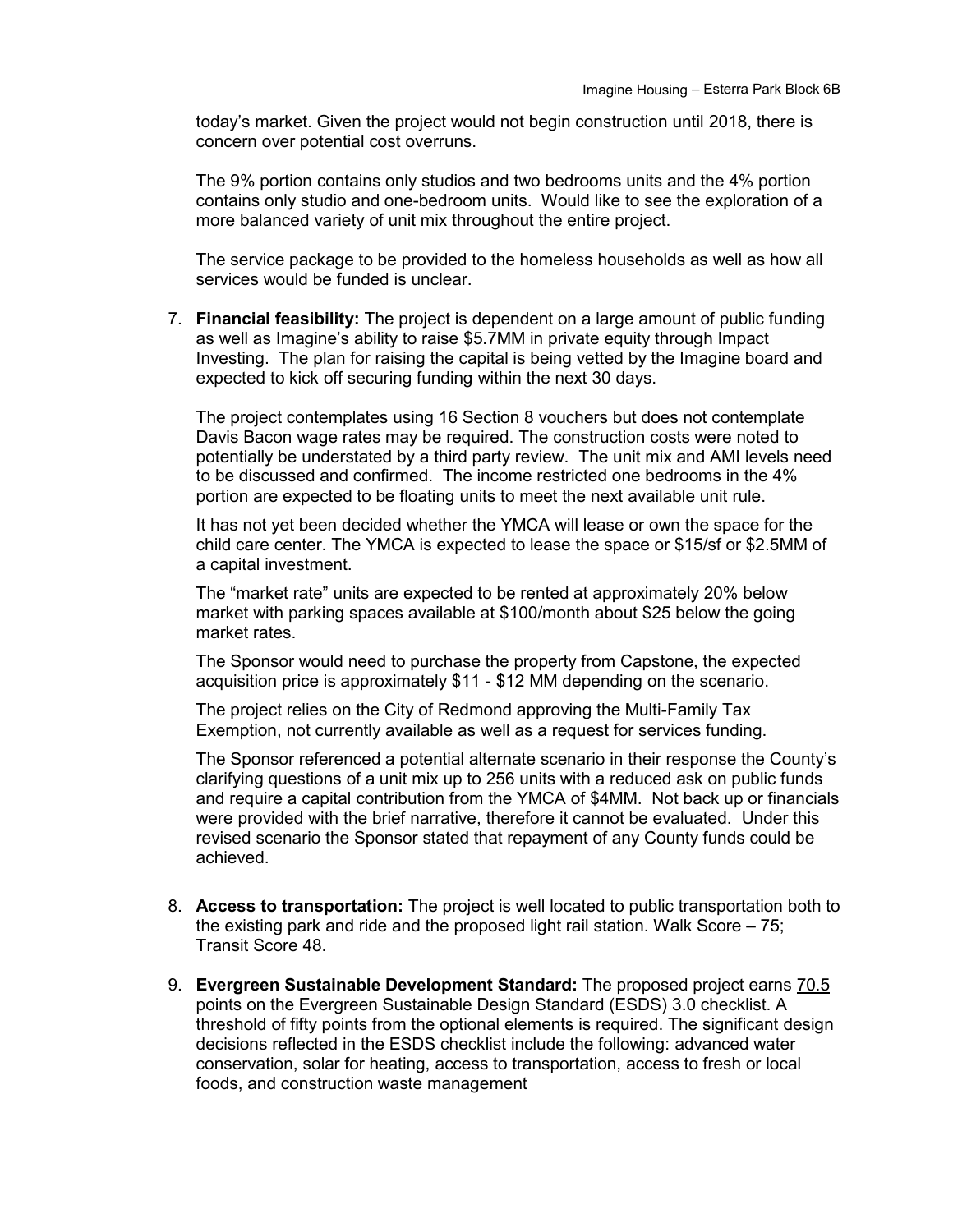- 10. **Equitable geographic distribution:** The project is located in Redmond.
- 11. **Tax credit score:** 9% 158; 4% 51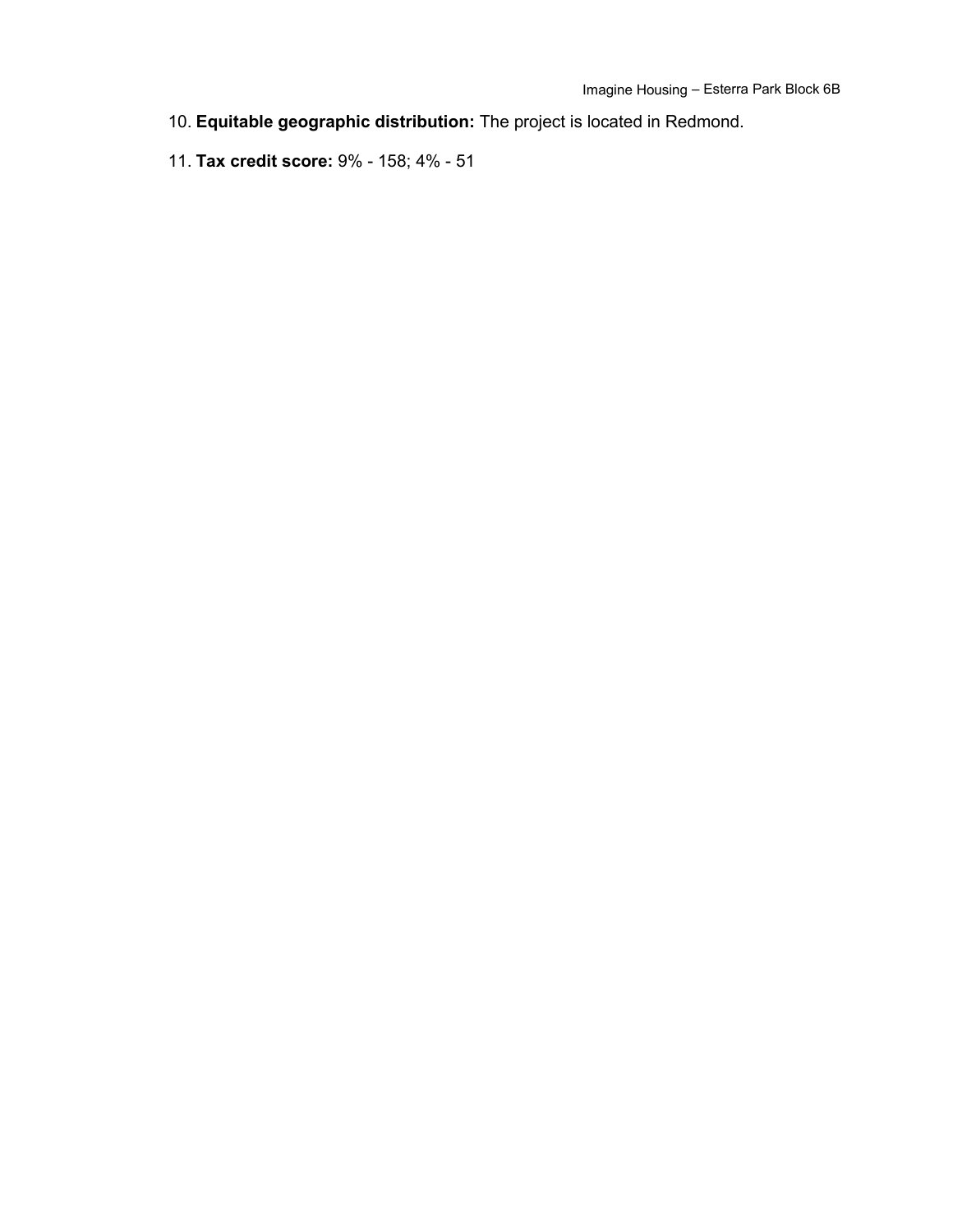#### **Sponsor and project location**

| Sponsor                                                                                       | <b>Auburn Youth Resources (AYR)</b>                                         |
|-----------------------------------------------------------------------------------------------|-----------------------------------------------------------------------------|
| Project                                                                                       | <b>Skys</b>                                                                 |
| Location                                                                                      | Auburn - South King County - 1424 Auburn Way So., Auburn<br><b>WA 98002</b> |
| Activity (Rental, Homeownership,<br>New Construction, Acquisition,<br><b>Rehabilitation</b> ) | <b>Acquisition/ New Construction</b>                                        |
| <b>Funding Priority Area</b><br>(Affordable/Extremely Low<br>Income/Homeless, TOD, or BHRD)   | Affordable/Extremely Low Income/Homeless                                    |

#### **Affordability and population served**

| Number of restricted units                      | 10                                 |
|-------------------------------------------------|------------------------------------|
| Number of unrestricted units                    | 10                                 |
| Community space features                        |                                    |
| Affordability- % of Area Median<br>Income (AMI) | 10 units at or below 30% AMI       |
| Population served                               | Young adults 18 to 24 years of age |
| Set-aside units                                 | All homeless young adults          |
| Unit mix                                        | 7 one-bedrooms, and 3 two-bedrooms |

#### **Development budget**

| Total development budget          | \$3,159,694      |             |
|-----------------------------------|------------------|-------------|
| Secured funding                   | Sponsor          | \$299,000   |
| Pending funding                   | <b>KC-HCD</b>    | \$1,163,844 |
|                                   | <b>State HTF</b> | \$1,641,850 |
| Total capital cost per unit       | \$315,969        |             |
| HFP capital cost per unit         | \$116,384        |             |
| Ratio of HFP to other funds       | 1:1.71           |             |
| Construction cost per square foot | \$241            |             |

#### **Project Description**

The project entails the new construction of a ten-unit apartment building with a mix of one and two-bedroom units as affordable transitional housing with services for homeless young adults, ages 18 to 24. Services will include but not limited to assessments, individualized case management, employment assistance and job training, counseling services, behavioral health,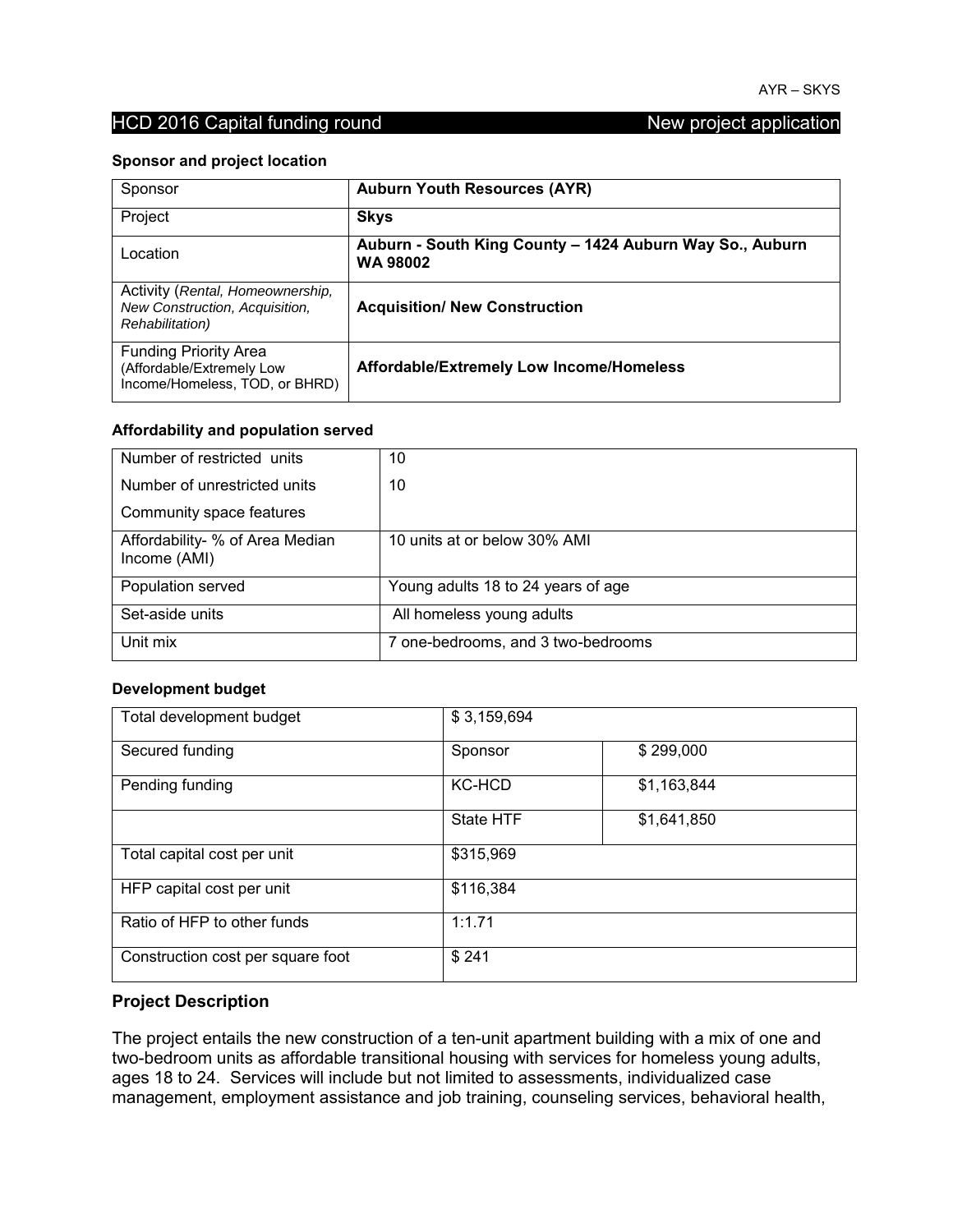outreach and transportation. The SKYS program is highly scalable in that it seeks to move youth from their current position in life to an achievable goal which the youth and his/her case manager agree upon. The program is designed to guide young adults toward self-sufficiency and on to permanent housing options.

Construction: 12/15/2017 - 10/15/2018

#### **Location**

1424 Auburn Way South, Auburn WA 98002

#### **Consistency with local plans and priorities**

The project addresses the priorities of the Consolidated Plan and local plan to end homelessness.

#### **Evaluation Criteria**

- 1. **Compliance on existing contracts:** Auburn Youth Resources is in compliance with existing King County contracts.
- 2. **Financial soundness of sponsor agency:** AYR is a relatively small agency. It currently maintains unrestricted assets in excess of \$2 million, and with what appears to be enough cash and cash equivalents to satisfy monthly debt obligations going forward.
- 3. **Capacity of sponsor agency:** Sponsor was awarded capital funding in the 2015 funding round for a project very similar to the project represented in this application. To date, the 2015 project has made very little progress since their early summer request to begin contracting. It would not seem prudent for King County to layer on another new construction project at this time.
- 4. **Sustainability of sponsor's portfolio:** AYR appears not to have completed a capital needs assessment or other portfolio-wide housing preservation analysis. They have some 60 units of housing under management. AYR owns and operates three pieces of real property, two of which are used as housing with the other property being a small collection of buildings (staff office/meeting space) that make up their campus.
- 5. **Project compatibility with funder priorities:** Homeless young adults is a priority population for King County and the priority housing model for the target population is permanent housing with supports, however sponsor describes the project as "transitional". Also, sponsor does not articulate a clear understanding of the "Housing First" model, which is a priority component for King County.
- 6. **Suitability of site, design, and services:** Currently there exists a zoning moratorium attached to the site. The sponsor expresses confidence in their ability to work with City of Auburn in obtaining a waiver to the moratorium. There will also need to be parking which is being negotiated with adjoining church property. A review of the preliminary drawings by an independent consultant suggests that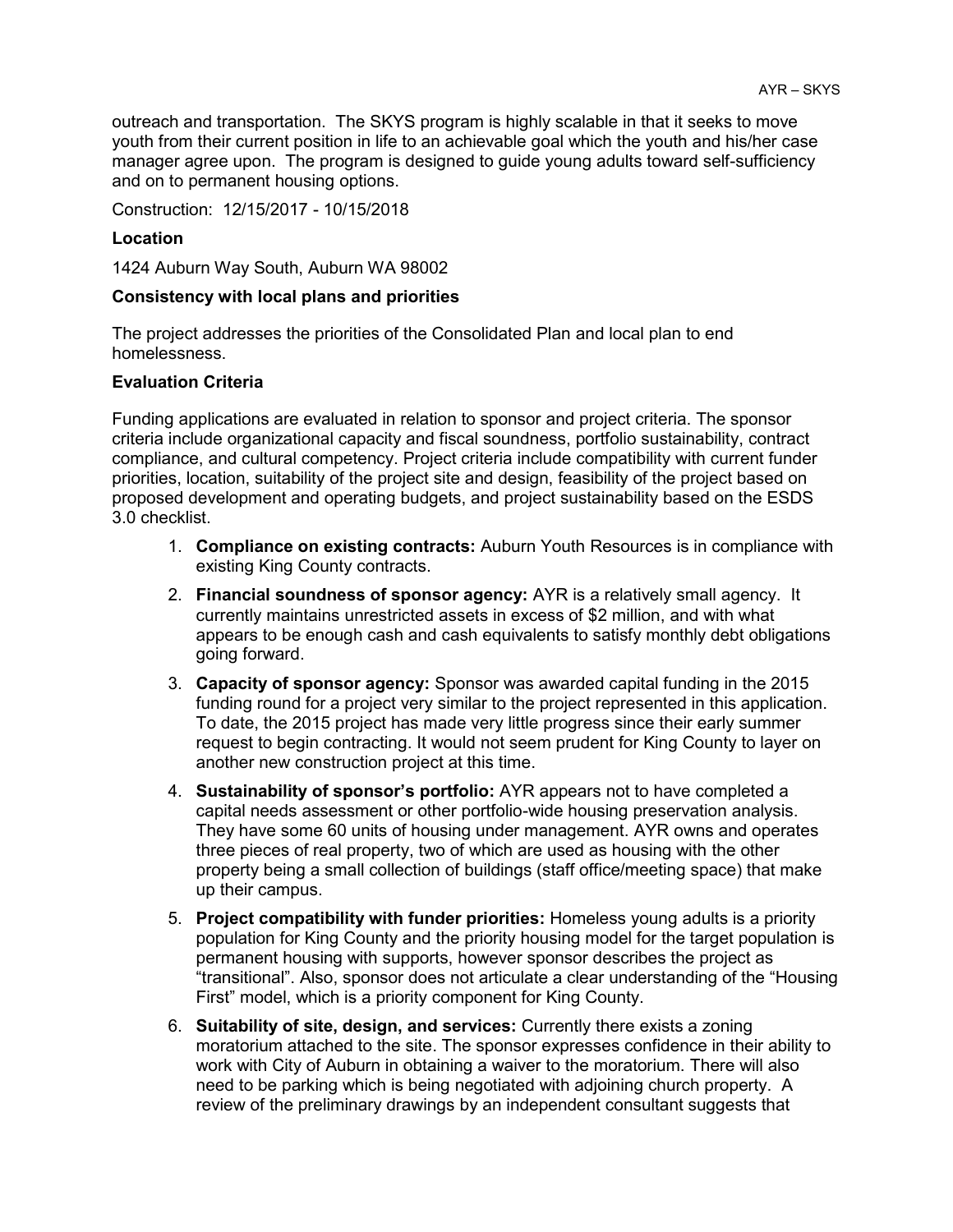design is appropriate for its intended target population. The array of services provided on and off-site seems appropriate.

- 7. **Financial feasibility:** Proposed construction budget is 17% higher per square foot than similarly sized multi-family developments. However, there may be some risk due to potential environmental remediation costs that are yet to be defined. Services budget is high at \$23K per unit per year, when average costs per unit per year are no more than \$15K. HUD Continuum of Care funding cannot be used for this project as proposed.
- 8. **Access to transportation:** Project site fronts Auburn Way S, with the closest bus service at .04 miles accessible seven days a week, and 1.14 miles from the nearest high capacity transit corridor.
- 9. **Evergreen Sustainable Development Standard:** The proposed project earns 59 points on the Evergreen Sustainable Design Standard (ESDS) 3.0 checklist. A threshold of 50 points from the optional elements is required for new construction projects. The significant design decisions reflected in the ESDS checklist include the following: Healthy flooring materials, advanced water conserving fixtures, central laundry and construction waste management.
- 10. **Equitable geographic distribution:** This project is located in the City of Auburn.
- 11. **Tax credit score :** N/A

**Services and/or operating support (if applicable):** Evaluation by King County Operating Support, Rental Assistance and Supportive Services (ORS) program suggests requested amount of operating and service subsidy per unit is very high driven by a high staffing plan ratio of service staff to residents. The Sponsor has identified a specific HUD subsidy funding that is deemed not likely to be eligible for the project as described, nor would it fit the development timeline. Sponsor did not appear to have sought local technical assistance on the use of this particular application of HUD funding.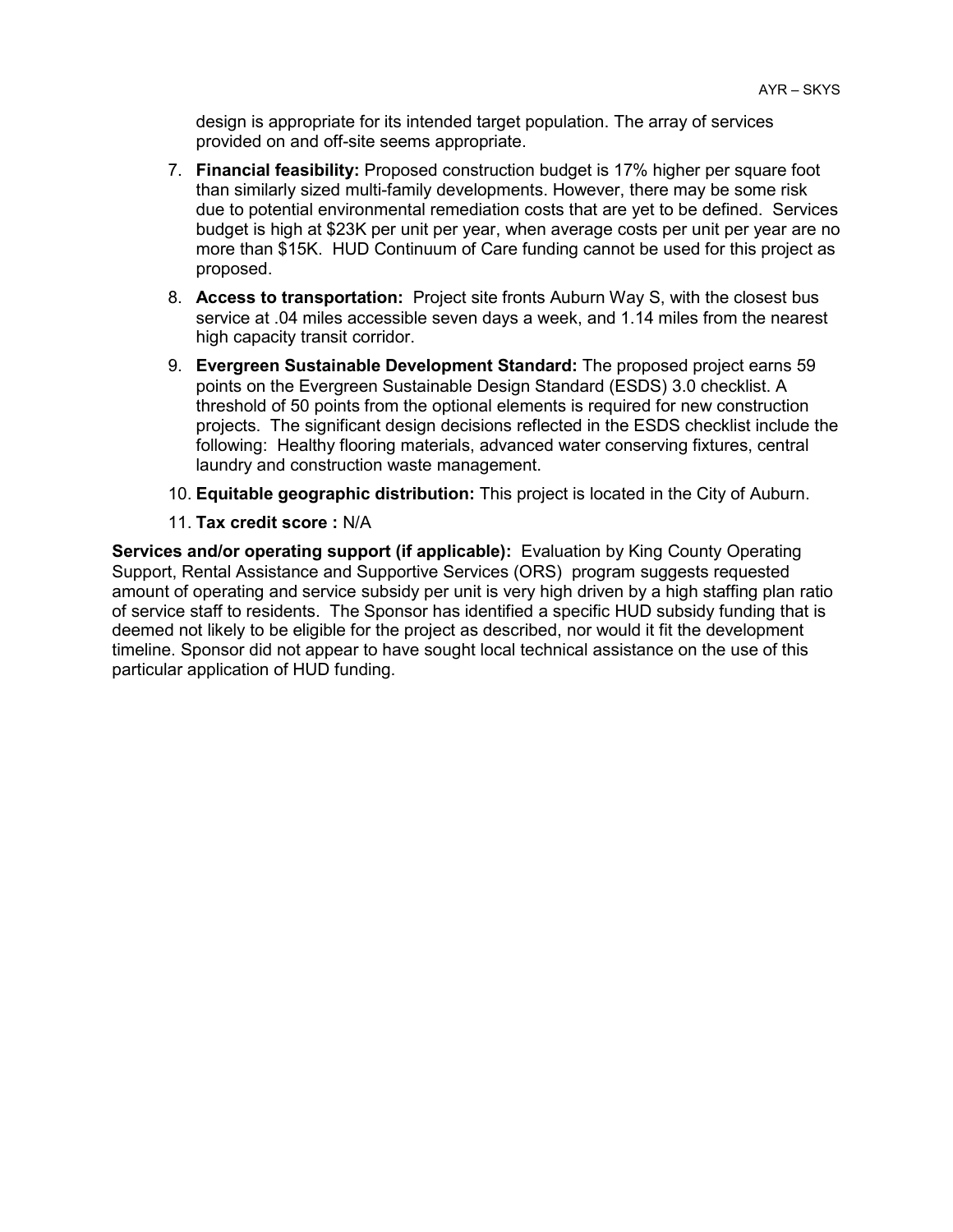## **Sponsor and project location**

| Sponsor                      | <b>Solid Ground</b>                               |
|------------------------------|---------------------------------------------------|
| Project                      | <b>Sand Point Family Housing and Santos Place</b> |
| Location                     | 6801, 6831 and 6940 62nd Avenue NE, Seattle       |
| Activity                     | <b>Rehabilitation</b>                             |
| <b>Funding Priority Area</b> | Affordable/Extremely Low Income/Homeless          |

## **Affordability and population served**

| Number of restricted units                      | 77                                                                                                                                                                |
|-------------------------------------------------|-------------------------------------------------------------------------------------------------------------------------------------------------------------------|
| Number of unrestricted units                    | 0                                                                                                                                                                 |
| Community space features                        | Lounge, computer room, meeting room, kitchen and resource<br>library.                                                                                             |
| Affordability- % of Area Median<br>Income (AMI) | 77 units at or below 30% AMI                                                                                                                                      |
| Population served                               | Homeless individuals with special needs and homeless families<br>with children.                                                                                   |
| Set-aside units                                 | 42 units of transitional housing for individuals, 27 units of<br>permanent supportive housing for families and 8 units for<br>homeless people with special needs. |
| Unit mix                                        | 50 studio, 6 one-bedroom, 13 two-bedroom, 8 three-bedroom                                                                                                         |

## **Development budget**

| Total development budget | \$11,045,623                           |             |
|--------------------------|----------------------------------------|-------------|
| Secured funding          | Seattle Housing Authority              | \$141,400   |
|                          | Sponsor                                | \$1,209,157 |
|                          | <b>Existing State</b>                  | \$2,057,810 |
|                          | <b>Existing City of Seattle</b>        | \$2,399,701 |
| Pending funding          | <b>State Housing Trust Fund</b>        | \$195,000   |
|                          | <b>KC-HCD</b>                          | \$191,078   |
|                          | Other (Developer Fee,<br>Equity, etc.) | \$701,000   |
|                          | <b>FHLB</b>                            | \$450,000   |
|                          | <b>City of Seattle</b>                 | \$500,000   |
|                          | <b>Tax Credit Equity</b>               | \$3,200,476 |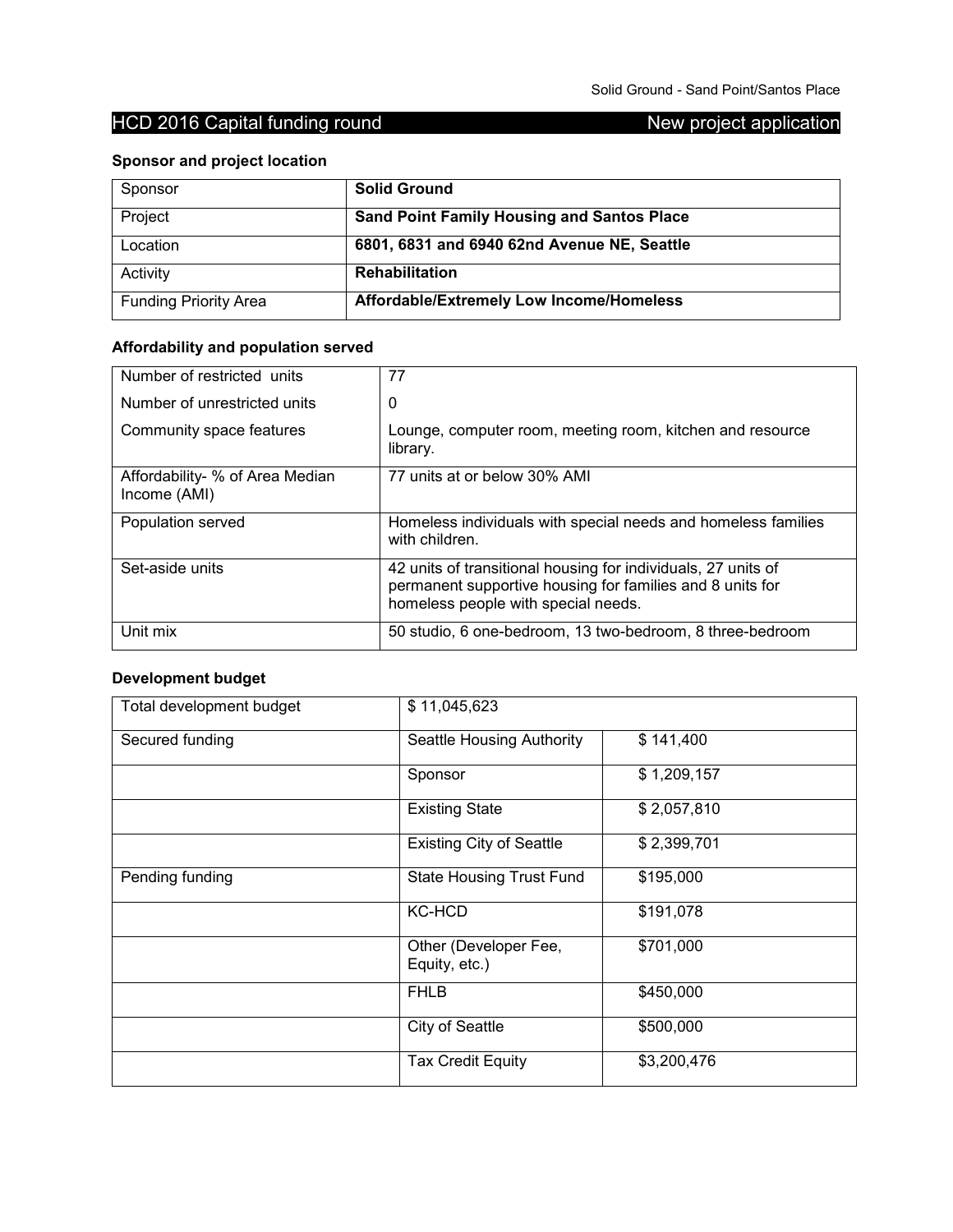| Total capital cost per unit       | \$143,450  |
|-----------------------------------|------------|
| HFP capital cost per unit         | \$2,481    |
| Ratio of HFP to other funds       | 1 to 56.81 |
| Construction cost per square foot | \$154      |

### **Project Description**

The project entails the rehabilitation of two buildings containing 77 existing units of transitional and permanent supportive housing originally funded primarily with City of Seattle, State, and Low Income Housing Tax Credit (LIHTC) funding. Sandpoint Family Housing needs major exterior envelope maintenance, including a new roof, windows and masonry restoration. Santos Place needs replacement of interior finishes, including flooring, plumbing fixtures, lighting, countertops and paint. The buildings are beyond the 15-year tax credit compliance period and will be re-syndicated with 4% LIHTC which will fund most of the \$11 million cost.

#### **Location**

The site is located in Warren G. Magnuson Park, a 350-acre park northeast of the University District, with ball fields, walking paths, nature trails, open fields, tennis courts, picnic areas, and a beach with access to Lake Washington. Many nonprofit organizations such as Outdoors for All, the Mountaineers and Earthcorps have their headquarters in the park buildings. University Village, a major shopping area, is approximately a mile south of the complex and accessible by public transportation. There are two grocery stores at University Village – QFC and Safeway. Other nearby services include View Ridge Elementary school, Children's Hospital, the University of Washington Medical Center, two banks and several places of worship.

#### **Consistency with local plans and priorities**

The project will meet the Consolidated Plan goal to preserve existing affordable housing by recapitalizing the building and extending its useful life. It will meet the goal of new housing production for homeless households by creating eight new units targeted to people who are homeless. It will meet the All Home goal of providing housing for homeless people, with culturally competent services.

#### **Evaluation Criteria**

- 1. **Compliance on existing contracts:** Sponsor is currently in compliance with HCD contract requirements.
- 2. **Financial soundness of sponsor agency:** No concerns have been identified.
- 3. **Capacity of sponsor agency:** The sponsor has hired an experienced development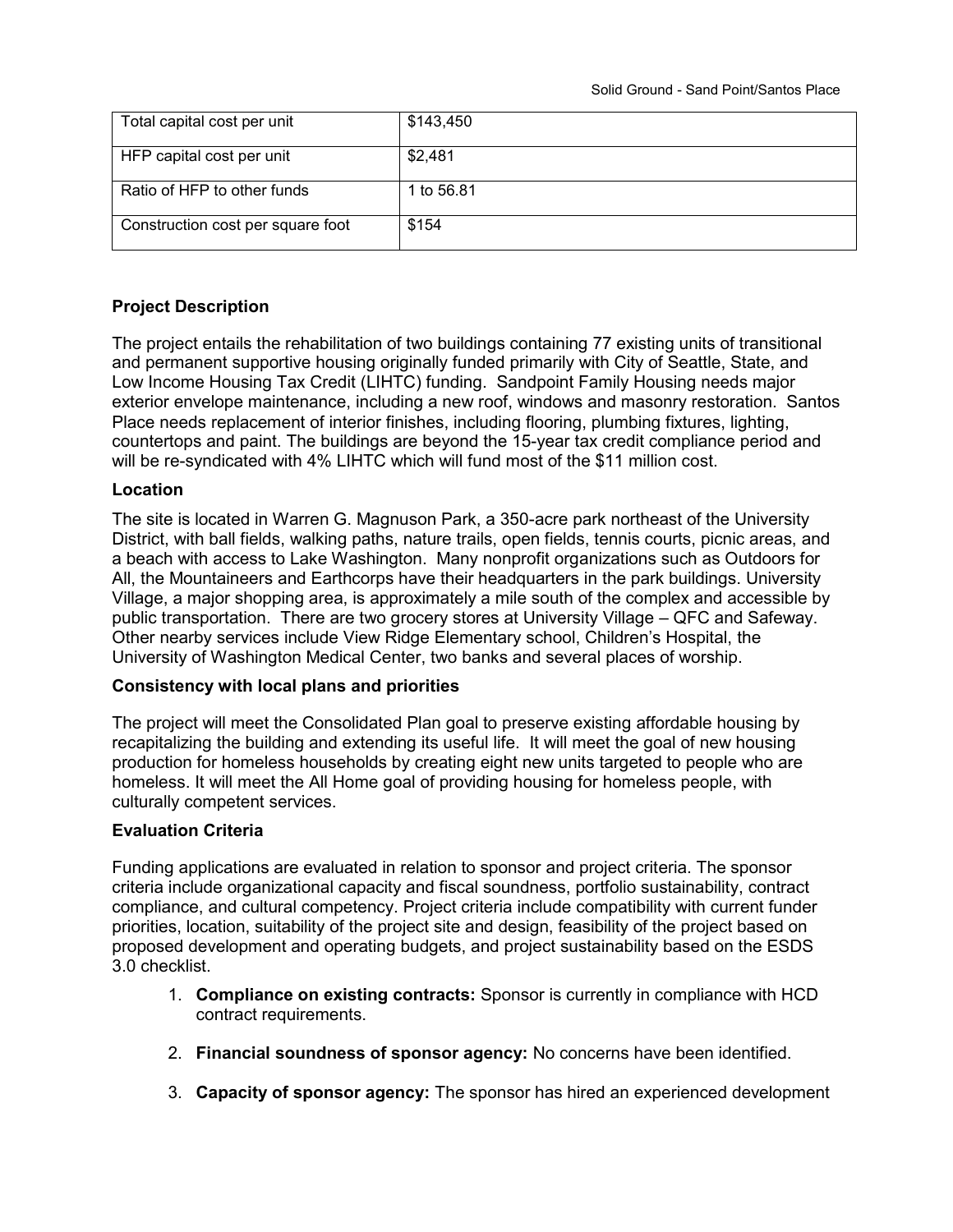consultant - Philippa Nye, to manage day to day development activities including applying for and managing financing, maintaining budgets and project accounting, and managing construction. The development consultant and the architect will work together to supervise construction and ensure construction quality as well as evaluating change proposals and submittals. The architect will be the technical lead on construction while the development consultant will advise on adherence to owner goals and funding requirements.

- 4. **Sustainability of sponsor's portfolio:** Solid Ground completed updated Capital Needs Assessments on all properties in the portfolio in 2016. They also assess their properties for management efficiency and in 2015 decided to sell the Francis Street property. The units sold at Francis Street are being replaced at Santos Place, where the management of those units will be more efficient in a larger building. Solid Ground developed a dashboard for operational performance with funding from the Enterprise Foundation, which is used to assess the performance of all Solid Ground properties. Solid Ground tracks the dashboard measures required by the Office of Housing in its annual reports.
- 5. **Project compatibility with funder priorities:** Santos place will continue to contain the 42 units of transitional housing which were funded prior to this type of housing being removed from existing priorities. Sandpoint Family Housing has recently been converted from transitional housing to permanent supportive housing. Permanent housing with supportive services for very low-income families and individuals continues to be a key component in the affordable housing continuum. Housing for homeless families and individuals is an important priority of the Human Services Levy. It is possible for the county to fund our priority units exclusively in the same way we would fund only the affordable units in a mixed market-rate project.
- 6. **Suitability of site, design, and services:** Renovations to both buildings will replace worn interior finishes with more durable materials that are more suited to a new resident population with greater needs who may be harder on their living environments.
- 7. **Financial Feasibility:** Financial feasibility appears to be strong. All but \$1.3 million of the total \$11 million budget is committed. The acquisition price of \$5,770,000 will be used to pay existing debt of \$2,399,701 from the City, and \$2,057,810 from the State. All of those loans will either assumed by the new partnership or in the case of the City loan on Santos, paid off at closing, the same amount will be added to the new loan amount upon completion, so effectively that loan will also be assumed.
- 8. **Access to Transportation:** Bus routes 62, 74 and 75 stop near the site, and provide access to downtown, Northgate, Queen Anne and the University District.
- 9. **Evergreen Sustainable Development Standard:** The project scores a 44 on the EDS 3.2 Checklist. King County is financing acquisition. The significant design decisions reflected in the ESDS checklist include the following: Low flow plumbing fixtures; efficient LED lighting; low VOC paints; removal of stairwell carpeting replaced with resilient flooring for better air quality; new energy efficient vinyl.
- 10. **Tax credit score:** 51